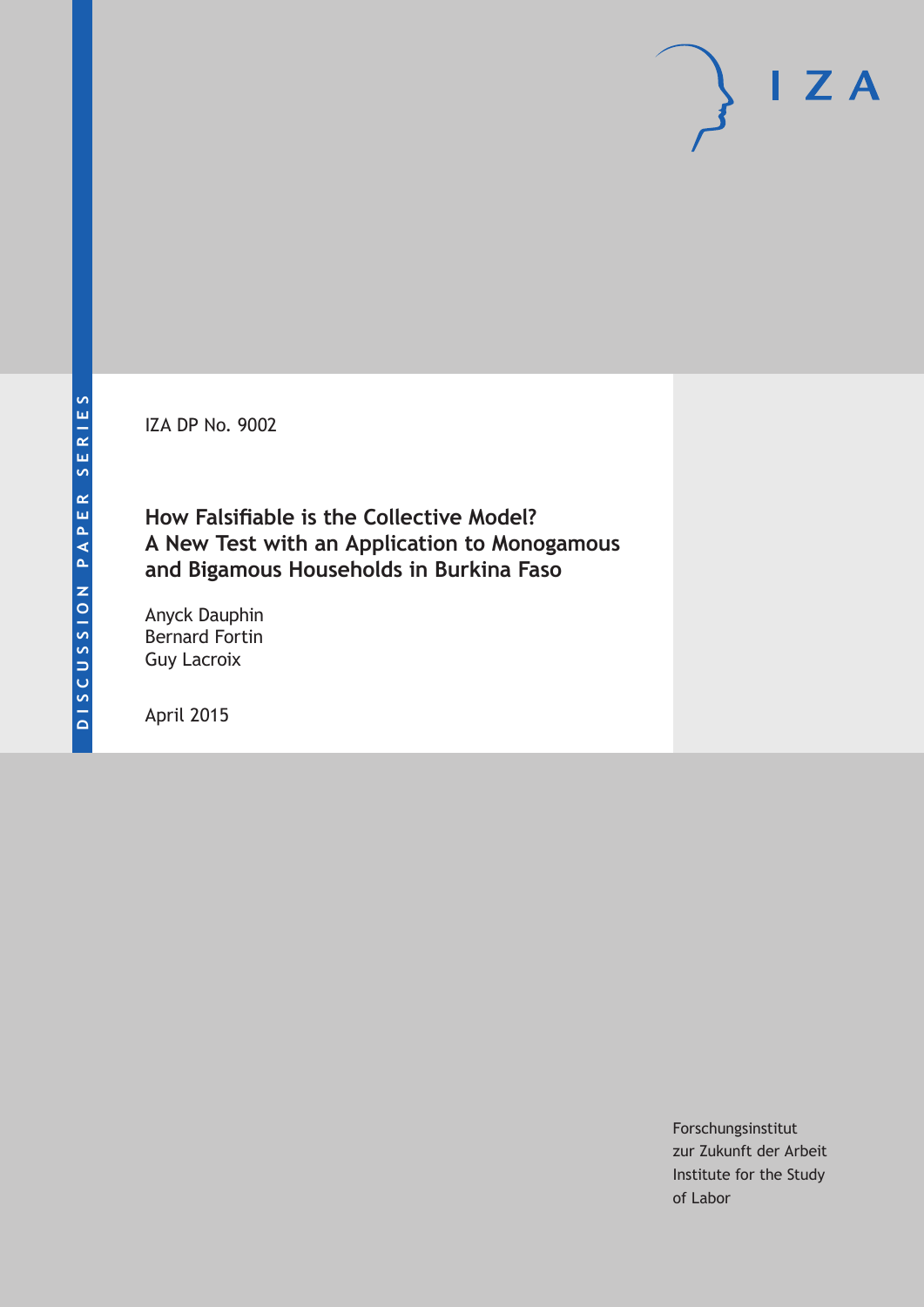# **How Falsifiable is the Collective Model? A New Test with an Application to Monogamous and Bigamous Households in Burkina Faso**

## **Anyck Dauphin**

*Université du Québec en Outaouais, CIRPÉE and CDESG*

## **Bernard Fortin**

*Université Laval, CIRPÉE, CIRANO and IZA*

## **Guy Lacroix**

*Université Laval, CIRPÉE, CIRANO and IZA*

### Discussion Paper No. 9002 April 2015

IZA

P.O. Box 7240 53072 Bonn Germany

Phone: +49-228-3894-0 Fax: +49-228-3894-180 E-mail: iza@iza.org

Any opinions expressed here are those of the author(s) and not those of IZA. Research published in this series may include views on policy, but the institute itself takes no institutional policy positions. The IZA research network is committed to the IZA Guiding Principles of Research Integrity.

The Institute for the Study of Labor (IZA) in Bonn is a local and virtual international research center and a place of communication between science, politics and business. IZA is an independent nonprofit organization supported by Deutsche Post Foundation. The center is associated with the University of Bonn and offers a stimulating research environment through its international network, workshops and conferences, data service, project support, research visits and doctoral program. IZA engages in (i) original and internationally competitive research in all fields of labor economics, (ii) development of policy concepts, and (iii) dissemination of research results and concepts to the interested public.

<span id="page-1-0"></span>IZA Discussion Papers often represent preliminary work and are circulated to encourage discussion. Citation of such a paper should account for its provisional character. A revised version may be available directly from the author.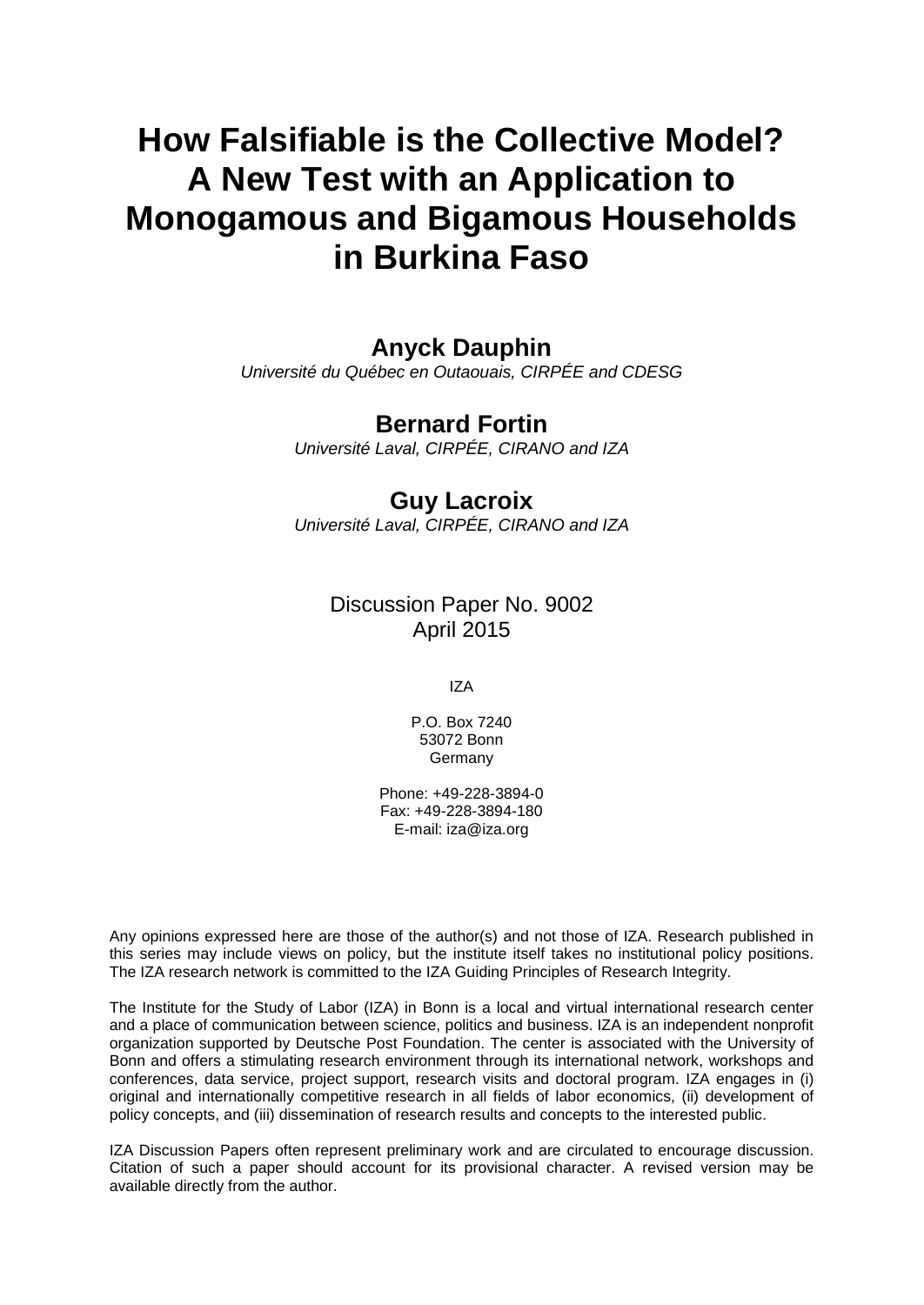IZA Discussion Paper No. 9002 April 2015

## **ABSTRACT**

## **How Falsifiable is the Collective Model? A New Test with an Application to Monogamous and Bigamous Households in Burkina Faso[\\*](#page-1-0)**

Collective rationality is seldom if ever rejected in the literature, raising doubt about its falsifiability. We show that the standard approach to test the collective model with distribution factors may yield misleading inference. We generalize the model and provide an appropriate test procedure to assess its validity. Our new approach extends to households that include more than two decision-makers (*e.g.*, polygamous households, adult children). We investigate household consumption decision-making within monogamous and bigamous households in Burkina Faso. Using the standard testing approach, collective rationality within monogamous households is not rejected. Using our proposed test procedure, collective rationality is however rejected for monogamous households. Furthermore, our test also rejects collective rationality for bigamous households. We conclude that the household efficiency does yield empirically falsifiable restrictions despite being scarcely rejected in the literature.

JEL Classification: D1, D7, J12

Keywords: collective model, distribution factors, rationality, efficiency, polygamy

Corresponding author:

Guy Lacroix Department of Economics Université Laval 1025, avenue des Sciences humaines Québec, Qc G1V OA6 Canada E-mail: [Guy.Lacroix@ecn.ulaval.ca](mailto:Guy.Lacroix@ecn.ulaval.ca)

\* We are grateful to Pierre-André Chiappori, Idrissa Diagne, Marion Goussé, Olivier Donni, Carolin Pflueger, and Francois Portier, as well as numerous seminar participants for useful discussions and comments.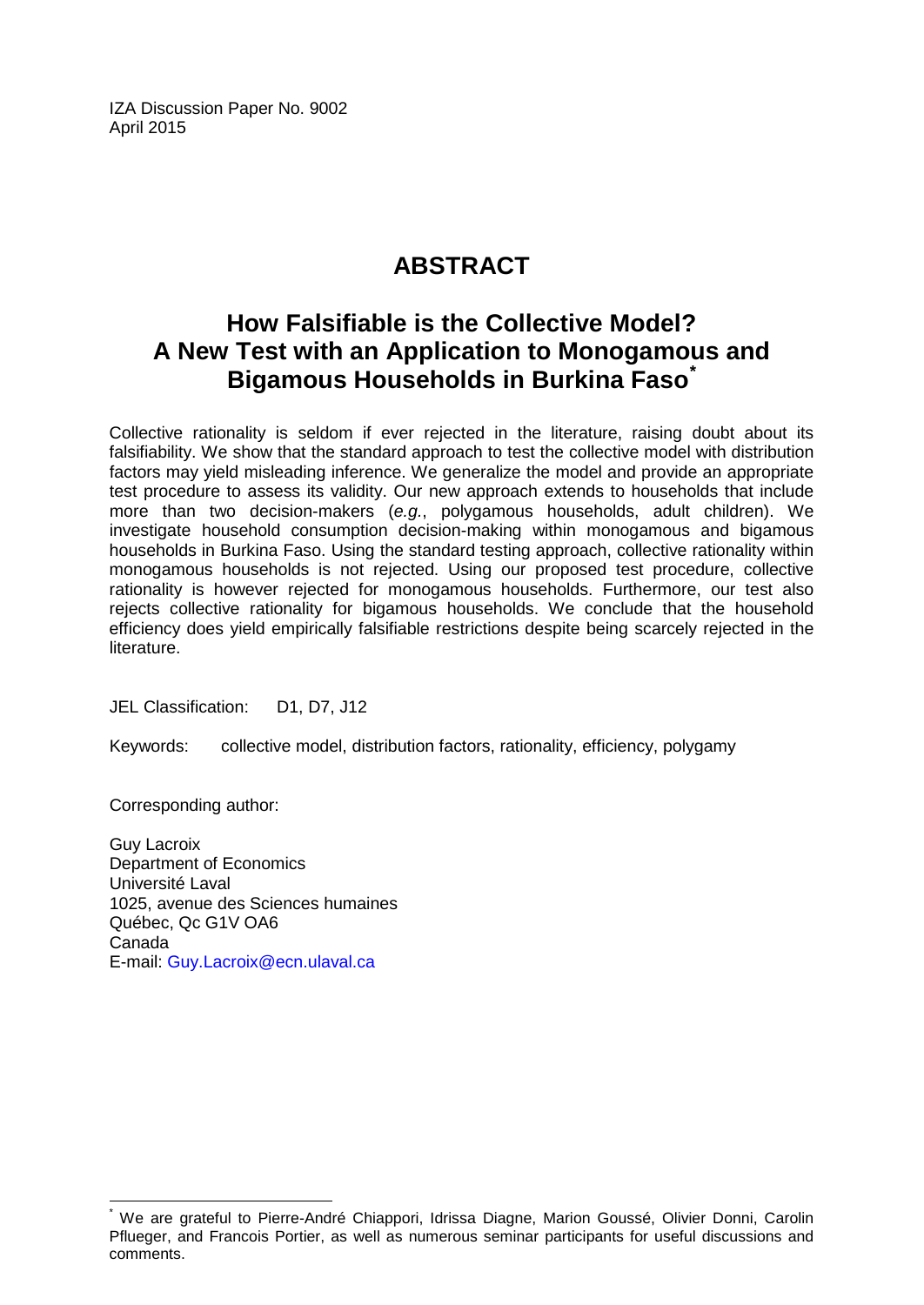#### 1. Introduction

The collective household model, based on Pareto efficiency, has become the main paradigm through which much family microeconomics research is now conducted. The reasons for its widespread use are twofold. First, the model rests upon a very small set of assumptions and yet still provides testable restrictions (Browning and Chiappori, 1998; Chiappori and Ekeland, 2006). Second, under reasonable conditions, the fundamentals of the model (typically individual preferences and the decision process) can be partly identified (Chiappori and Ekeland, 2009). Therefore, intrahousehold distributional impacts of various policies can be thoroughly investigated.

Because of its fundamental importance, the efficiency hypothesis has been scrutinized empirically in a variety of contexts. Two broad sets of falsifiable restrictions have been proposed in the theoretical literature to test whether household outcomes are indeed efficient. The first focuses on the price effects in a given household demand system. The second is based on the effects of the so-called *distribution factors*. <sup>1</sup> The latter have received more attention in the empirical literature presumably because quality data on prices are hard to come by and because they may be endogenous at least in non-experimental settings.<sup>2</sup>

The theoretical literature provides three distinct ways distribution factors can be used to test the efficiency hypothesis within two-member households. First, the *proportionality condition* states that the ratio of the marginal effect of two distribution factors must be equal across demand equations (Bourguignon et al., 1993; Browning et al., 1994; Bourguignon et al., 2009). Second, the *z-conditional demand condition* requires the effects of the remaining distribution factors to vanish once the demand equations are conditioned on the demand for some other good and upon substituting out one of the distribution factors (Bourguignon et al., 2009). Finally, the *rank condition* posits that the impact of the distribution factors must be at most of size one (Chiappori and Ekeland, 2006).

The collective model is hardly ever rejected when using tests based on distribution factors, assuming given price levels. Some have thus been led to question the restrictive nature of the constraints imposed by the efficiency hypothesis as compared with those of a non-cooperative (Nash) approach (Naidoo, 2015). Others have raised concern over the statistical validity or power of the statistical tests they imply. For instance, the *proportionality condition* implies a nonlinear restriction across equations which is generally tested by means of a Wald test (Bourguignon et al., 1993; Browning and Chiappori, 1998; Quisumbing and Maluccio, 2003; Bobonis, 2009). Yet, Wald tests are not invariant to algebraically equivalent nonlinear parameterization of the null hypothesis (Dagenais and Dufour, 1991;

<sup>&</sup>lt;sup>1</sup>Distribution factors are variables, such as the state of the marriage market, as proxied by the sex ratio, that influence the decision process within the household but neither individual preferences nor the household budget set. Papers that use distribution factors include Bourguignon et al. (1993), Browning et al. (1994), Browning and Chiappori (1998), Chiappori et al. (2002), Quisumbing and Maluccio (2003), Bobonis (2009), Dauphin et al. (2011), Attanasio and Lechene (2014), while papers that use price effects include Browning and Chiappori (1998) and Dauphin et al. (2011).

 $^{2}$ There is a burgeoning literature which attempts to test collective rationality based on a non-parametric revealedpreference approach. In these studies, the collective model is generally not rejected by the data (*e.g.,* Vermeulen et al., 2009).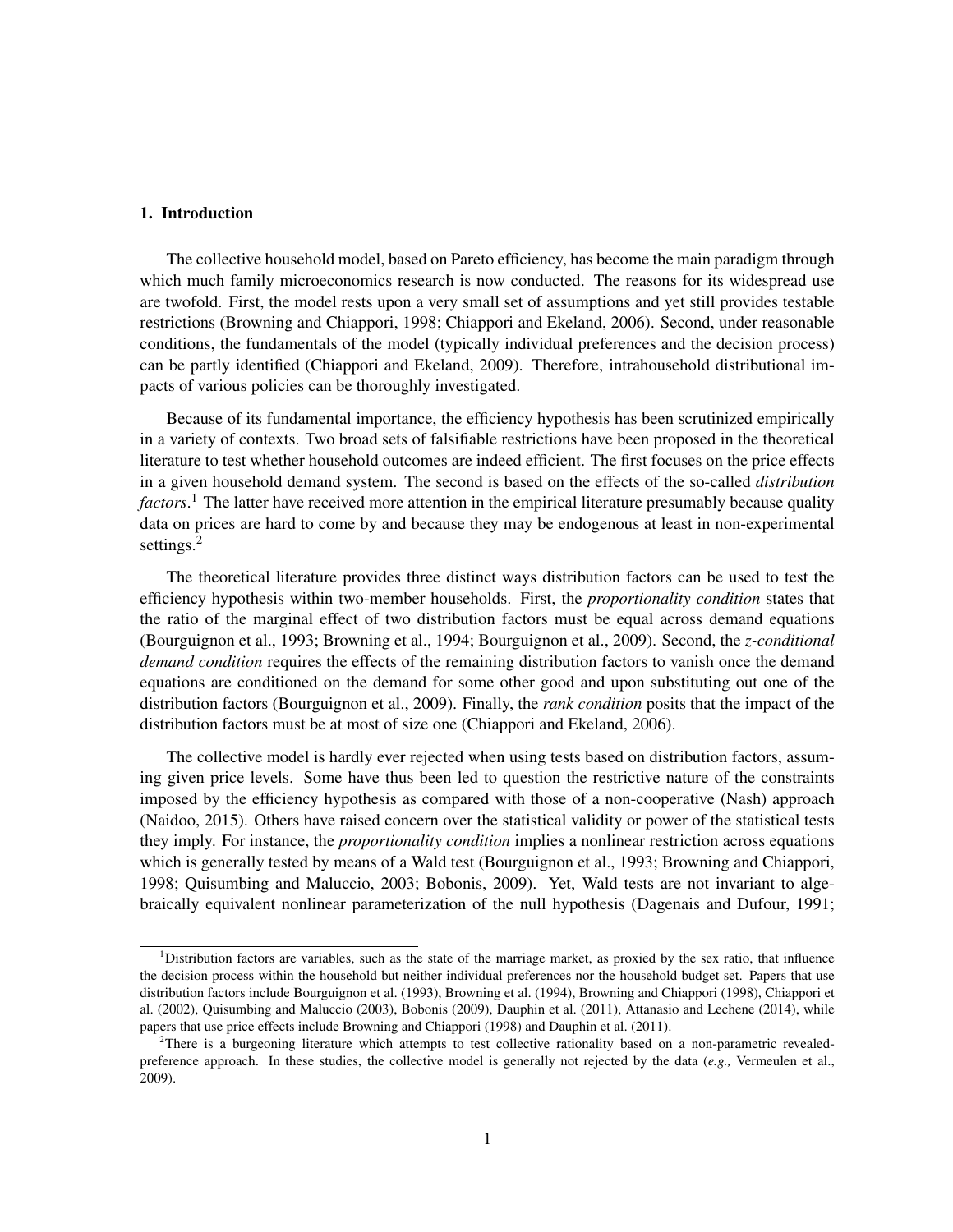Agüero, 2008). Tests based on *z-conditional demands* are potentially more powerful because they boil down to testing single equation exclusion restrictions. Nevertheless, *z-conditional demand* equations include endogenous right-hand side variables and are typically estimated using an instrumental variables approach. The omitted distribution factors are natural instruments, but can prove to be weak. Finally, it is well-known that rank condition tests may suffer from poor statistical power in small samples (Cambda-Mendez and Kapetanios, 2009).

Obviously, the restrictiveness of the constraints and the statistical apparatus used to investigate them are intimately related. Yet, irrespective of the above issues, under-rejection of the efficiency hypothesis may arise for a more practical matter. Indeed, in their seminal theoretical contribution, Bourguignon, Browning and Chiappori (2009) (henceforth BBC2009) assume that *at least one distribution factor (locally) affects each demand equation*. <sup>3</sup> This assumption is hardly ever satisfied empirically. Yet, the standard testing approach used in the literature to investigate the efficiency hypothesis based either on the proportionality or the z-conditional demand condition requires the latter assumption to hold. Such inconsistency between the statistical procedures and their underlying assumptions, we argue, is a plausible candidate to explain under-rejection of the collective model.

The assumption of BBC2009 is perhaps too restrictive since distribution factors, by definition, need only affect two (or more) demand functions.<sup>4</sup> This is the starting point of our paper. We propose a falsifiable restriction of the efficiency hypothesis which extends BBC2009's approach insofar as it does not require a distribution factor to (locally) affect each demand equation. The basic intuition is that, even under collective rationality, it is possible that the demands for a subset of goods (*e.g.*, heating, electricity, lodging) are not affected by the relative bargaining power of the members, at least locally. In the case of two-member household, expenditures on these goods will then be independent from all distribution factors. On the other hand, the demands for those goods that are influenced by the spouses' bargaining power must depend on all the distribution factors. This provides an alternative *all or nothing* restriction which, we think, is more realistic than assuming that a distribution factor affects each demand equation. We derive a set of testable conditions that take this restriction into account and fully characterize collective rationality. This means that any given behavior is compatible with collective rationality if and only if these conditions are satisfied, absent price variations.

As with z-conditional demands, the new falsifiable restriction boils down to testing an exclusion restriction in each single equation. Because it rests upon unconditional demand functions, endogeneity of right-hand side variables is not an issue for testing this constraint. Furthermore, we show how our approach can be extended to households comprising potentially more than two decision-makers.

We illustrate our test procedure using a field survey conducted by one of the co-authors of this paper to collect information on the decision process in very poor households from rural Burkina Faso. The social and customary environments in which these households evolve are likely to impede enforcement of efficient marriage contracts as these are deeply rooted in traditions that dictate expected behaviour

<sup>&</sup>lt;sup>3</sup>See the first sentence of their Proposition 2.

<sup>&</sup>lt;sup>4</sup>A distribution factor cannot only influence a single demand however since, by definition, it cannot affect the household budget constraint.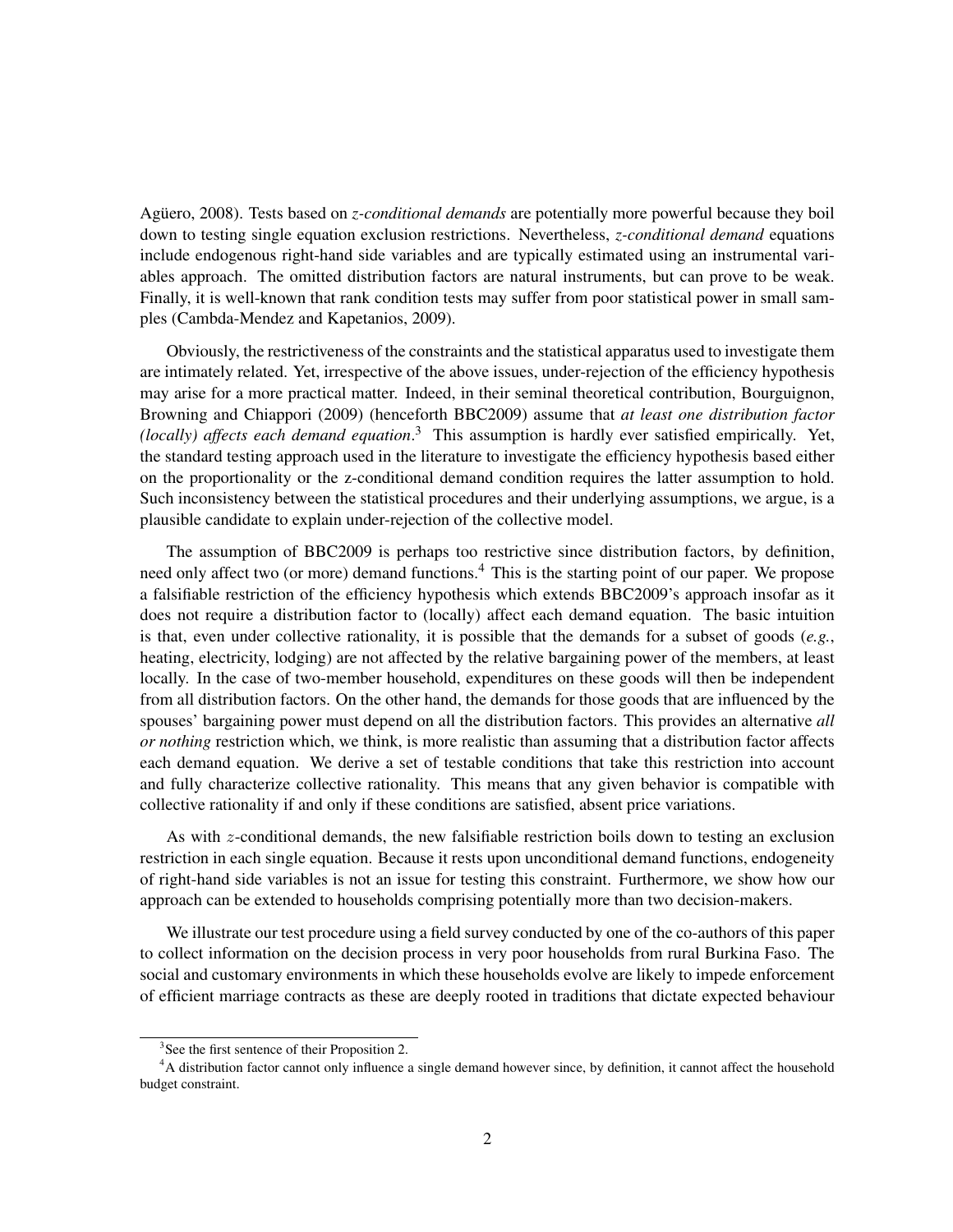from both spouses. We investigate the efficiency of outcomes both in monogamous and bigamous households. The latter face the same potential sources of inefficiency as monogamous households in addition to facing jealousy or rivalry between co-wives. Our analysis focuses on consumption inefficiency. In a somewhat loosely related paper, Udry (1996) investigated production outcomes of rural Burkina Faso households and strongly rejected efficiency.

The empirical analysis is based upon the widely used and flexible QUAIDS demand system. For both monogamous and bigamous households our data clearly reject the efficiency assumption using our test procedure. We also compute the *rank condition* of Chiappori and Ekeland (2006) which is asymptotically equivalent to our (simpler) test procedure. Concern with sample size leads us to bootstrap the rank test using a recent procedure proposed by Portier and Delyon (2014). The Chiappori and Ekeland (2006) rank test is consistent with our own test as it rejects efficiency for both monogamous and bigamous households. To illustrate how under-rejection of efficiency may arise, we next test the *proportionality condition* despite the fact that the condition of BBC2009 is not satisfied, as is customarily done in the literature. Our results show that collective rationality is (wrongly) not rejected for monogamous households. Finally, the z-conditional demands approach cannot be implemented to test the efficiency of our Bukinabé households by lack of proper (strong) instruments.

Our paper offers four contributions. First, we generalize the collective model proposed in BBC2009 by relaxing the assumption that at least one distribution factor affects each demand equation. We also provide an appropriate procedure to test the extended model. Second, we generalize our approach to the case of households comprising potentially more than two decision-makers (*e.g.*, polygamous households, extended families, adult children, multi-generational households). Our test is equivalent to the Chiappori and Ekeland (2006) rank test but is presumably statistically more powerful in small samples. Third, we show that the standard testing approach which usually overlooks the BBC2009 assumption is likely to lead to under-rejection of the collective model. Finally, using data from a survey we have conducted in Burkina Faso, we investigate efficiency in allocation of consumption within both monogamous and bigamous households. To our knowledge, this paper is the first to perform an econometric analysis of rational collectivity within bigamous families based on consumption decisions.

The rest of the paper is organized as follows. The next section presents our generalization of BBC2009's collective model to households comprising respectively two and potentially more potential decision-makers. We discuss our new procedure to test the model in each of these cases. We also illustrate how the standard approach to test BBC2009's model may yield misleading inference. Section 3 describes the socio-economic specificities of monogamous and polygamous households in Burkina Faso and discusses the choice of our distribution factors. We also present the design of our survey and the main samples characteristics. Section 4 presents our estimation results and provides various tests of our generalized model for both monogamous and polygamous households. Section 5 concludes.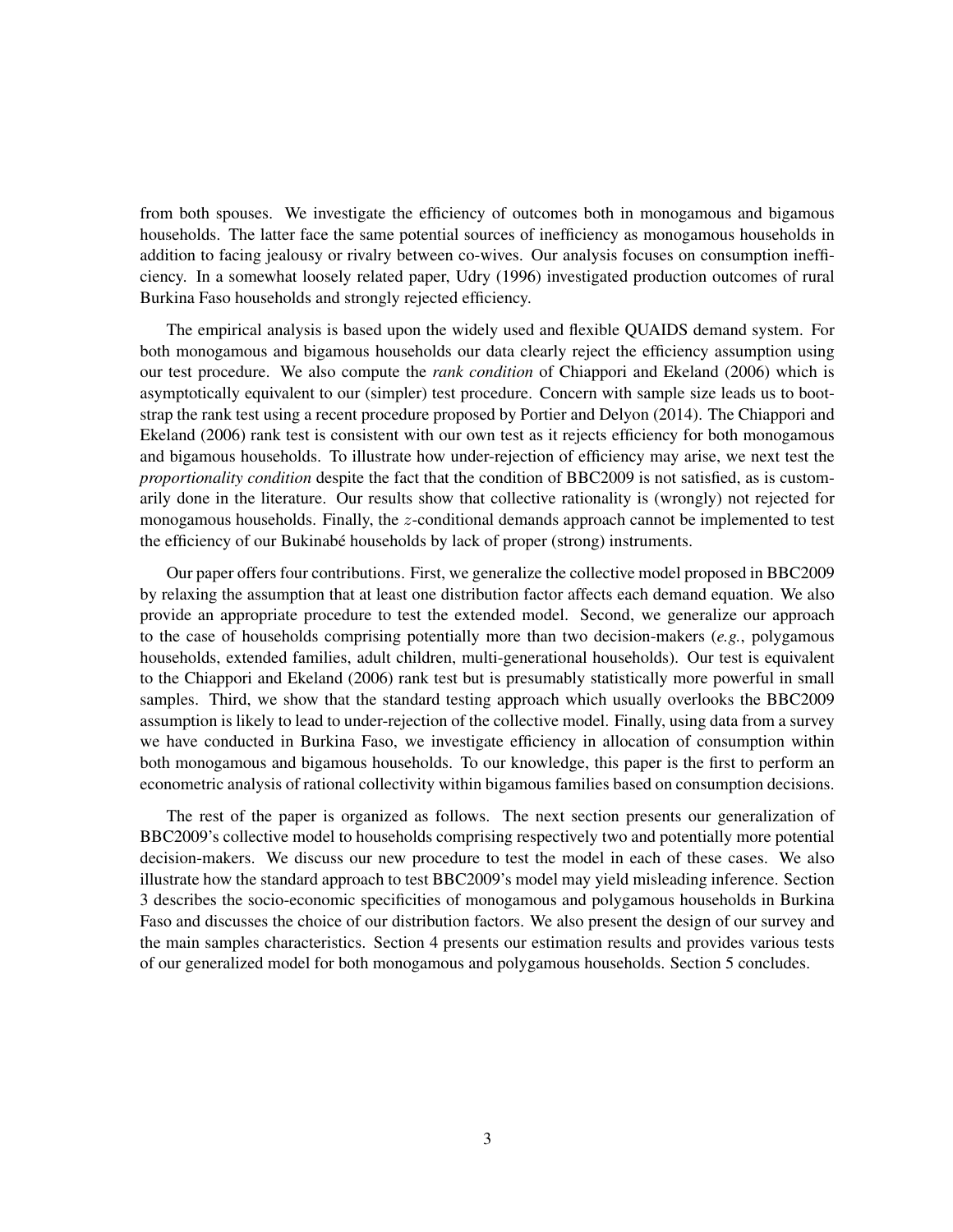#### 2. Theoretical restrictions of the collective model based on distribution factors

Our theoretical approach is based on the collective model in the absence of price variation as in BBC2009. We generalize their approach in two directions. First, we relax one of their crucial assumptions, namely that at least one distribution factor (locally) influences all the demand functions. Second, given that part of our empirical analysis focuses on bigamous households, we allow households to comprise more than two adult members.<sup>5</sup>

Consider a household with  $I + 1$  members. Each member i draws his/her well-being from the consumption of  $N$  market commodities, which we represent by the vector x. Each commodity may be consumed privately or publicly by household members. All prices are normalized to 1 so that the household budget corresponds to  $\mathbf{t}'\mathbf{x} = m$ , where  $\mathbf{t}$  is a unit vector of dimension N and m is the level of exogenous household expenditures.<sup>6</sup>

Each member *i* has his own preferences  $U^i(\mathbf{x})$  over (private and public) goods consumed in the household. No restrictions are imposed on the nature of the preferences. They can be egotistic or altruistic and may involve externalities or other types of preference interactions. We assume that  $U^i(\mathbf{x})$ is strongly concave, twice differentiable in x and increasing in each of its arguments.

Under rationality, the outcomes of the household decision process are assumed to be Pareto-efficient. This means that the household chooses a vector x such that no other feasible vector could make all members at least as well off and at least one member strictly better off. The collective model also allows the possibility for exogenous variables, called *distribution factors*, to influence the household's decisions. These variables are denoted by the vector  $z$  of dimension  $K$ .

The influence of these factors can be understood within a bargaining framework where each member has an outside option, that is, an option he can resort to in case of disagreement over a proposed consumption vector x. The poorer his/her outside options, the more he/she will be willing to compromise and thus the lower will be his/her bargaining power. As a result, the less the consumption decisions will correspond to his/her preferences.

Outside options can vary across individuals and cultures. For example, members could behave noncooperatively in case of minor disagreements (Lundberg and Pollak, 1993; Chen and Woolley, 2001) and eventually separate in case of major disagreements (Manser and Brown, 1980; McElroy, 1990). In the latter case, the state of the marriage market (Becker, 1993) as proxied by the sex ratio (Chiappori et al., 2002), the nature of divorce laws (Gray, 1998; Chiappori et al., 2002) and the relative contribution of the spouse to the household income (Browning and Chiappori, 1998; Dauphin et al., 2011) have been considered as distribution factors in the literature. In the context of developing countries, Haddad and Kanbur (1992) stress the possibility for women to return to their native families in case of disagreement, and discrimination against women in the market place as potential distribution factors.

 $5$ Note that Dauphin et al. (2011) investigate the efficiency of households comprising up to three potential decision-makers (couples with an adult child) using price-based statistical tests.

 $6$ This assumes that the household does not produce any of these N goods, or that the goods produced within the household can be freely sold and purchased on the market.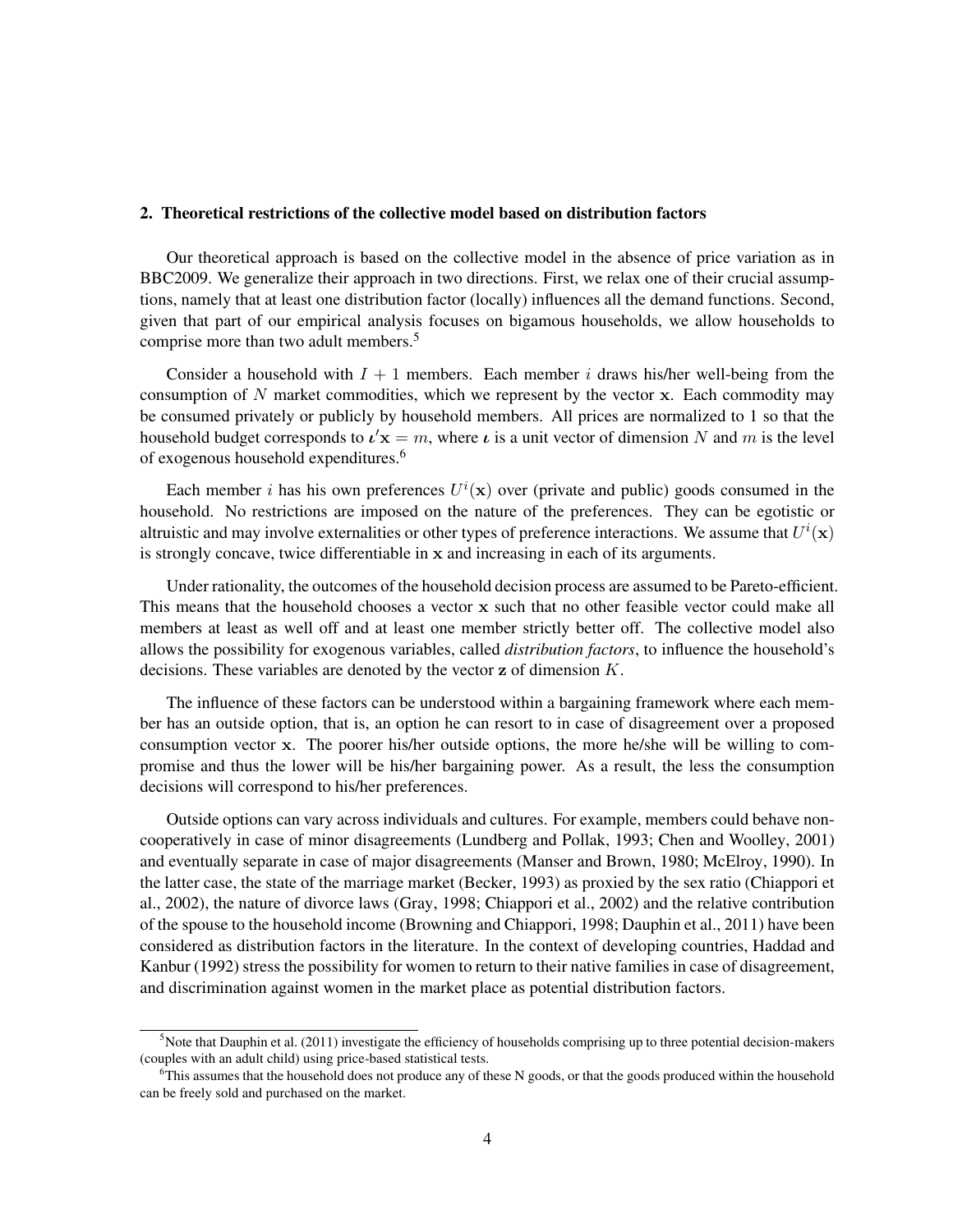The setting of collective rationality is equivalent to stating that there exists a vector  $\mu(m, z)$  of I non-negative *Pareto weights* such that x is the solution to the following program:

$$
\text{Max } \boldsymbol{\mu}(m, \mathbf{z})' [U^1(\mathbf{x}), ..., U^I(\mathbf{x})] + U^{I+1}(\mathbf{x})
$$
\n
$$
\text{subject to } \boldsymbol{\iota}' \mathbf{x} = m.
$$

Thus the household *pseudo-utility function*<sup>7</sup> to be maximized is a weighted sum of the individual utility functions. The Pareto weight associated with the preferences of member i (for  $i \neq I + 1$ ) can be interpreted as the importance attached to these, relative to those of the  $(I + 1)^{th}$  member, in the household decision process. If the Pareto weight of a given member is equal to zero, the household does not take into account that member's preferences in the decision process, other than via the possible caring preferences of the other members. Thus, it is as if the member has no influence or power over household choices. The I Pareto weights can therefore be viewed as the distribution of decision power within the household and the number of decision makers as the number of strictly positive Pareto weights plus one.

The Pareto weights might be functions of distribution factors and of household expenditures, in which case they are assumed to be twice continuously differentiable in  $(m, z)$ . It should be noted that some weights may be (locally) constant while others may respond to distribution factors. Furthermore, the non-constant weights may not all (locally) respond to the same distribution factors. When all the weights are constants, the household is said to behave rationally in a unitary way because the objective function can be interpreted as representing a unique utility function. When some of the weights are non-constants, the household is said to behave rationally in a collective way because the objective function cannot be interpreted as representing a unique set of preferences. If for example, two weights are non-constant and linearly independent, then the  $I + 1$ -person household behaves as if it had three distinct sets of preferences.

The demand system obtained from solving the above program for x can be written as:  $x =$  $\hat{\mathbf{x}}(m, \mu(m, \mathbf{z}))$ , with  $\iota' \hat{\mathbf{x}}(m, \mu(m, \mathbf{z})) = m$  from the adding-up restriction. This shows that the distribution factors influence household consumption choices only through the non-constant Pareto weights entering the household pseudo-utility function, which are potentially as many as I. This follows from the fact that the distribution factors do not affect the Paretian frontier of the household consumption possibilities, but only the household's location on it. Clearly, since the Pareto weights are unobservable so is the structural demand system. Yet, it is still possible to test whether the reduced form of the latter,  $\mathbf{x}(m, \mathbf{z})$ , satisfies:

$$
\mathbf{x}(m, \mathbf{z}) \equiv \widehat{\mathbf{x}}(m, \boldsymbol{\mu}(m, \mathbf{z})). \tag{1}
$$

*Proposition 2* of BBC2009 assumes that at least one distribution factor (locally) affects each demand function. Yet, distribution factors need not locally influence more than two of the latter to yield falsifiable restrictions. We thus start by relaxing this assumption and derive the appropriate test procedure. Since BBC2009 adopt a global approach, they assume that at least one good is strictly monotone

<sup>&</sup>lt;sup>7</sup>Strictly speaking, the maximand is not a utility function since it depends on the total expenditures of the household.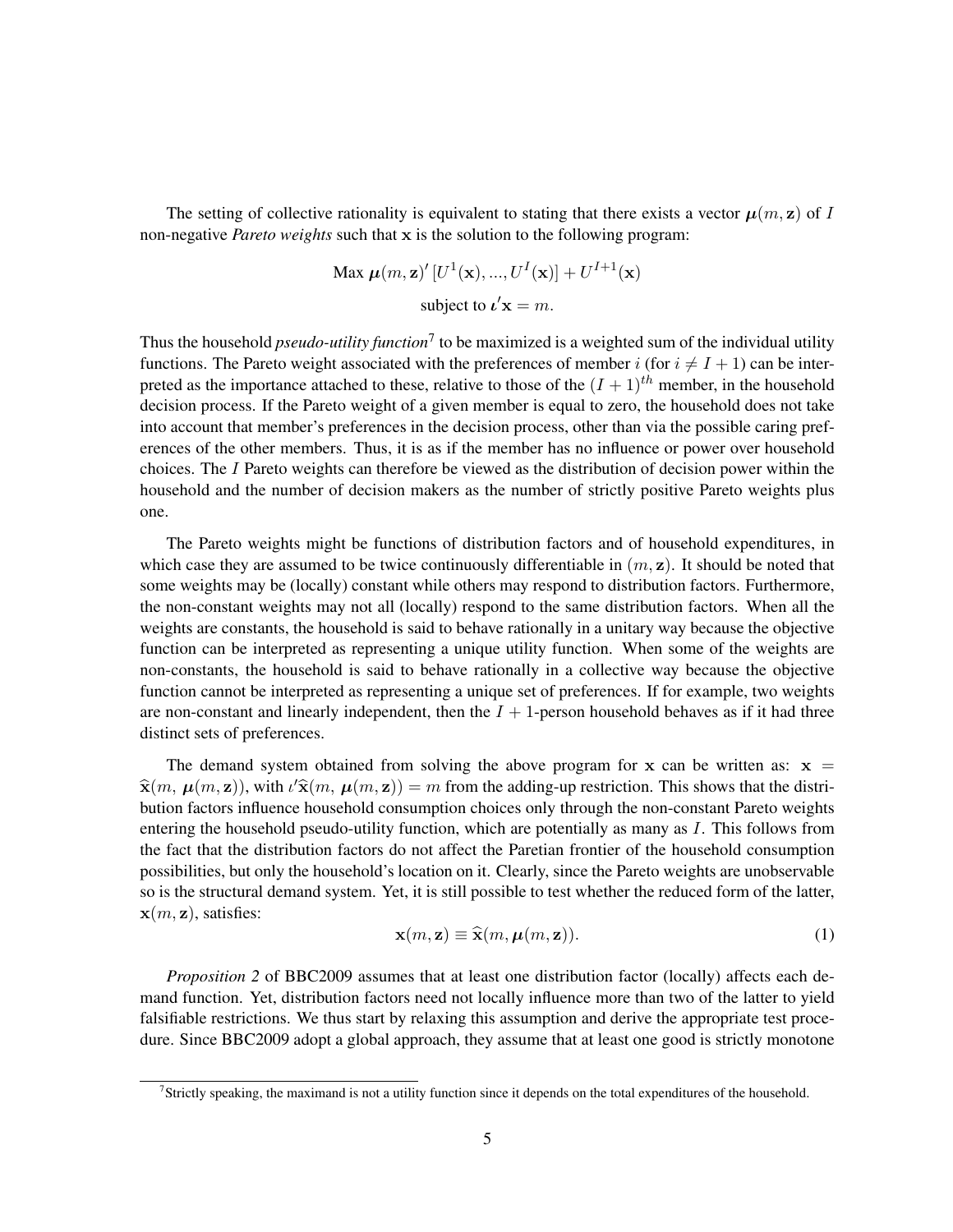in one observable distribution factor. We do not need this assumption because we adopt a local approach instead. Next, we generalize the test to the case where a household comprises more than two potential decision-makers.

#### *2.1. Generalization of Proposition 2 of BBC2009 - Two Decison-Makers*

Consider a partition  $\mathbf{x} \equiv [\mathbf{x}'_J, \mathbf{x}'_{J}]'$  of the demand system and a partition  $\mathbf{z} \equiv [\mathbf{z}'_J, \mathbf{z}'_{J}]'$  of the set of distribution factors, with  $x_J$  and  $z_J$  having the same dimension J. Given such a partition, (1) can be written  $as:8$ 

$$
\mathbf{x}_J = \mathbf{x}_J(\mathbf{z}_J, \mathbf{z}_{-J}) \equiv \hat{\mathbf{x}}_J(\boldsymbol{\mu}(\mathbf{z}_J, \mathbf{z}_{-J})), \tag{2}
$$

$$
\mathbf{x}_{J} = \mathbf{x}_{J}(\mathbf{z}_{J}, \mathbf{z}_{J}) \equiv \widehat{\mathbf{x}}_{J}(\boldsymbol{\mu}(\mathbf{z}_{J}, \mathbf{z}_{J})).
$$
\n(3)

If the sub-system of reduced-form demand functions in (2) has continuous first partial derivatives and is such that  $D_{\mathbf{z}_J} \mathbf{x}_J (\mathbf{z}_J, \mathbf{z}_{J})$  is non-singular at a point  $P = (\mathbf{z}_J, \mathbf{z}_{J})$ , then we can use the *Implicit Function Theorem* to invert  $x_J$  and  $z_J$  in some open neighborhood of P to get the following local inverse function:<sup>9</sup>

$$
\mathbf{z}_J = \mathbf{z}_J(\mathbf{x}_J,\mathbf{z}_{-J}),
$$

which has continuous first partial derivatives. Upon substituting the latter into (2) and (3) we get:

$$
\mathbf{x}_J = \overline{\mathbf{x}}_J(\mathbf{x}_J, \mathbf{z}_{-J}) \equiv \mathbf{x}_J(\mathbf{z}_J(\mathbf{x}_J, \mathbf{z}_{-J}), \mathbf{z}_{-J}) \equiv \widehat{\mathbf{x}}_J(\boldsymbol{\mu}(\mathbf{z}_J(\mathbf{x}_J, \mathbf{z}_{-J}), \mathbf{z}_{-J})), \tag{4}
$$

$$
\mathbf{x}_{J} = \overline{\mathbf{x}}_{J}(\mathbf{x}_{J}, \mathbf{z}_{J}) \equiv \mathbf{x}_{J}(\mathbf{z}_{J}(\mathbf{x}_{J}, \mathbf{z}_{J}), \mathbf{z}_{J}) \equiv \widehat{\mathbf{x}}_{J}(\boldsymbol{\mu}(\mathbf{z}_{J}(\mathbf{x}_{J}, \mathbf{z}_{J}), \mathbf{z}_{J})). \tag{5}
$$

The (local) sub-system of demands  $x_{J}$  in (5) is written as a function of the sub-system of (local) demands  $x_j$  and of the distribution factors  $z_{-j}$ .<sup>10</sup> These are the so-called *z-conditional demands* proposed by BBC2009. The sub-system  $x_{J}$  is said to be  $z_{J}$ -conditional, since it is conditional on the inversion of  $z_J$ . We further assume that  $\mu(z)$  and  $\hat{x}(\mu(z))$  are differentiable at the point P. The first generalization is as follows:

<sup>&</sup>lt;sup>8</sup>We omit  $m$  from the argument to simplify the notation.

<sup>&</sup>lt;sup>9</sup>In what follows, we denote the jacobian of x with respect to z as  $D_z$ x.

<sup>&</sup>lt;sup>10</sup>Note that a demand function that is insensitive to a distribution factor may respond to it once it is conditioned on  $x_J$ through the function  $\mathbf{z}_J(\mathbf{x}_J, \mathbf{z}_{-J})$ .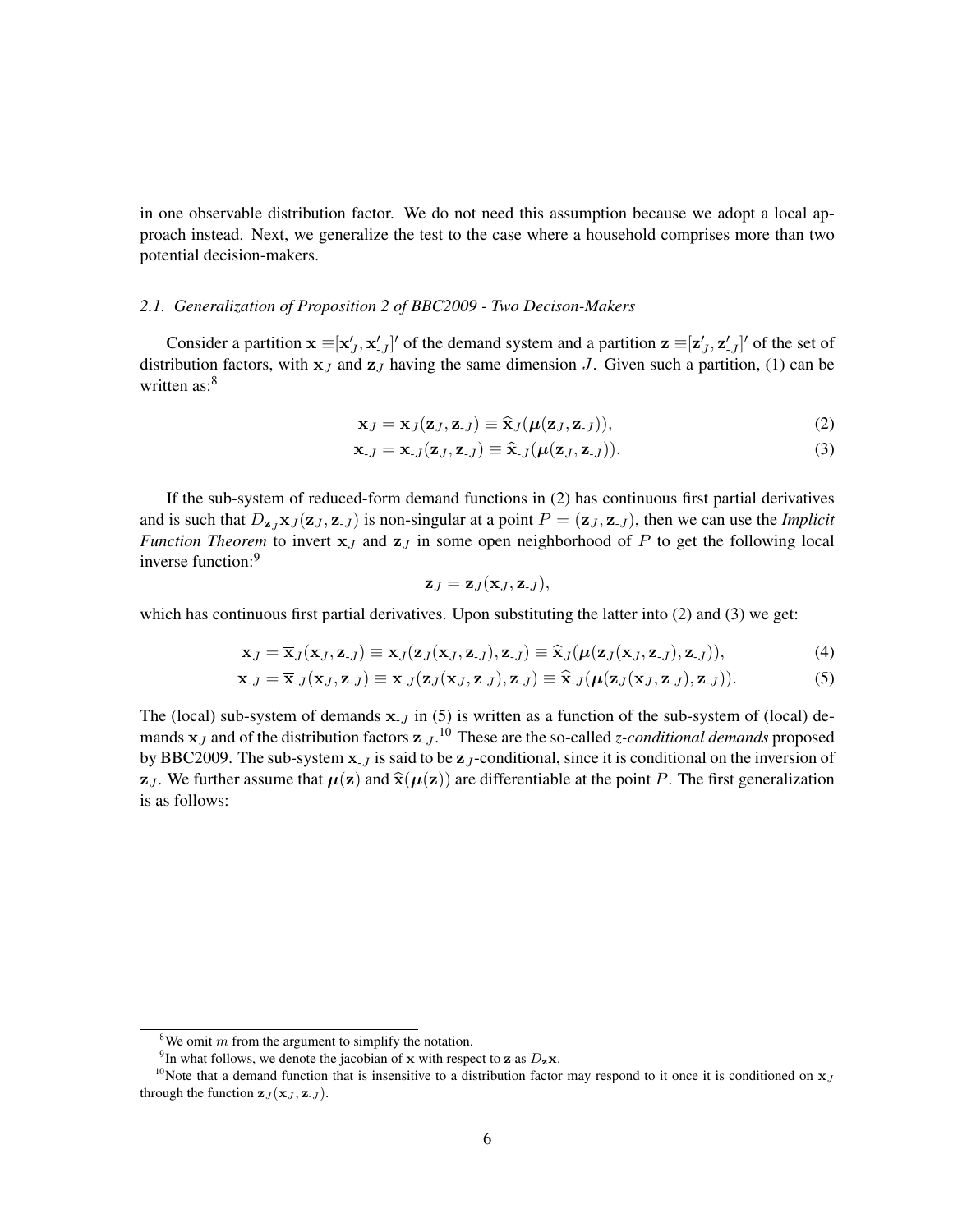**Proposition 1.** A system of  $N \geq 2$  demand functions of a household with  $I + 1 = 2$  members is *locally compatible with rationality if, and only if, variables that do not enter the members' individual preferences or the overall household budget constraint,* z, *either do not influence the demand system (unitary rationality):*

$$
D_{\mathbf{z}}x_n(\mathbf{z}) = \mathbf{0} \quad \forall n=1,\dots,N,
$$
\n(7a)

*or influence it in the following way when*  $K \geq 2$  (*collective rationality*):<sup>11</sup>

$$
D_{\mathbf{z}}x_n(\mathbf{z}) = \mathbf{0} \quad or \quad D_{\mathbf{z}}x_n(\mathbf{z}) \neq \neq \mathbf{0} \quad \forall n=1,...,N. \tag{7b}
$$

*Moreover, the demands for which*  $D_{\mathbf{z}}x_n(\mathbf{z}) \neq \neq \mathbf{0}$ *, denoted*  $x_m^*(\mathbf{z})$ *, also satisfy:* 

$$
\frac{\partial x_m^*(\mathbf{z})/\partial z_1}{\partial x_m^*(\mathbf{z})/\partial z_k} = \frac{\partial x_1^*(\mathbf{z})/\partial z_1}{\partial x_1^*(\mathbf{z})/\partial z_k} \neq 0 \quad \forall \, k=2,...,K, \, m=2,...,M
$$
\n(7c)

*and, equivalently,*

$$
D_{\mathbf{z}_1} \overline{x}_m^*(x_1^*, \mathbf{z}_1) = \mathbf{0} \quad \forall \ m = 2, \dots, M,
$$
\n(7d)

*where*  $2 \leq M \leq N$ .

The proof is reported in Appendix A. The proposition states that the demand system of a two-person household is compatible with rationality *if and only if* it either complies with unitary rationality, (7a), or with collective rationality, (7b), (7c), and, equivalently to the latter, (7d). According to Restriction (7a), a demand system is compatible with *unitary rationality* if and only if none of its demand functions is influenced by distribution factors, *i.e.*, the existence of distribution factors is incompatible with unitary rationality  $(K = 0)$ . Our new *all or nothing* Restriction (7b) stresses that a demand system that responds to at least two distribution factors is compatible with collective rationality if each of its demands either does not respond to any of the distribution factors or responds to all of the distribution factors. Equation (7c) further restricts the manner in which the distribution factors impact the demand functions that respond to all of the distribution factors (denoted  $x_m^*$ ): the ratio of the marginal effects of any two distribution factors must be equal across the latter. Finally, Restriction (7d) is equivalent to (7c). It states that the demand functions  $x_m^*$  are compatible with collective rationality only if they no longer respond to the distribution factors once they are conditioned on any of them, *i.e.*, are transformed into their  $z_1$ -conditional form. Many empirical applications investigate the efficiency hypothesis using (7c). In most cases, the tests ignore Restriction (7b). Yet, the two go hand-in-hand. We will argue later on that focusing on (7c) while ignoring (7b) partly explains why the efficiency assumption is hardly ever rejected.

The intuition behind *Proposition 1* is the following. In a rational household composed of two members there is only one Pareto weight. The distribution factors, if they exist, can only exert their

<sup>&</sup>lt;sup>11</sup>When  $N \le 2$  or  $K = 1$ , collective rationality imposes no restrictions on the demand system.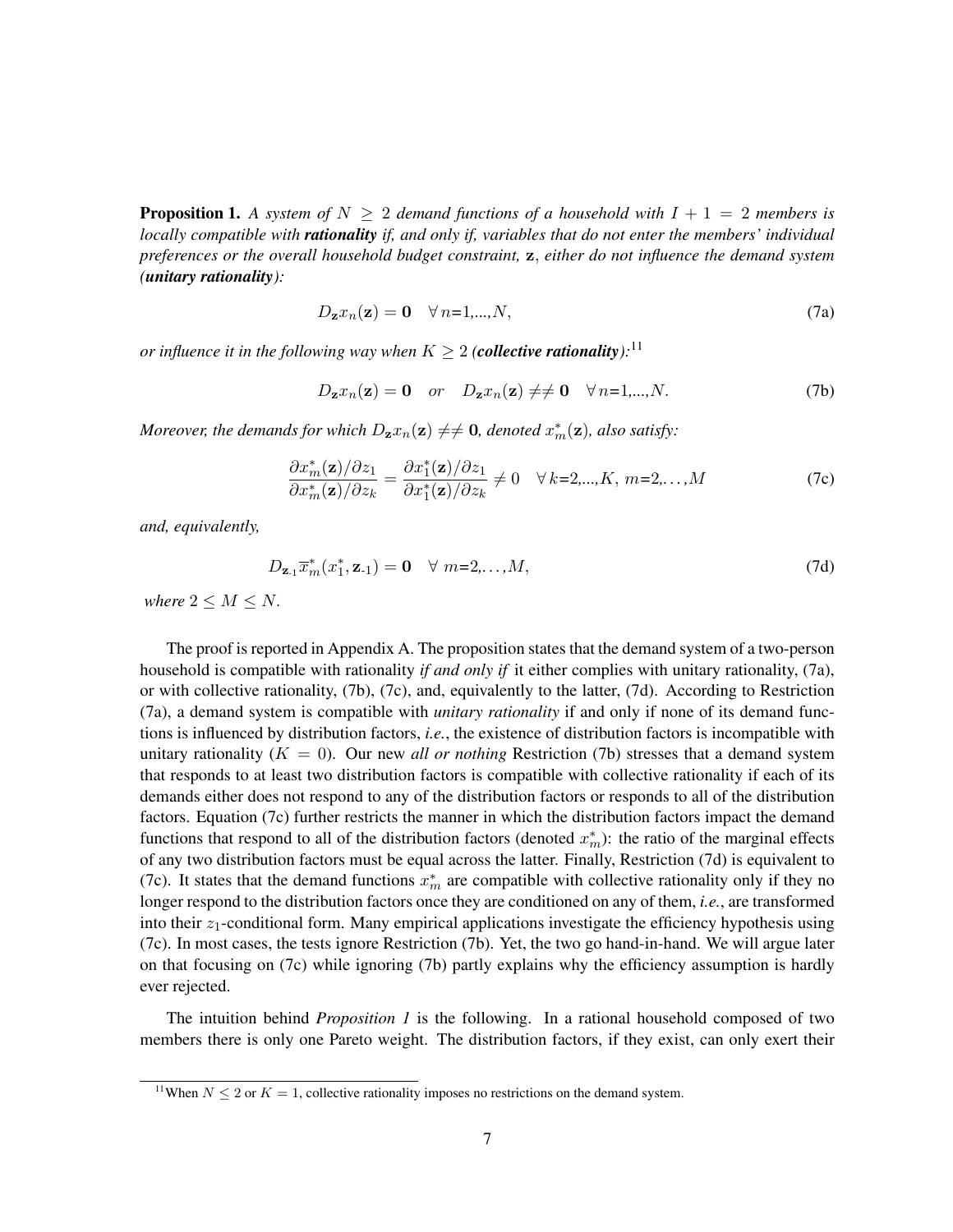influence on consumption choices through the latter weight. If unitary rationality holds, then the Pareto weight is constant. Each of its demand function,  $x_n$ , must therefore satisfy (7a). On the other hand, if collective rationality holds and distribution factors do exist, then the single Pareto weight must respond to all of them. If a given demand function,  $x_n$ , say, does not locally respond to the Pareto weight, it will respond to none of the distribution factors ( $D_z x_n(z) = 0$ ). Conversely, if  $x_n$  does respond to the Pareto weight, it will be sensitive to all the distribution factors  $(D_z x_n(z) \neq 0)$ . Each demand  $x_n$ stemming from a collectively rational household must therefore satisfy the *all or nothing* Restriction (7b). Furthermore, since distribution factors exert their effects through a single weight, the demand functions that respond to it  $(x_m^*)$  must be such that the ratio of the marginal effect of any two distribution factors is equal to the ratio of the marginal effect of the two distribution factors on the weight, and this ratio must be different from zero. Therefore, the ratio of the marginal effect of any two distribution factors is equal across  $x_m^*$  demands as stated by (7c). Finally, conditioning a given demand function,  $x_m^*$ , by another,  $x_1^*$  say, is equivalent to maintaining  $x_1^*$  constant. In order to maintain  $x_1^*$  constant,  $z_1$ must compensate for the variations in  $z_{-1}$  in such a way that the variations in the weight cancel out. Restriction (7d) must thus hold for this  $z_1$ -conditional demand.

An important corollary to the *all or nothing* Restriction is that a system in which some demands respond to a subset of distribution factors while other demands respond to another subset of distribution factors is not compatible with collective rationality when  $I + 1 = 2$ . The *all or nothing* Restriction is absent from *Proposition 2* of BBC2009 because it is assumed at the outset that one of the distribution factors (locally) affects all the demand functions. Since there is a single Pareto weight, this amounts to assuming that all the demand functions respond to the weight and therefore that they all respond to all the distribution factors affecting the weight. This is equivalent to assuming that all the demand functions satisfy (7b), and more precisely its second part, that is  $D_z x_n(z) \neq 0$ . Hence, in the BBC2009 framework our *Proposition 1* boils down to restriction (7c) and, equivalently to the latter, (7d).

It should be noted that while tests from *Proposition 1* are based on a static definition of rationality, they are also consistent with the *intra-household allocation stage* of any dynamic household decision process that assumes within-period efficiency. This includes limited-commitment and full-commitment intertemporal collective models (Chiappori and Mazzocco, 2014).<sup>12</sup> Besides, *Proposition 1* ignores the intertemporal stage of the household decision process under dynamic rationality (based on Euler equations). Therefore, in dynamic collective models the restrictions of *Proposition 1* are usually necessary but in general not sufficient for collective rationality.

#### *2.2. Generalization of Proposition 2 of BBC2009 - Multiple Decision-Makers*

*Proposition 1* is valid for households in which it can legitimately be assumed that there are at most two decision-makers. Many household configurations (extended families, adult children, multigenerational households, polygamous households, *etc.*), though, may potentially have more than two

 $12$ In a full-commitment intertemporal model, it is assumed that household members can commit at the initial period to all future allocations of resources.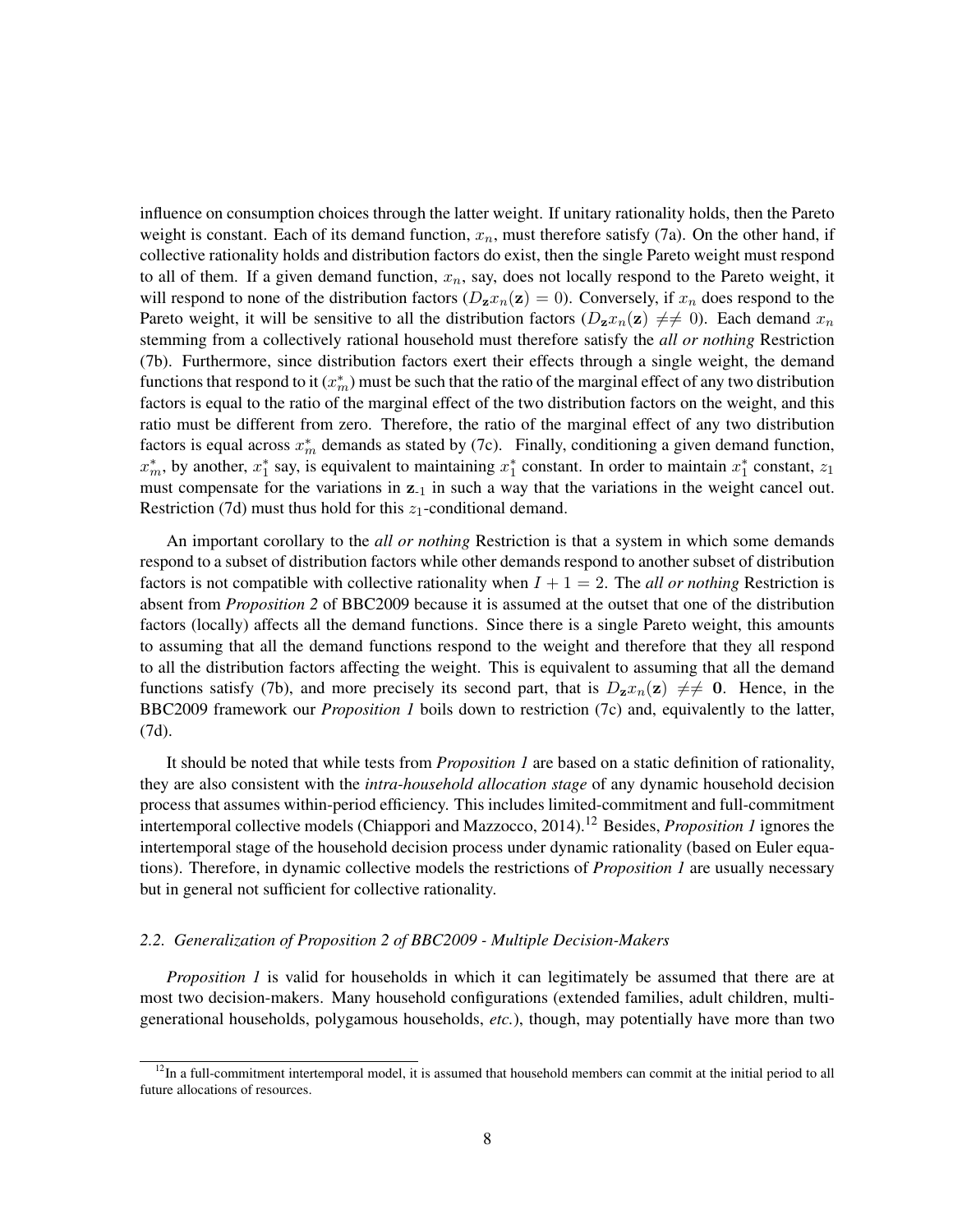decision-makers.<sup>13</sup> It is relatively straightforward to extend *Proposition 1* to multiple potential decisionmaker households.

**Proposition 2.** A system of  $N \geq 1+1$  demand functions of a household with  $I + 1$  members is *locally compatible with rationality if, and only if, variables that do not enter the members' individual preferences or the overall household budget constraint,* z, *either do not influence the demand system (unitary rationality):*

$$
D_{\mathbf{z}}x_n(\mathbf{z}) = \mathbf{0} \quad \forall n=1,...,N. \tag{8a}
$$

*or influence it in the following way when*  $K \geq I+1$  *(collective rationality): there exists a non-negative*  $J < I$ -1 for which<sup>14</sup>

$$
D_{\mathbf{z}_{\cdot,J}}\overline{x}_{n}(\mathbf{x}_{J}, \mathbf{z}_{\cdot,J}) = \mathbf{0} \quad or
$$
  
\n
$$
D_{\mathbf{z}_{\cdot,L}^*}\overline{x}_{n}(\mathbf{x}_{J}, \mathbf{z}_{\cdot,J}) \neq \neq \mathbf{0} \text{ and } D_{\mathbf{z}_{\cdot,L}^*}\overline{x}_{n}(\mathbf{x}_{J}, \mathbf{z}_{\cdot,J}) = \mathbf{0} \quad n = J+1,...,N,
$$
 (8b)

where  $\mathbf{z}_{\cdot}$   $\equiv$   $[\mathbf{z}_{L}^{*\prime}, \mathbf{z}_{\cdot L}^{* \prime}]'$  with  $1 \leq L \leq K$ -J. Moreover, when  $2 \leq L$ , the demand functions that satisfy  $D_{\mathbf{z}_{L}^{*}}\overline{x}_{n}(\mathbf{x}_{J},\mathbf{z}_{J}) \neq\neq \mathbf{0}$ , denoted  $\overline{x}_{m}^{*}(\mathbf{x}_{J},\mathbf{z}_{J})$ , must also satisfy:

$$
\frac{\partial \overline{x}_{m}^{*}(\mathbf{x}_{J}, \mathbf{z}_{J})}{\partial \overline{x}_{m}^{*}(\mathbf{x}_{J}, \mathbf{z}_{J})}{\partial z_{J}^{*}} = \frac{\partial \overline{x}_{1}^{*}(\mathbf{x}_{J}, \mathbf{z}_{J})}{\partial \overline{x}_{1}^{*}(\mathbf{x}_{J}, \mathbf{z}_{J})}{\partial z_{I}^{*}} \neq 0 \quad \forall l=2,...,L \quad m=2,...,M \quad (8c)
$$

*and, equivalently,*

$$
D_{\mathbf{z}_{-(J+1)}}\overline{x}_{m}^{*}(\mathbf{x}_{J}, x_{1}^{*}, \mathbf{z}_{-(J+1)}) = \mathbf{0} \quad \forall \, m=2,...,M,
$$
\n(8d)

*where*  $2 \leq M \leq N$ -*J*.

See Appendix A for the proof. This proposition states that the demand system of an  $I + 1$ -person household is compatible with rationality if and only if it either complies with unitary rationality (8a) or with collective rationality (8b), (8c), and, equivalently to the latter, (8d). Restriction (8a) is identical to Restriction (7a). Restrictions (8b) and (8c) are equivalent to (7b) and (7c) but they involve z-conditional rather than unconditional demand functions. Restriction (8b) states that the demand system of an  $I+1$ person household influenced by at least  $I+1$  distribution factors is compatible with collective rationality if there is a non negative  $J \leq I - 1$  for which each demand contained in  $x_{J}$ , once conditioned on  $x_J$ , either does not respond to any of the remaining distribution factors  $(z_J)$  or responds to a subset of them, denoted  $z_L^{*}$ .<sup>15</sup> This subset must be the same for all the  $z_J$ -conditional demand functions. In other

<sup>&</sup>lt;sup>13</sup> An earlier extension of *Proposition 2.ii* of BBC2009 to multiple decision-makers can also be found in Dauphin and Fortin (2001).

<sup>&</sup>lt;sup>14</sup>When  $N \leq I + 1$  or  $K \leq I + 1$ , collective rationality imposes no restrictions on the demand.

<sup>&</sup>lt;sup>15</sup>In the case where each Pareto weight depends on all distribution factors, one has  $z_L^* = z_{J}$ .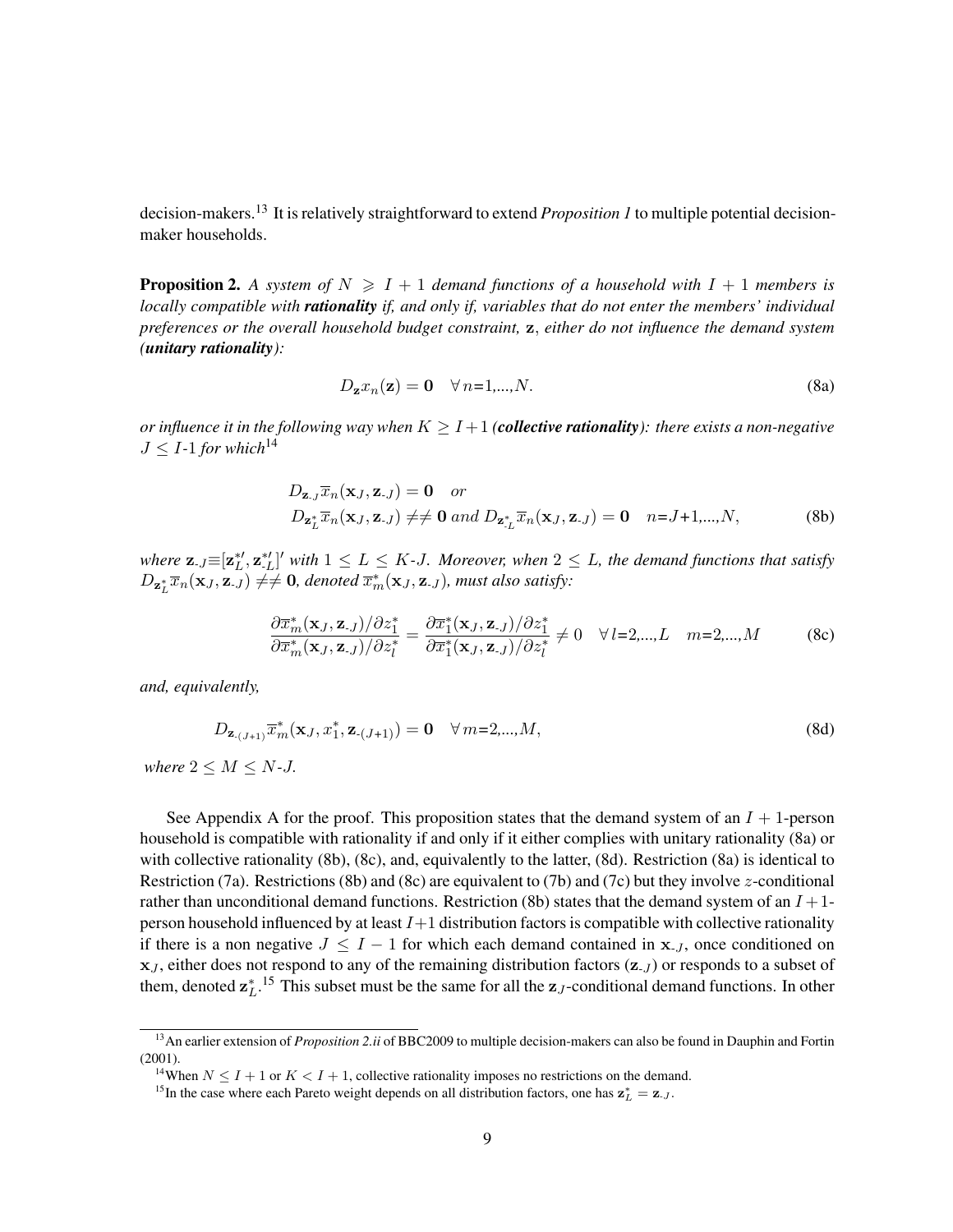words, those  $z_J$ -conditional demands that still respond to distribution factors must respond to the same subset of distribution factors. The latter may include all the remaining distribution factors or a subset of them. Hence, having some  $z_J$ -conditional demand functions responding to some distribution factors and other  $z_J$ -conditional demand functions responding to other distribution factors is incompatible with collective rationality. Restriction (8c) further states that the  $z_j$ -conditional demand functions  $(\overline{x}_m^*(\mathbf{x}_J, \mathbf{z}_{-J}))$  responding to distribution factors  $\mathbf{z}_L^*$  are compatible with collective rationality only if the ratios of the marginal effect of any two distribution factors included in  $z_L^*$  are equal across them. Finally, and equivalently to Restriction (8c), Restriction (8d) stresses that the  $\overline{x}_m^*(\mathbf{x}_J, \mathbf{z}_{-J})$  demand functions are compatible with collective rationality only if they no longer respond to the distribution factors once they are conditioned on one more demand influenced by  $z_L^*$  (say  $x_1^*$ ).

Chiappori and Ekeland (2006) (henceforth CE2006) provide another generalization of *Proposition 2* of BBC2009, which we present here in a slightly modified manner.

**Proposition 3.** (Chiappori and Ekeland (2006)) A system of  $N \geq I + 1$  demand functions of a house*hold with* I + 1 *decision-makers is compatible with rationality if, and only if, variables that do not enter the members' individual preferences or the overall household budget constraint,* z, *either do not influence the demand system (unitary rationality):*

$$
rank [D_{\mathbf{z}} \mathbf{x}(\mathbf{z})] = \mathbf{0}
$$
\n(9a)

*or satisfies the following condition whenever*  $K \geqslant I + 1$  *(collective rationality*):<sup>16</sup>

$$
0 < \text{rank}[D_{\mathbf{z}}\mathbf{x}(\mathbf{z})] \le I. \tag{9b}
$$

See CE2006 for the proof. Restriction (9a) is identical to our restrictions (7a) and (8a). Restriction (9b) states that if there exists  $K \geq 1 + 1$  distribution factors, then the rank of the matrix  $D_{z}\mathbf{x}(\mathbf{z})$  must be greater than zero, but no greater than  $I$ . Intuitively, there can be no more than  $I$  Pareto weights under collective rationality. Since the distribution factors only impact the demand system through the latter, if there are fewer weights than there are distribution factors, their effects on the demand functions must necessarily be linearly dependent. Propositions *2* and *3* are equivalent. If a demand system satisfies (8b), (8c) and (8d), it will also satisfy (9b) and vice versa. However, if (8b) is satisfied, but restrictions (8c) and (8d) do not apply because  $L < 2$ , then (9b) may not be satisfied. This is because (8b) is only necessary. However, under collective rationality, and as long as  $K + 1 \geq I$ , it will always be possible to partition  $\mathbf{x} \equiv [\mathbf{x}'_J, \mathbf{x}'_{J}]'$  and  $\mathbf{z} \equiv [\mathbf{z}'_J, \mathbf{z}'_{J}]'$  in such a way that  $L \geq 2$ .<sup>17</sup>

The two propositions provide falsifiable restrictions for an overall test of rationality. In the case of Proposition *2*, the first step is to test whether all the demands satisfy Restriction (8a), *i.e.*, to test whether households behave rationality in a unitary way. If this hypothesis is rejected, the next step is to test collective rationality. The general formulation of the null hypothesis corresponding to collective

<sup>&</sup>lt;sup>16</sup>When  $N \leq I + 1$  or  $K \leq I + 1$ , collective rationality imposes no restrictions on the demand system.

<sup>&</sup>lt;sup>17</sup>Note that just as for Proposition 2, Proposition 3 does not require any of the distribution factors to affect all the demands.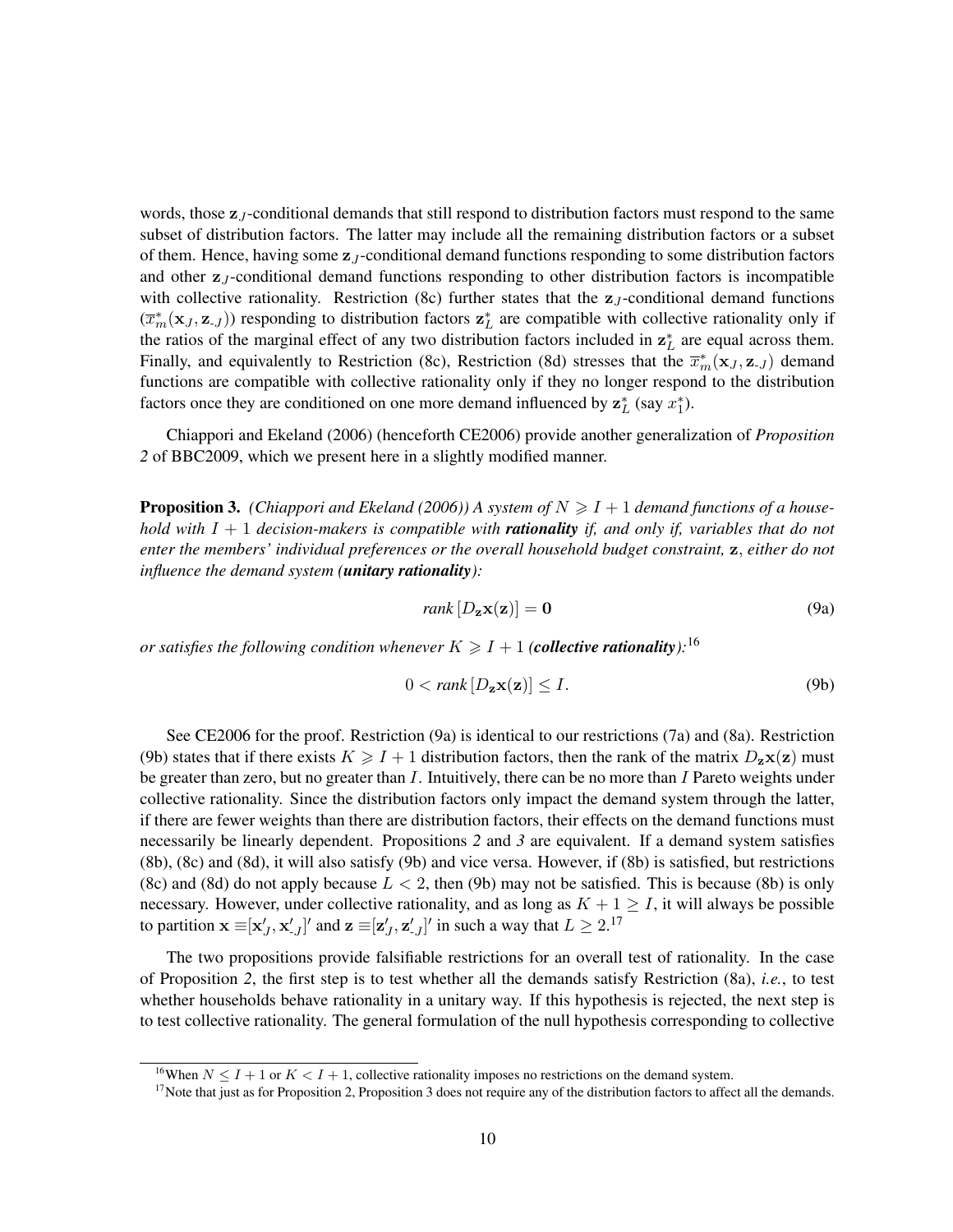rationality is  $H_0: J \leq I-1$  versus  $H_1: J > I-1$ . Since  $H_0$  is a composite hypothesis, a sequential approach can be followed. One should thus start by testing whether all the demand functions satisfy Restriction (8b) when  $J = 0$ . If this hypothesis is rejected, the Restriction (8b) has to be tested for  $J = 1$  and so on until it is not rejected for  $J \leq I-1$ . If the Restriction (8b) is not rejected for  $J \leq I-1$ , the restriction (8c) or (8d) should be tested for those demand functions that are influenced by distribution factors. If the latter hypothesis is not rejected, then testing stops and collective rationality is not rejected. Conversely, if restriction (8c) or (8d) is rejected, then Restriction (8b) should be tested again for a higher J. If the restrictions (8b) and (8c) or (8d) are successively rejected for all  $J \leq I-1$ , then collective rationality as well as overall rationality must be rejected. The same sequential approach must be used with Proposition 3. The first step is to test whether the rank of  $D_{z}\mathbf{x}(\mathbf{z})$  is equal to zero. If not, then the next step is to test whether it is equal to 1 and so on until  $I$  is reached. If the rank is not found to be equal or inferior to  $I$ , then overall rationality is rejected. If the rank is found to be of any value greater than  $1$  but inferior or equal to  $I$ , then testing stops and collective rationality is not rejected.

#### *2.3. Empirical Investigations of Household Collective Rationality*

In this sub-section, we show and illustrate how our propositions partly explain why the standard testing approach is likely to under-reject the collective model with distribution factors. Household collective rationality is the object of much research in the empirical literature (see Chapter 5 of Browning et al., 2014). Most papers focus on households composed of two adults, which is the concern of our *Proposition 1*. Demand systems are estimated using data from developed as well as developing countries and are based on a variety of functional forms (AIDS, QUAIDS, EASI, *etc.*). Likewise, a rich set of distribution factors are used to proxy spouses' relative bargaining power (relative income, relative age, relative assets at marriage, *etc.*). It is thus rather surprising given such heterogeneous environments that collective rationality is seldom rejected.

As shown earlier, for collective rationality in households with two potential decision makers to be satisfied, the *all or nothing* Restriction (7b) needs to hold and restrictions (7c) and (7d) only apply to the subset of demand functions that are responding to all the distribution factors. Yet, it is customary in the literature to neglect Restriction (7b) and to test collective rationality by means of Restriction (7c) or Restriction (7d) over the full set of demands, thus including those that do not respond to distribution factors as well as those who respond to a subset of them. This, we argue, partly explains why collective rationality is likely to be under-rejected. For illustration, consider the paper by Quisumbing and Maluccio (2003). It uses data from various developing countries to estimate household demand systems. Assets of spouses at marriage are treated as distribution factors. Results for Bangladesh show that only the demand for food significantly responds to husband's assets while only the demand for education responds to the wife's assets. This is not compatible with collective rationality as it violates the *all or nothing* Restriction. Indeed, in a demand equation where one distribution factor is statistically significant, all other distribution factors should also be significant. Results for Ethiopia show that food responds to the two distribution factors, but alcohol and tobacco only respond to the second distribution factor. This is not compatible with collective rationality either. In both cases Restriction (7c) is tested and not rejected, and hence nor is collective rationality.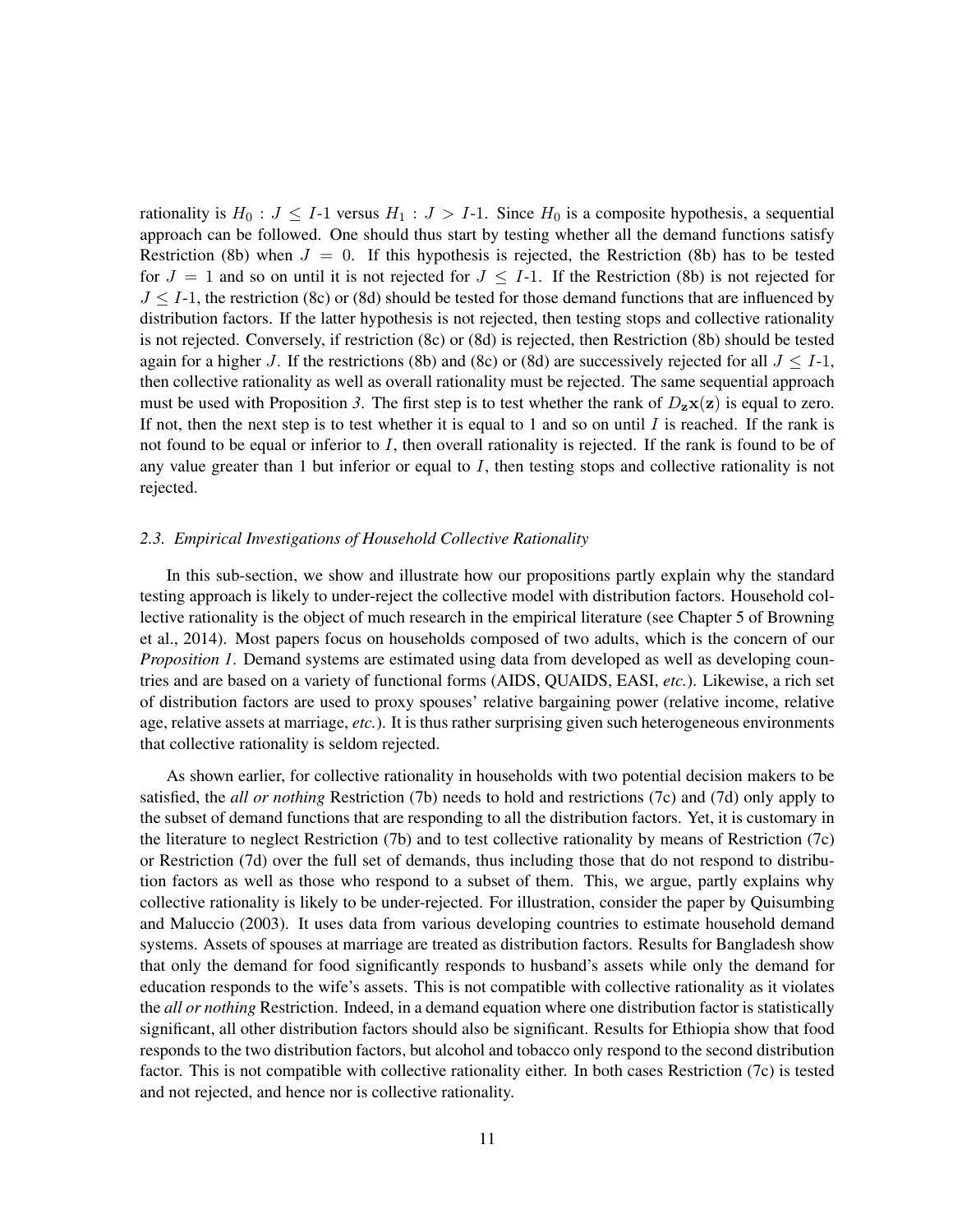In Bobonis (2009), two distribution factors are considered. The first is a random dummy variable indicating whether the household benefited from the PROGRESA cash transfers in Mexico. The second distribution factor is the deviation from mean rainfall. Estimation results show that receiving cash transfers significantly affects female clothing, child clothing, expenditures on fruit and vegetable and expenditures on alcohol & tobacco. Deviation from mean rainfall further affects male clothing, expenditures on other food and expenditures on other household goods. These results violate the *all or nothing* Restriction. Despite this, Restriction (7c) is tested and is not rejected.

In a recent paper, Attanasio and Lechene (2014) use the same dataset as Bobonis (2009). Random assignment to treatment is also used as a distribution factor. Deviation from mean rainfall is omitted and is replaced by each spouses' relative size and wealth of own family networks. Estimation results show that expenditures on pulses significantly respond to the PROGRESA dummy variable but not to the size of the family network. Based on the *all or nothing* Restriction, collective rationality should have been rejected.<sup>18</sup> Nevertheless, Restriction  $(7d)$  is tested and cannot be rejected.

The above examples are representative of how most papers test collective rationality. In what follows, we use data from rural Burkina Faso to investigate rationality within monogamous and bigamous households. *All or nothing* Restriction (7b) (monogamous) or (8b) (bigamous) is first tested. If satisfied we next move on to test (7c) or (8c) as the case may be. We also test collective rationality using the asymptotically equivalent CE2006 rank test. We next use the same approach as in the above papers and test Restriction (7c) irrespective of whether the *all or nothing* restriction (7b) holds.

#### 3. The Burkinabé Family

Burkina Faso is one of poorest countries in the world. In 2014, the country ranked  $181<sup>th</sup>$  out of 185 countries, with a life expectancy of 56.3 years, an adult literary rate of 28.7% and a GDP per capita of 1 602 PPP US\$ (UNDP, 2014). Over 83% of the population lives in rural areas and traditional agriculture, the mainstay of the economy, accounts for roughly 90% of total employment (Jeune Afrique, 1998). In 2013, the total population was estimated at 16.9 millions (UNDP, 2014) and comprises around 60 different ethnic groups of different sizes, although the Mossis account for nearly half of the total (Jeune Afrique, 1998). Animism, the traditional religion, is gradually abandoned in favor of Muslim and Catholic religions.

Polygamy is quite prevalent in Burkina Faso. It is estimated that up to 22% of men and 42% of women are in a polygamous union (INSD, 2010). The proportion of women living in a polygamous union increases with the age of the women. From 24% for the age group 15-19, it gradually increases to 30% for the age group 20-24 and then to 55% for those aged between 40-44 (INSD, 2010). Marriage is first and foremost an agreement between two families. Once married, divorce may not occur without both their consent. Girls have little saying on their family's decision. Marriages are sometimes agreed

<sup>&</sup>lt;sup>18</sup>One could argue that individual Student-t tests for each distribution factor does not take into account the covariance between the distribution factors. Since one of the distribution factors used by Bobonis (2009) and Attanasio and Lechene (2014) is the random allocation of a cash transfer to women, its covariance with the other distribution factor should be zero.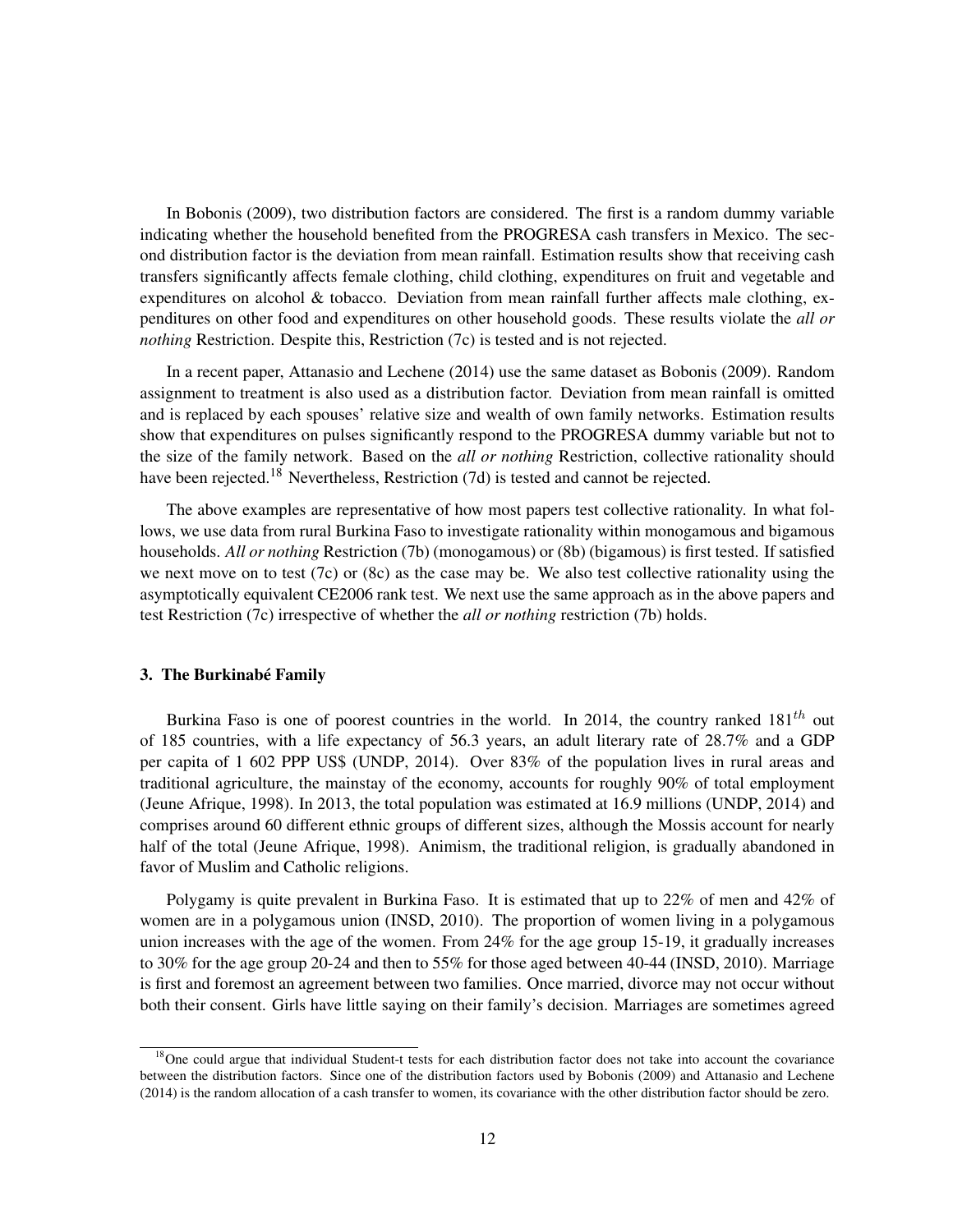upon when the girls are still in their infancy. Usually, though, girls marry at the age of 18 and boys around the age of 25 (INSD, 2010). Three types of marriage are possible: traditional, religious and civil. Each type involves different rights and obligations. Traditional marriages, by far the most common, do not restrict the number of spouses a man may have. Muslim marriages restrict the number of wives to four, while catholic and civil marriages prohibit polygamy altogether. In practice, however, it is not infrequent to encounter polygamous catholic men married under more than one matrimonial regime.

#### *3.1. Distribution Factors*

According to the anthropological literature,<sup>19</sup> in the Mossi society, and in Burkina Faso in general, spouses tend to behave non-cooperatively when a disagreement arises, at least initially. The husband "refuses to give cereals, money and gifts to his wife and will favor another wife. The wife, in return, will refuse to carry out her domestic and conjugal duties [...] The wife may thus refuse to fetch water from the well for him, to heat it up for him, to wash his clothes and give him food that she has herself produced or bought".<sup>20</sup> The more financially independent the wife is the greater will be her bargaining power. The wife's contribution to the household income could thus qualify as a distribution factor.

As time passes, the husband may gradually accumulate enough wealth to pay for the dowry of an additional wife. The husband's threat of a co-wife may thus become more and more credible over time, thereby gradually reducing the bargaining power of the wife, *ceteris paribus*. The duration of the marriage should thus qualify as a distribution factor in monogamous households. In the case of polygamous households, the anthropological literature has also highlighted that a wife's bargaining power depends on the number of years since her marriage and on her rank. The wives "must submit to an internal hierarchy conditioned by age and the length of the marriage: although negligible when less than a decade separates their birth or their union, it is perceptible beyond that. [...] Furthermore, the first wife has authority on the other wives".<sup>21</sup> This suggests to use the duration of the first wife's marriage relative to the duration of the second's wife marriage.

Here, an important remark is in order. While our model assumes that the marriage status of the household is exogenous, the above discussion suggests that it could be endogenous as it may partly be determined by the relative bargaining power of the (first) wife. Indeed, the higher the bargaining power of the wife is, the more likely she will be able to impose her (presumed) preference for monogamy. This may be the source of a selection bias in our estimators as our econometric analysis is conditional on the household marriage contract. Thus, omitting polygamous households when analyzing rationality of monogamous households and vice versa may imply that the average bargaining power of the first wife is overestimated in monogamous households and underestimated in polygamous households. A natural approach to address this potential selection bias would involve modeling the marital status of the household. This however would greatly complicate the analysis while being peripheral to the main

<sup>&</sup>lt;sup>19</sup>The literature on Mossi families, on which this section is based, dates back to the seventies and eighties. The main references are Lallemand (1977), Rookhuizen (1986) and Rohatynskyj (1988).

 $20R$ ookhuizen (1986), p. 59, free translation.

 $21$ Lallemand (1977), p. 263, free translation.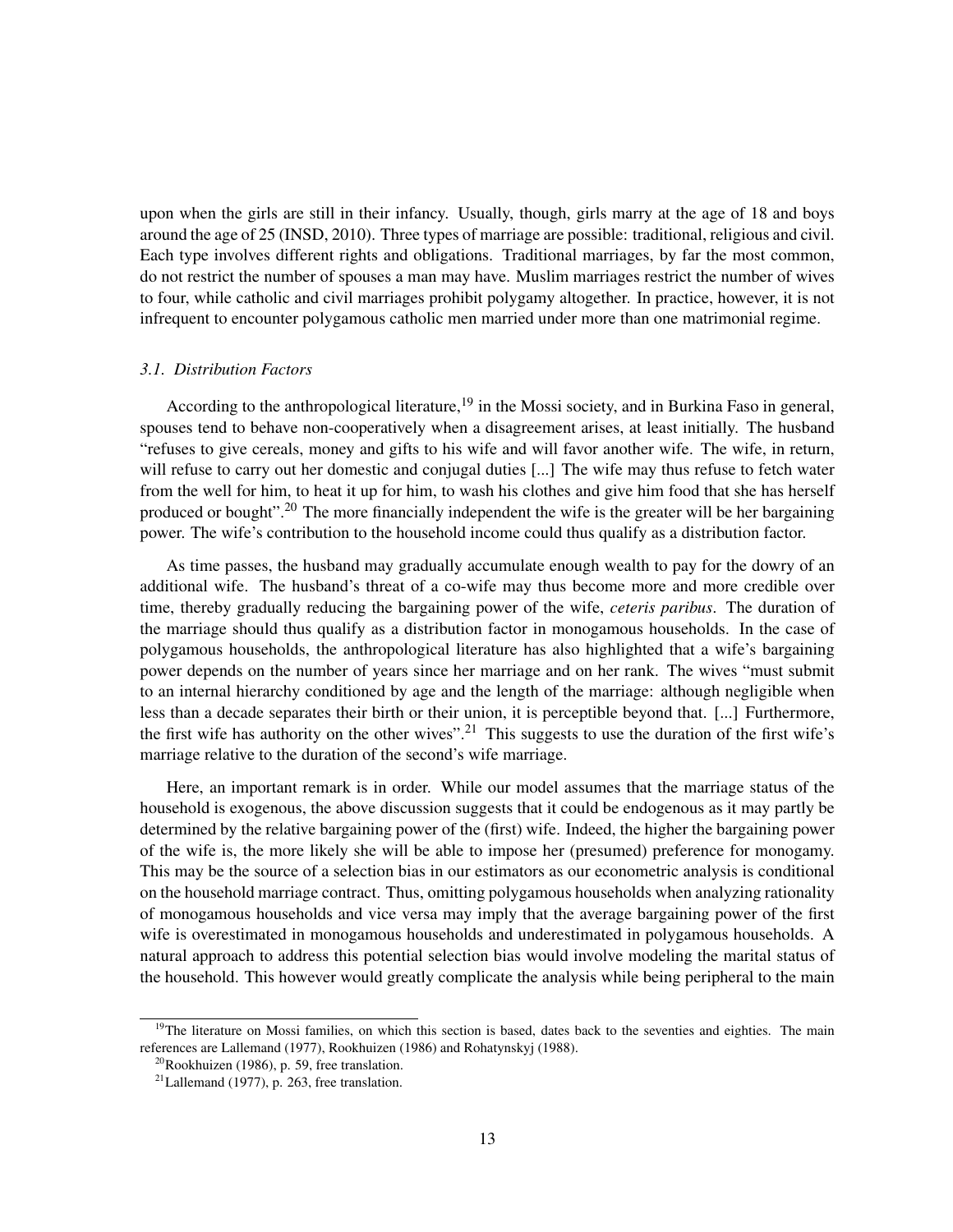point we wish to underline in this article. It must also be recognized that such a selectivity problem applies to almost all the empirical literature on collective rationality since the formation and dissolution of households is itself endogenous.

#### *3.2. The Survey*

With an aim at testing household efficiency in Burkina Faso, Anyck Dauphin, one co-author of this paper, conducted a field survey between January and March 1999 under the auspices of the Centre canadien d'étude et de coopération internationale (CECI). Its primary purpose was to collect information on the household decision process pertaining to consumption spending, time allocation, fertility, as well as potential distribution factors. The information on the income of the different spouses was collected indirectly. Since most households live out of agriculture and since agricultural production survey are very complex, the survey focused on household expenditures which can be considered as a good indicator of their permanent income. For each spouse data were collected on expenditures on food and non-food products, durable goods and self-consumption. Expenditures on so-called "assignable" goods were also collected such as household expenditures on clothes and hairdressing for the husband, the wives and their respective children.

The survey was conducted in the Province of Passoré which has a population of approximately  $322\,000^{22}$ , primarily because the CECI had been involved in the region for a long time and had established close links with the local institutions. The province is divided into nine administrative regions. In order to minimize cost, the survey was limited to the five regions that were deemed the most representative of the economic and social fabric of the province. These include Dakiégré, Pelegtanga, Rallo, and Sectors 1 and 5 of the City of Yako (Yako-1, Yako-5).

To be included in the sample a household had to meet the following two conditions: (1) The (male) household head as well as his spouse(s) had to be less than 70 years of age and; (2) They all had to live permanently on the same compound. Prior to sampling, a census was conducted in each of the five regions to identify married households and to determine eligibility. Over 125 married households were then randomly selected among those eligible in each region, except for the village of Dakiégré where all 111 households were selected.

Table 1 indicates the number of potential households as well as the number of households who were present at the time of the survey and agreed to answer the detailed questionnaire. Overall, as many as 551 households out of 611 were interviewed (response rate = 90%). The questionnaires were pre-tested during a period of two weeks by local trained investigators. For each household, the head and each of his spouses were interviewed individually and separately using a "female" and "male" version of the questionnaire. Heads were interviewed by a male investigator and each spouse was interviewed by a female investigator.

#### TABLE 1 ABOUT HERE

 $22$ According to the National 2006 Census.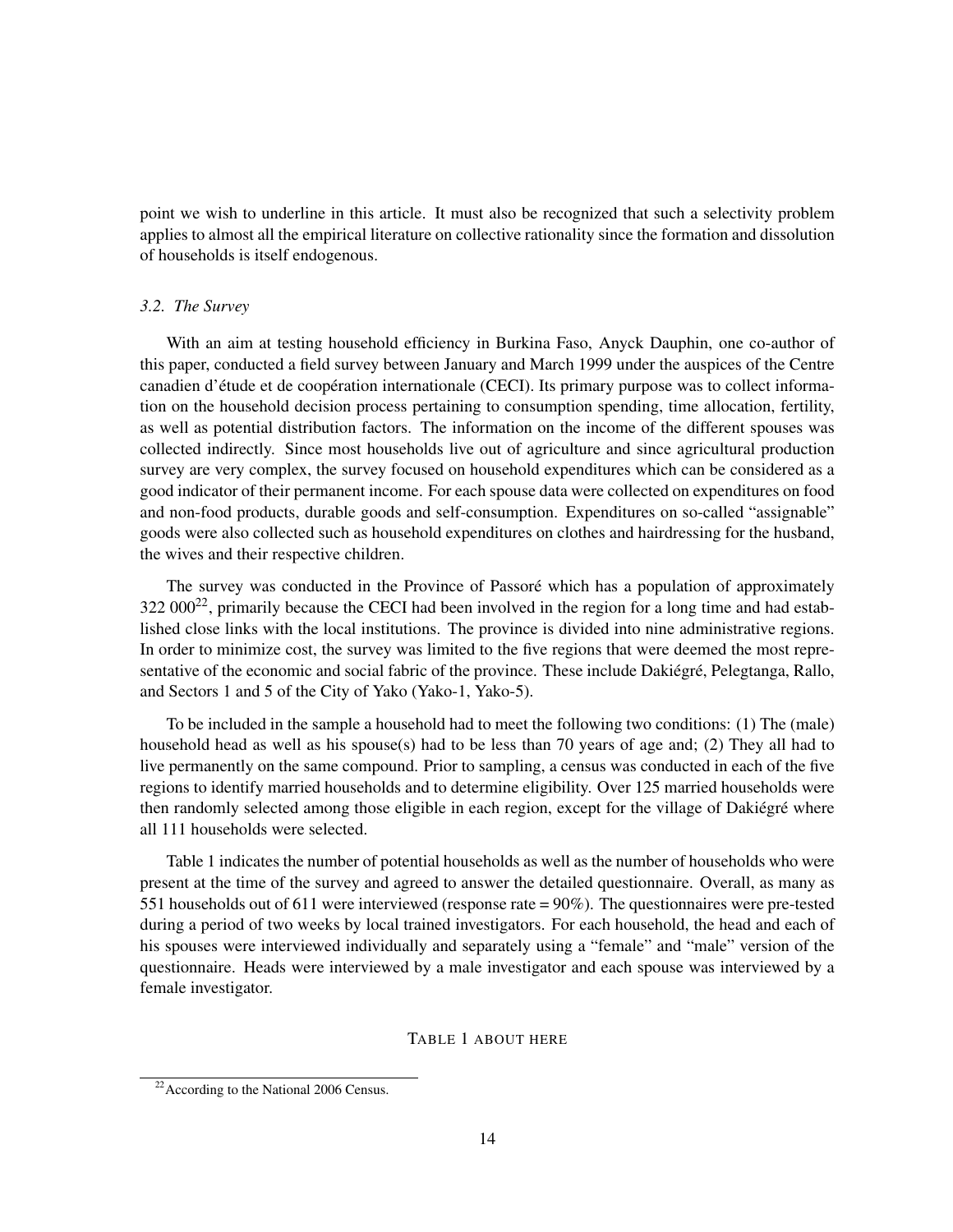#### *3.3. Sample Characteristics*

Polygamy is more prevalent in rural areas. Indeed, Table 2 shows that the average number of wives per head is lower in Yako-1 and Yako-5, the only two urban areas in our sample, and is highest in the village of Dakiégré. The table also shows that 71.1% of households are monogamous.

#### TABLE 2 ABOUT HERE

Sample size for monogamous and bigamous households are 392 and 117, respectively. The main characteristics of these samples are presented in Table 3, which is divided into three separate panels. The first shows that more than 30% of monogamous households are Muslim, a percentage that increases to 44% in bigamous households. Monogamous husbands are on average 42 years old, that is 7 years younger than polygamous males. Wives from monogamous households are on average 33 years old, somewhat in-between the age of first and second wives of bigamous households. Not surprisingly then, monogamous wives with an average of 3.5 children have fewer (more) children than the first (second) wife of bigamous households. The estimated budget for monogamous and bigamous households over a two month period covered by the survey are respectively 117 620 CFA and 216 743 CFA.

#### TABLE 3 ABOUT HERE

The ability to assess the impact of distribution factors on expenditures is greatly enhanced if the survey focuses on assignable goods. These may be consumed by more than one household member but individual consumption is observed in the data. *A priori*, distribution factors that favour a particular household member should have a noticeable impact on his/her share of a given assignable good. The field survey was thus designed to collect information on the main assignable goods consumed by each member of the household. Survey pretesting indicated that clothing and hairdressing were the two most important items that could qualify as assignable goods in the rural Burkinabé context. Expenditures on these two goods were aggregated into a single category which we refer to as "Personal Care". Each spouse in the household was thus surveyed about the expenditures made on these goods for his/her own purpose, and for those of the other spouses and their children. The second panel of the table reports the average share of the household budget devoted to the clothing and hairdressing of the husband (*PC-Husband*), his wives (*PC-Wife1* and *PC-Wife2*) and their respective children (*PC-Child1* and *PC-Child2*). The shares of personal care accruing to the wives are larger than those of husbands and children in both monogamous and bigamous households. In monogamous households the wives' share amounts to 9.95% while it represents about 4% for both wives in bigamous households. As in most poor countries, expenditures on food is the single most important item. The main staple food, millet, represents between 7.3% and 10.5% of the household budget whereas the remaining food items (*O-Food*) account for slightly more than 40%.

The last panel of the table focuses on distribution factors. In our data, a monogamous wife contributes on average to approximately 23% of total household income. In bigamous households, the first and second wives' shares are 17% and 14%, respectively. We may thus expect husbands in bigamous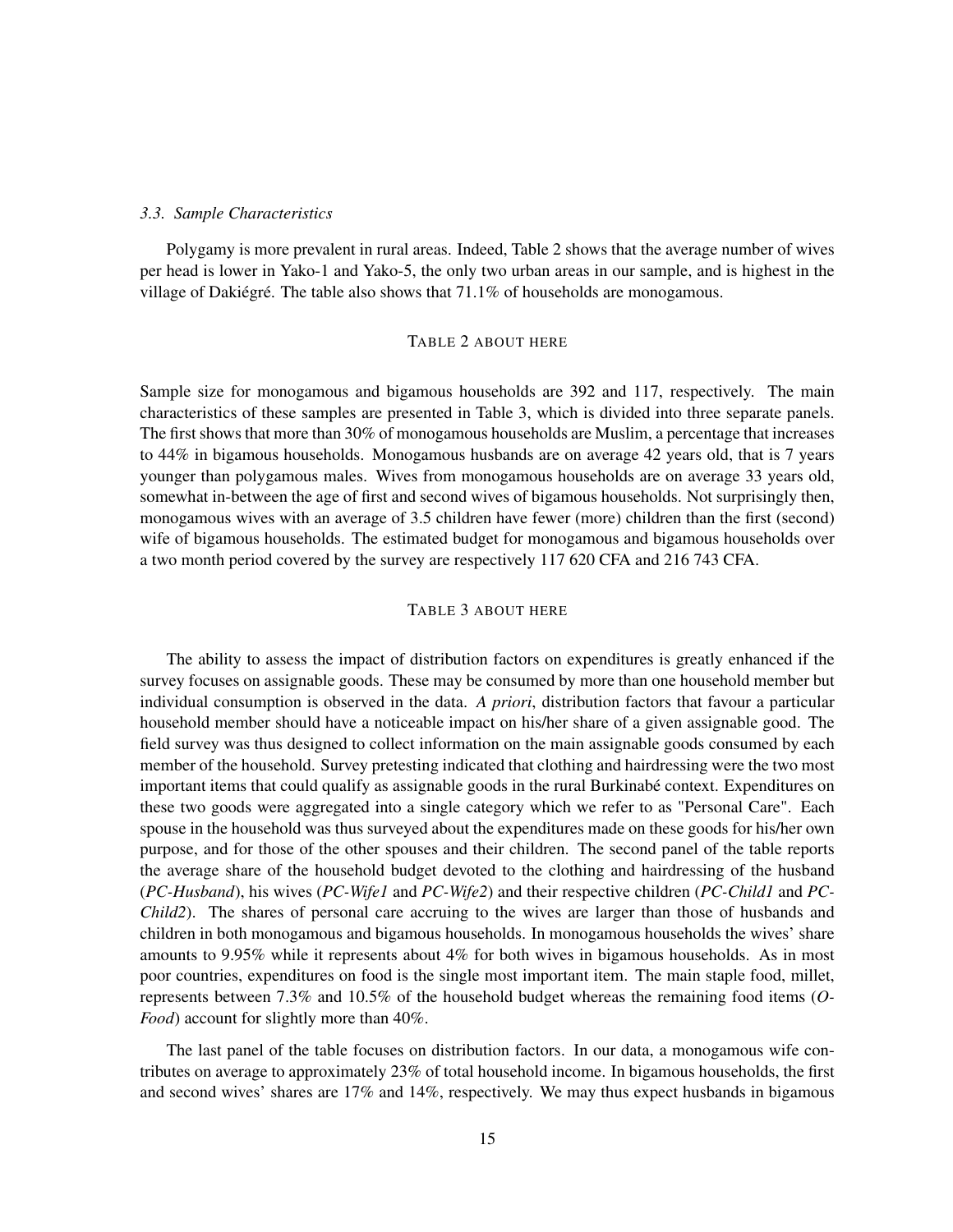households to have less overall bargaining power as their share of total income is less. Yet, because both wives individually hold a smaller share of income than wives in monogamous households, it is not clear how bargaining power differs across the two types of households. Finally, monogamous households had lasted approximately 14 years and bigamous households had formed 22 years prior to our survey. The time lapse between first and second marriages is about eleven years.

#### 4. Estimation Results

Our estimation strategy is threefold. For both monogamous and bigamous households we estimate a QUAIDS demand system.<sup>23</sup> We first test rationality with *Proposition 1* for monogamous households and with *Proposition 2* for bigamous households. Second, we use the rank test proposed by CE2006. Recall that this test is asymptotically equivalent to ours. Finally, we test collective rationality for monogamous households using the test procedure proposed by Bourguignon et al. (2009), irrespective of whether one of the distribution factors locally affects each demand of the system.

#### *4.1. Monogamous Households*

The demand system is composed of six non-durable goods, of which three are assignable : *PC-Husband*, *PC-Wife*, *PC-Children*, *Millet*, *Other Foods* and expenditures on remaining nondurable goods. Only the first five demands are estimated due to the adding-up constraint. Individual shares are regressed against the log of total expenditures on non-durable goods (ln*TotExp*) and its square (ln*TotExp2*). The two distribution factors are the log of the wife's share of household income (*SIncomeW*) and the duration of marriage (*DMarriage*). We also control for location, religion, age of spouses and the number of children under 16 years of age  $(X)$ . The budget shares functions are written as:

$$
w_n = \mathbf{X}_n' \alpha_n + \beta_n \ln T \sigma t E x p + \theta_n (\ln T \sigma t E x p)^2 + \delta_n S Income W + \gamma_n DMarriage + \varepsilon_n \tag{6}
$$

Table 4 reports the OLS estimation results. Several parameter estimates are statistically significant. Ethnic groups and location appear to be important determinants of expenditure shares. Husbands' age is negatively related to both *PC-Husband* and *PC-Wife* but positively related to *Other Foods*. Likewise, the number of children has a negative impact on *PC-Husband* and *PC-Wife* but a positive one on *PC-Children*, as expected. The log of expenditures and its square are not individually significant for any share, but are jointly significant for *PC-Children*, *Millet* and *Other Foods*, as shown at the bottom of the table.<sup>24</sup>

<sup>&</sup>lt;sup>23</sup>The QUAIDS model has the advantage of being a flexible functional form that accommodates quadratic nonlinearities in the Engel curves. More specifically, it is a rank three demand system in the sense of Lewbel (1991). Also, it has been validated empirically on many occasions (*e.g.,* Banks et al., 1997; Blundell and Robin, 1999; Browning et al., 2013). Given the relatively small size of our samples, we thought this parametric model would be a good approximation to a full-fledged non-parametric approach.

 $24$ Total expenditures are usually instrumented with income in demand systems as they may be endogenous. Yet, households in rural Burkina Faso have next to no savings and spend very little on durable goods.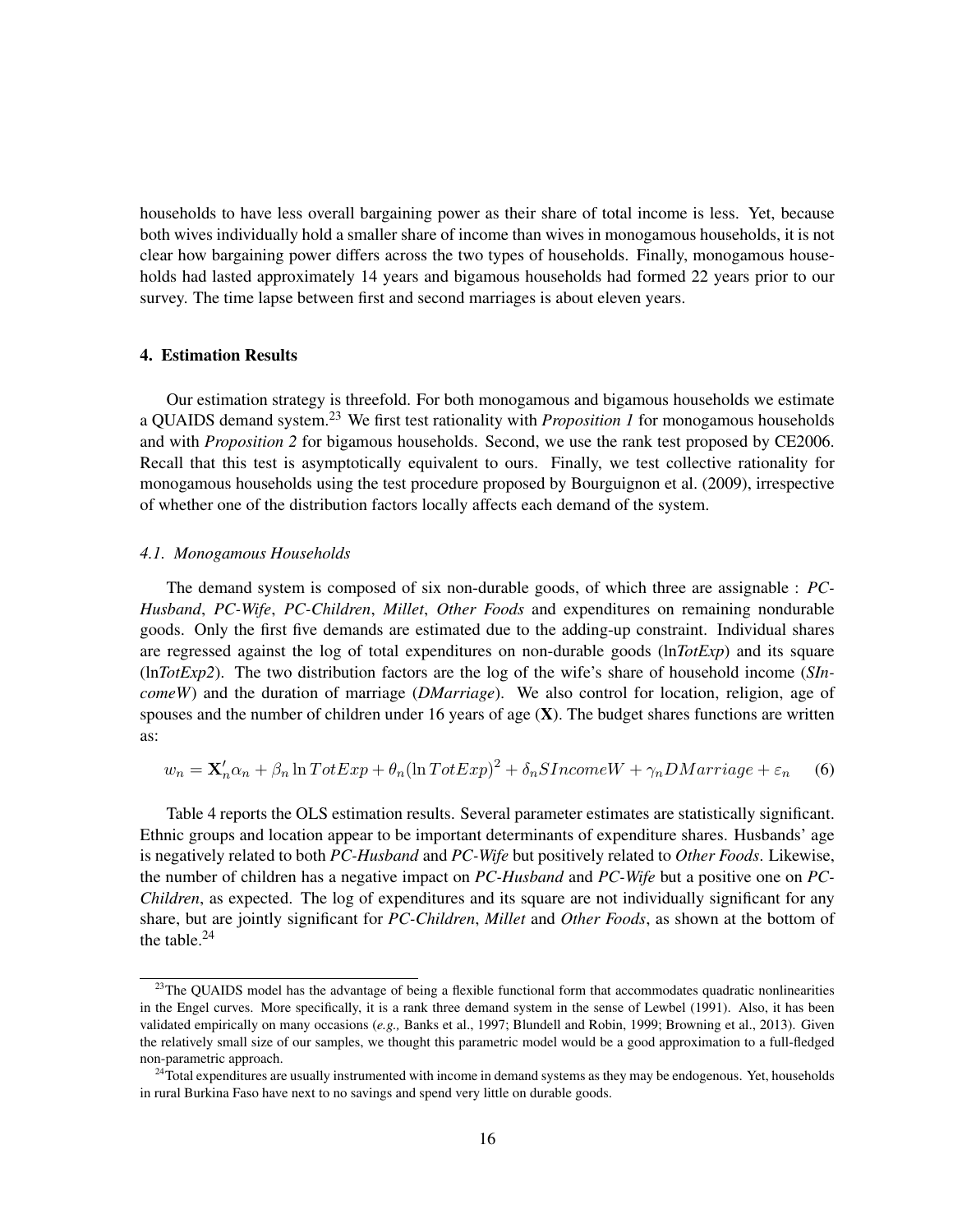Interestingly, the wife's share of total income (*SIncomeW*) impacts negatively *PC-Husband* and positively *PC-Children*. These results are consistent with a larger share of income translating into a larger bargaining power. Notice also that *DMarriage* is usually deemed unfavorable to the wife presumably because the likelihood of the husband contracting a new marriage increases. According to the parameter estimates, more years of marriage do indeed translate into larger and smaller shares of *PC-Husband* and *PC-Wife*, respectively.

#### TABLE 4 ABOUT HERE

#### *4.1.1. Rationality Tests Based on Proposition 1*

*Proposition 1* provides restrictions that are gradually more restrictive which allows us to adopt a sequential approach. The first step is to test unitary rationality (7a), which assumes away the existence of distribution factors. A simple way to test this restriction when the covariance between the distribution factors is negligible is to use simple  $t$ -tests.<sup>25</sup> According to Table 4, this restriction must be rejected since the two distribution factors we consider are statistically significant in various demand functions.

We thus move on to test collective rationality using Restriction (7b). This *all or nothing* restriction is a necessary condition requiring that each demand function either do not respond to any of the distribution factors or respond to all of the distribution factors. Again, when the covariance between the distribution factors can be neglected, simple t tests of significance can be used. As shown in Table 4, the shares of *PC-Wife* and *PC-Children* respond significantly only to one out of two distribution factors. Therefore, collective rationality must be rejected.

#### *4.1.2. Rationality Tests Based on CE2006*

As stressed earlier, the CE2006 rank test is asymptotically equivalent to the test of our *Proposition 1*. Their test is carried out sequentially, starting with the Restriction (9a). The null hypothesis  $H_0: rank[D_{\mathbf{z}}\mathbf{x}(\mathbf{z})] = 0$  is computed using an F statistic to test that both distribution factors are simultaneously statistically significant in all the demand functions. The  $F(10, 1870)$  statistic is equal to 4.28 and has an associated P-value of 0.00001. Clearly, the unitary rationality is rejected by our data. We thus move on and test  $H_0: rank[D_x \mathbf{x}(z)] = 1$ . Since our sample is relatively small, we implement a recent *constrained bootstrap method* proposed by Portier and Delyon (2014) to insure both our proposition and that of CE2006 have similar statistical properties.<sup>26</sup> More precisely, we use the test statistic

$$
\widehat{\Lambda} = n \sum_{p=m+1}^P \widehat{\lambda}_p,
$$

 $25$ The covariance between our two distribution factors is 0.26. When the covariance between the distribution factors is not negligible, a more complex test must be implemented.

<sup>&</sup>lt;sup>26</sup>Portier and Delyon (2014) developed a so-called *constrained bootstrap method* which allows to compute the bootstrap distribution of three distinct rank-test statistics proposed in the literature under the null hypothesis that the rank of the matrix is of a given size. Among the three available statistics, we have chosen that of Li (1991) since the consistency of its associated constrained bootstrap test relies on less stringent conditions than the other two. The Li (1991) statistics is the following: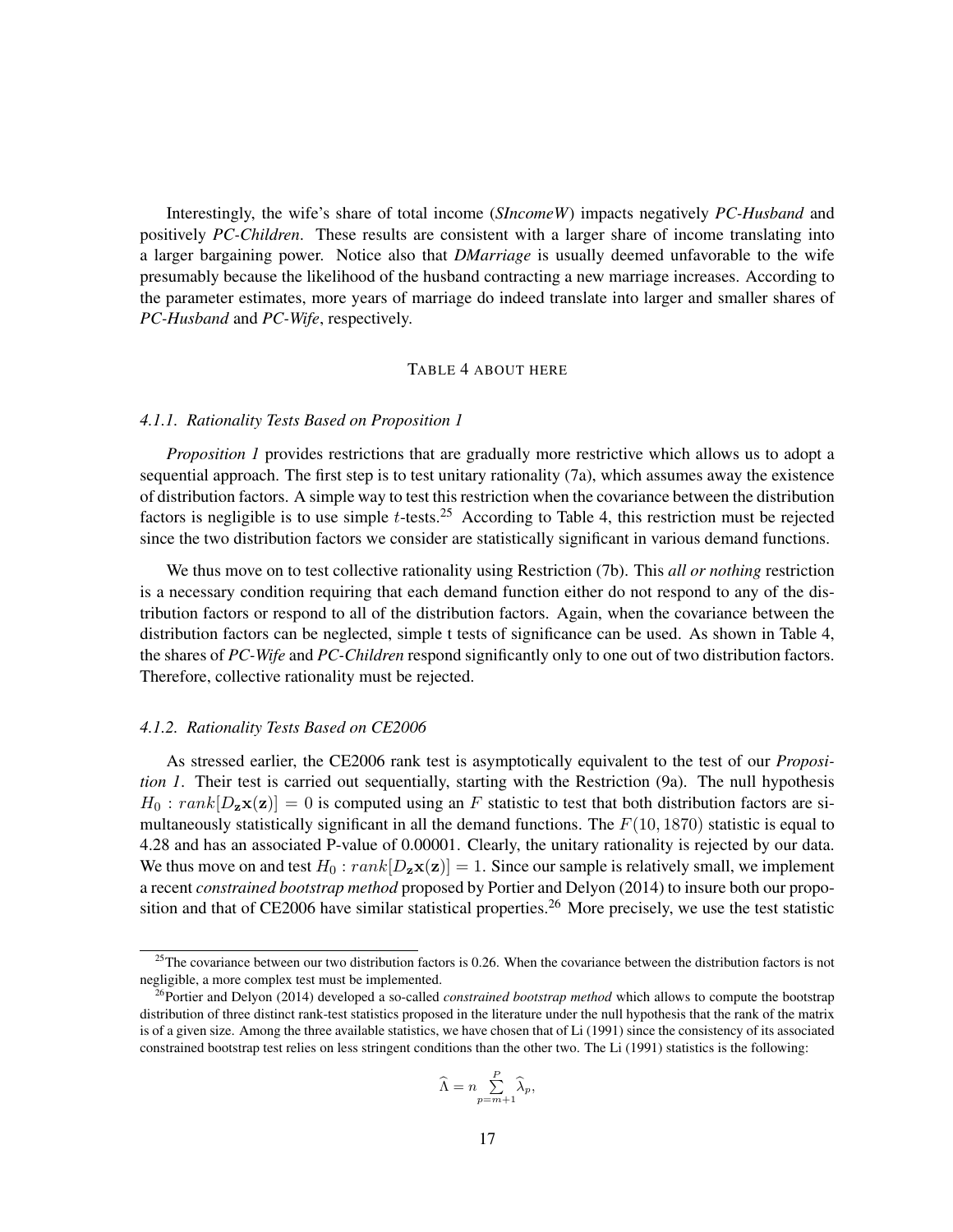proposed by Li (1991) but do not use its asymptotic distribution because it is not pivotal. Instead we estimate its bootstrap distribution under the null hypothesis that  $rank[D_{z}\mathbf{x}(z)] = 1$  as suggested by Portier and Delyon (2014). The sampling value of the statistic is equal to 0.00577 and has a P-value of 0.0001. The CE2006 test is thus consistent with our own test in rejecting collective rationality.

#### *4.1.3. Rationality Tests Based on BBC2009*

Recall that *Proposition 2* of BBC2009 requires that all the demands function respond to at least one common distribution factor. As stressed earlier, this condition is hardly ever satisfied. It is certainly not in our data. We nevertheless omit this condition and carry on testing collective rationality. Restriction *ii* of *Proposition 2* of BBC2009 stipulates that for collective rationality to hold the ratio of the marginal effects of the two distribution factors must be equal across the demand functions, *i.e.*,  $H_0$ :  $\delta_1/\gamma_1=\delta_2/\gamma_2=\delta_3/\gamma_3=\delta_4/\gamma_4=\delta_5/\gamma_5$ . Based on the parameter estimates of Table 4, we get a test statistic of  $\chi^2(4) = 7.02$  with an associated P-value of 0.135. In other words, the null assumption can not be rejected and so neither is collective rationality.

Obviously, this test is fundamentally flawed because it is based on a false premise. Indeed, both distribution factors are not statistically different from zero in three demand functions. Hence, the ratios of the marginal effects are essentially zero in most cases. As a matter of fact, a joint test that all the ratios are equal to zero, *i.e.*,  $H_0$ :  $\delta_1/\gamma_1 = \delta_2/\gamma_2 = \delta_3/\gamma_3 = \delta_4/\gamma_4 = \delta_5/\gamma_5 = 0$ , yields a test statistic of  $\chi^2(5) = 9.06$ with an associated P-value of 0.107. In other words, we can not reject the null assumption that all the ratios are equal to zero. A naive application of the BBC2009 test would thus lead us to (correctly) reject unitary rationality and (wrongly) not to reject collective rationality.

The *Proposition 2* of BBC2009 provides another restriction stated in terms of z-demand functions which is equivalent to the Restriction *ii*. This restriction, like our Restriction (7d), requires that a given demand function be inverted relative to one of its distribution factors and that the latter be substituted into the remaining demand functions. It states that the resulting  $z$ -conditional demand functions must no longer respond to the distribution factors. One difficulty with this approach is that the conditioning demand function must be instrumented to obtain consistent estimators. The literature suggests the substituted distribution factor be used as an instrument. We thus considered the four possibilities provided by Table 4, that is inverting *PC-Husband* or *PC-Children* on *SIncomeW* and inverting *PC-Husband* or *PC-Wife* on *DMarriage*. For each of these possibilities, we tested whether the distribution factor constituted an adequate instrument. In each case, the Cragg-Donald Wald F statistic, which is equal to the effective F statistic in the just-identified case, was found to be well below the three critical values suggested in the literature. These are the rule of thumb of Staiger and Stock (1997), the Stock and Yogo (2005) critical value for 10% maximal IV size distortion and the critical value associated to a bias

where n is the sample size,  $(\hat{\lambda}_1, ..., \hat{\lambda}_P)$  are the singular values of the matrix  $D_z\mathbf{x}(\mathbf{z})$  arranged in descending order and  $m > 0$  is the assumed rank of  $D_z \mathbf{x}(\mathbf{z})$ . The null assumption is  $H_0 : rank[D_z \mathbf{x}(\mathbf{z})] = m$  against  $H_1 : rank[D_z \mathbf{x}(\mathbf{z})] > m$ . Since this procedure cannot test whether  $H_0: rank[D_x \mathbf{x}(\mathbf{z})] = 0$ , we begin with an F test that all the distribution factors are simultaneously statistically significant in all the demand functions. If rejected, the next step is to test  $H_0: rank[D_x \mathbf{x}(z)] = 1$ with a constrained bootstrap test of  $\widehat{\Lambda}$ , and so on until the maximum rank of  $D_{\mathbf{z}}\mathbf{x}(\mathbf{z})$  (*i.e. I*) is reached.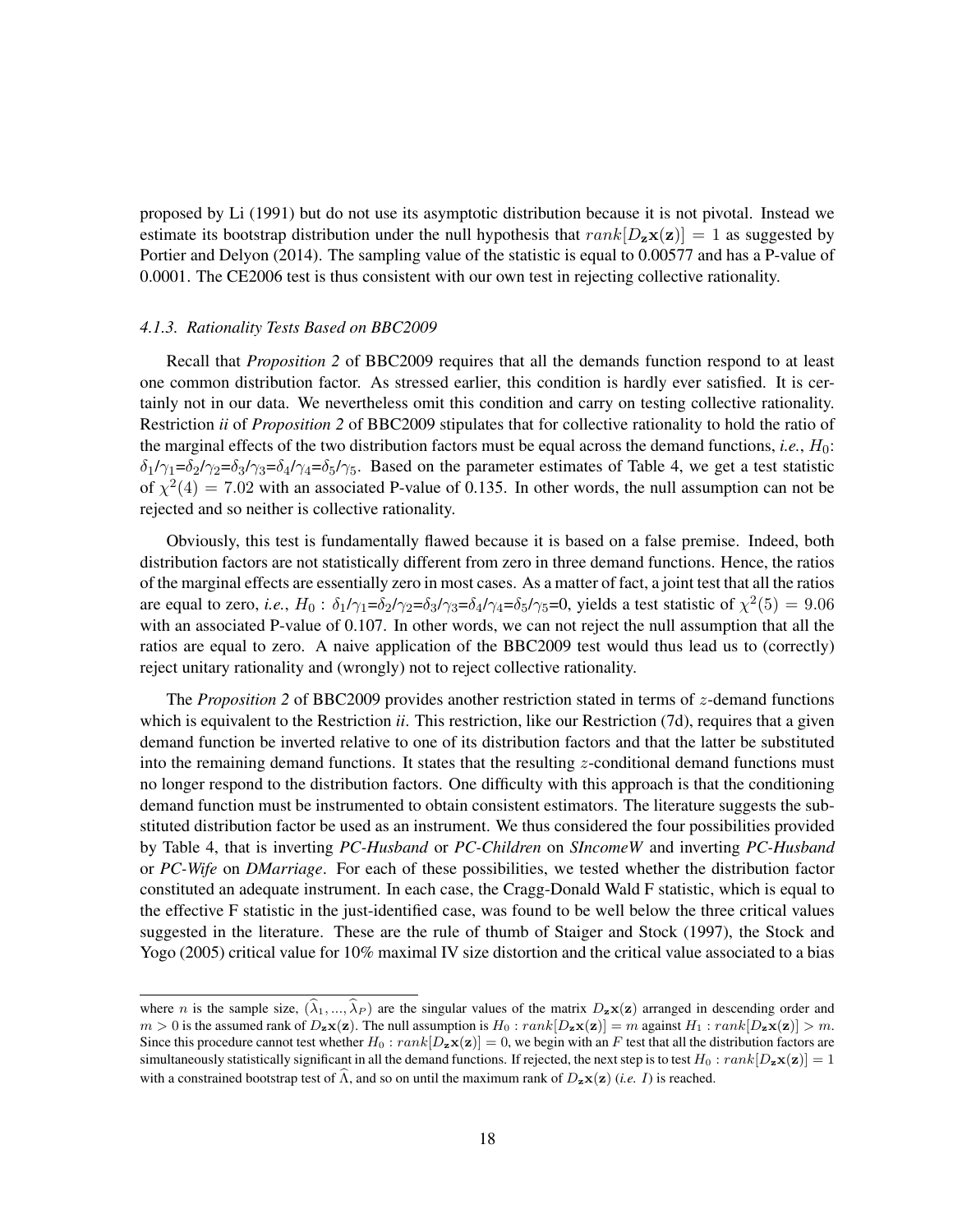of Nagar of 10% as proposed by Montiel and Pflueger (2013). Furthermore, despite our best efforts, we could not come up with a single set of satisfactory instruments in an overidentified context. All proved to be weak according to the Stock-Yogo weak-ID critical value for 5% maximal IV relative bias. Consequently, we elected not to investigate Restriction *iii* of BBC2009 further.<sup>27</sup>

#### *4.2. Bigamous Households*

The demand system includes the same items as with monogamous households but in addition includes personal care of the second wife (*PC-Wife2*) and her children (*PC-Children2*). The system is composed of eight non-durable goods, five of which are assignable. The first seven demand functions are estimated using the QUAIDS system. The three distribution factors include the log of the share of income of each wife relative to total household income as well as the share of the duration of the first wife's marriage relative to the total duration of the marriage of the two wives, *i.e.*, *SDMarriageW1* = *Years of marriage wife1*/*(Years of marriage wife1*+*Years of marriage wife2*). The other explanatory variables are the same as with monogamous households but also include the age of the second wife as well as her number of children aged under 16. The budget shares functions are written as follows:

$$
w_n = \mathbf{X}_n' \alpha_n + \beta_n \ln T \sigma t E x p + \theta_n (\ln T \sigma t E x p)^2 + \delta_n S Income W1 +
$$
  

$$
\rho_n S Income W2 + \gamma_n SDMarriage W1 + \varepsilon_n
$$
 (7)

Table 5 reports the OLS estimation results. Several parameter estimates are statistically significant. As with monogamous households, ethnic origin and region of residence are important determinants of spending patterns. The log of total expenditures and its square are not statistically significant.

#### TABLE 5 ABOUT HERE

The distribution factors *SIncomeW1* and *SIncomeW2* are statistically significant in two demand functions and have the expected signs. The former proxies the bargaining power of the first wife and interestingly is shown to have a negative impact on both *PC-Husband* and *PC-Wife2*. The latter proxies the second wife's bargaining power and positively affects *PC-Wife2* and *PC-Children2*, as expected. Finally, *SDMarriageW1* proxies the seniority of the first wife and is associated with her having greater bargaining power. Results show it has a negative impact on *PC-Children2* and a positive one on *Millet* and *O-Food*. In short, the marginal effects are intuitively appealing and are consistent across the demand system.

#### *4.2.1. Rationality Tests Based on Proposition 2*

*Proposition 2* is a generalization of *Proposition 1* to multi-person households. Testing begins with Restriction (8a) which implies that the three variables *SIncomeW1*, *SIncomeW2* and *SDMarriageW1*

 $27$ Few, if any, papers ever report tests of weak instruments in the empirical literature.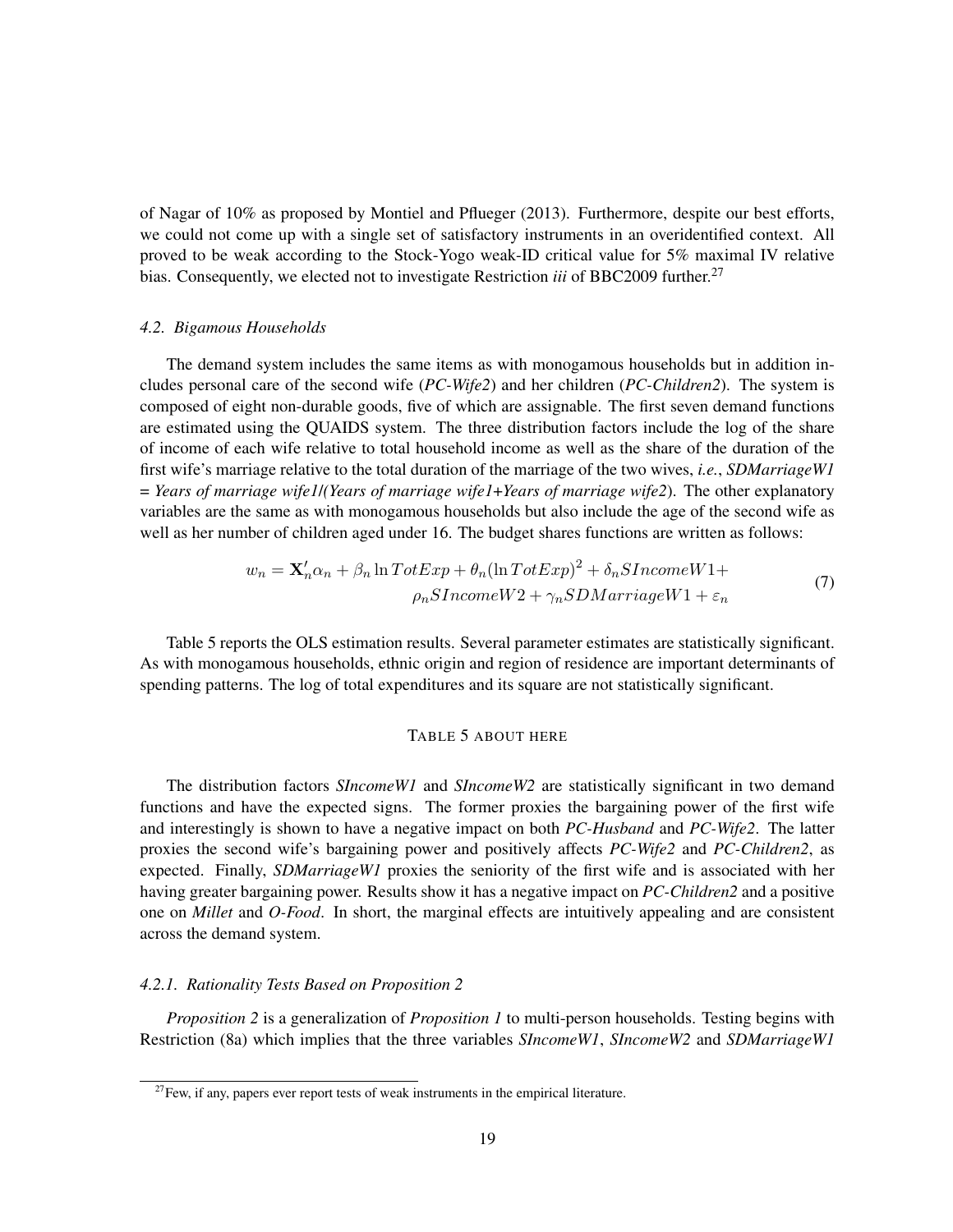must have no influence on the demand system. Because the distribution factors are statistically significant in various demand functions we reject that bigamous households behave in a unitary way.

#### TABLE 6 ABOUT HERE

We next investigate whether collective rationality holds using the necessary Restriction (8b). The first step is to test whether (8b) holds when  $J = 0$ , *i.e.* that each individual demand function either does not respond to any of the distribution factors or responds to all of them. This restriction is clearly rejected since none of the demand functions responds to all three distribution factors. We thus move on to test whether Restriction (8b) is satisfied when  $J = 1$ . According to Restriction (8b), any given demand function that responds to the distribution factors may be inverted relative to one of the latter. Upon substituting the distribution factor, the remaining conditioned demand functions must either all be insensitive to the remaining distribution factors, or only be sensitive to a common subset. From Table 5, there are six possible inversions: *PC-Husband* and *PC-Wife2* relative to *SIncomeW1*, *PC-Wife2* and *PC-Children2* relative to *SIncomeW2* and finally, *PC-Children2* and *O-Food* relative to *SDMarriageW1*. For each of these possibilities, we tested whether the distribution factor constituted a weak instrument. The Cragg-Donald Wald F statistic is reported in Table 6. Based on the rule of thumb of Staiger and Stock (1997), the variable *SIncomeW2* is not a weak instrument in *PC-Wife2* and *PC-Children2*. However, based on the Stock and Yogo (2005) critical value for the 10% maximal IV size (= 16.38), we do not reject that *SIncomeW2* is a weak instrument of *PC-Wife2*. This instrument is also weak accordingly to the critical value associated to a 10% bias of Nagar as suggested by Montiel and Pflueger (2013) (=23.1). Because of these mixed results, and in order to show how to implement Restriction (8b) with  $J = 1$ , we carry out the analysis and invert *SIncomeW2* and *PC-Wife2*. We next substitute out the latter in the unconditional demand functions that respond to the distribution factors, namely *PC-Husband*, *PC-Children2* and *O-Food*. The resulting z-conditional demand functions were estimated by 2SLS and the results are reported in Table 7.

#### TABLE 7 ABOUT HERE

The parameter estimates of the  $z_1$ -conditional demand functions are very similar to their unconditional counterpart. The distribution factor *SIncomeW1* remains statistically significant in *PC-Husband* while the same holds for *SDMarriageW1* in *PC-ChildrenW2* and *OFood*. This is at odds with Restriction (8b) when  $J = 1$ . Therefore, conditionally on the assumption that *SIncomeW2* is not a weak instrument of *PC-Wife2*, collective rationality is rejected.

#### *4.2.2. Rationality Tests Based on CE2006*

As with monogamous households, we begin by testing unitary rationality. Restriction (9a) posits that  $rank[D_{z}\mathbf{x}(z)]$  must be equal to zero for this to hold. The test yields  $F(10, 1420) = 4.85$  with a very small P-value. Unitary rationality is thus strongly rejected. We next test  $H_0: rank[D_x \mathbf{x}(\mathbf{z})] = 1$ using the bootstrapped Li (1991) statistic. The sample value of the statistic is 0.1018 with a P-value of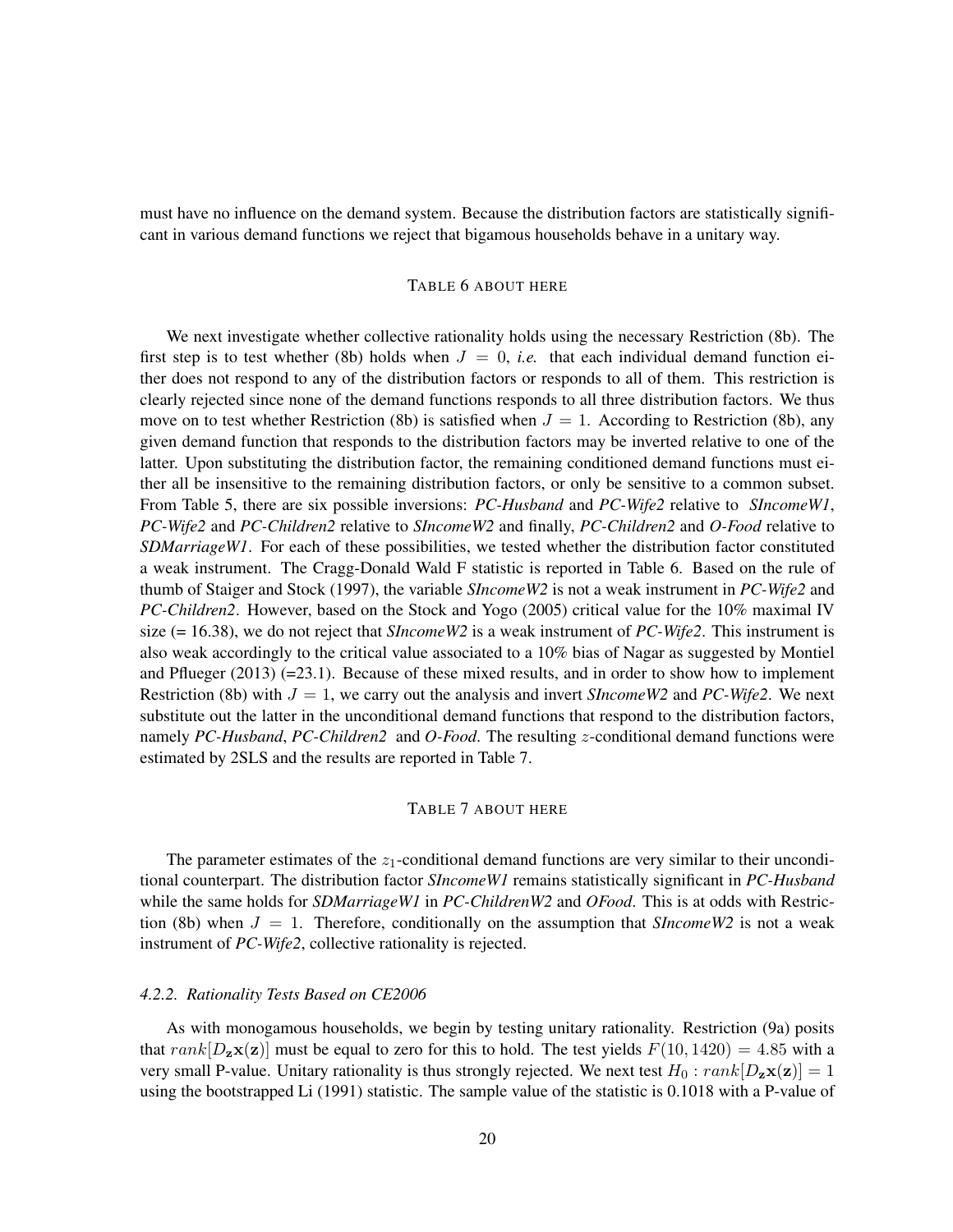about 0.000. Once again, the null assumption must be rejected. This is consistent with our previous result based on Restriction (8b) for  $J = 0$ . Finally, we move on to test  $H_0 : rank[D_{\mathbf{z}}\mathbf{x}(\mathbf{z})] = 2$ . This is equivalent to testing there are three decision-makers in the household. The sample statistic is equal to 0.017 and its P-value is about 0.000. Rejection of the hypothesis thus implies rejection of collective rationality, which is consistent with the result from our Proposition 2.

#### 5. Conclusion

The collective household model has become the main paradigm to conduct empirical research for good reasons: It is based on relatively innocuous assumptions, and assuming these hold, allows investigating intrahousehold distributional impacts of numerous policies. Yet, one can not help but be concerned about the falsifiability of the model as it is seldom if ever rejected in the empirical literature. Such overwhelming evidence in favor of the collective model may eventually stray many from investigating the foundations of the model toward assuming it holds, irrespective of the environment under investigation.

We suspect the under-rejection of the collective model is primarily due to the manner in which its underlying *theoretical restrictions* are translated into *statistical restrictions*. Indeed, most papers investigate the collective model using a test procedure that was proposed by Bourguignon et al. (2009). Yet the procedure requires that in any given demand system all functions respond to at least one common distribution factor. This assumption is scarcely met in the empirical literature. Most papers simply ignore this and thus conduct tests based on a false premise.

In this paper we provide a new falsifiable restriction which extends Bourguignon et al. (2009)'s approach insofar as it does not require a distribution factor to affect each equation of a demand system. When there are potentially two decision-makers, our test procedure to assess the validity of the latter restriction is appropriate even in small samples. We derive a set of testable conditions that take this restriction into account and fully characterize collective rationality, assuming no variations in prices. Moreover, our approach is generalized to households comprising potentially more than two members.

We illustrate the usefulness of our approach by investigating efficiency in allocation of consumption within monogamous and bigamous households in rural Burkina Faso. Social and cultural environments as well as institutional arrangements are likely to impede the enforcement of efficient marriages. We thus do not expect, *a priori*, outcomes to be efficient. Based on our proposed test procedure and on Chiappori and Ekeland (2006)'s rank test (which is asymptotically equivalent to ours but more complicated to implement), rationality is found not to hold for monogamous and polygamous households alike. We next proceed to test rationality for monogamous households using the test procedure of Bourguignon et al. (2009) while neglecting the fact that no one distribution factor is statistically significant in every demand functions. Collective rationality is then (wrongly) found to hold for monogamous households.

In a Popperian sense, an important conclusion that can be drawn from this paper is that the collective model is clearly *falsifiable*: its underlying assumptions translate into non-trivial constraints.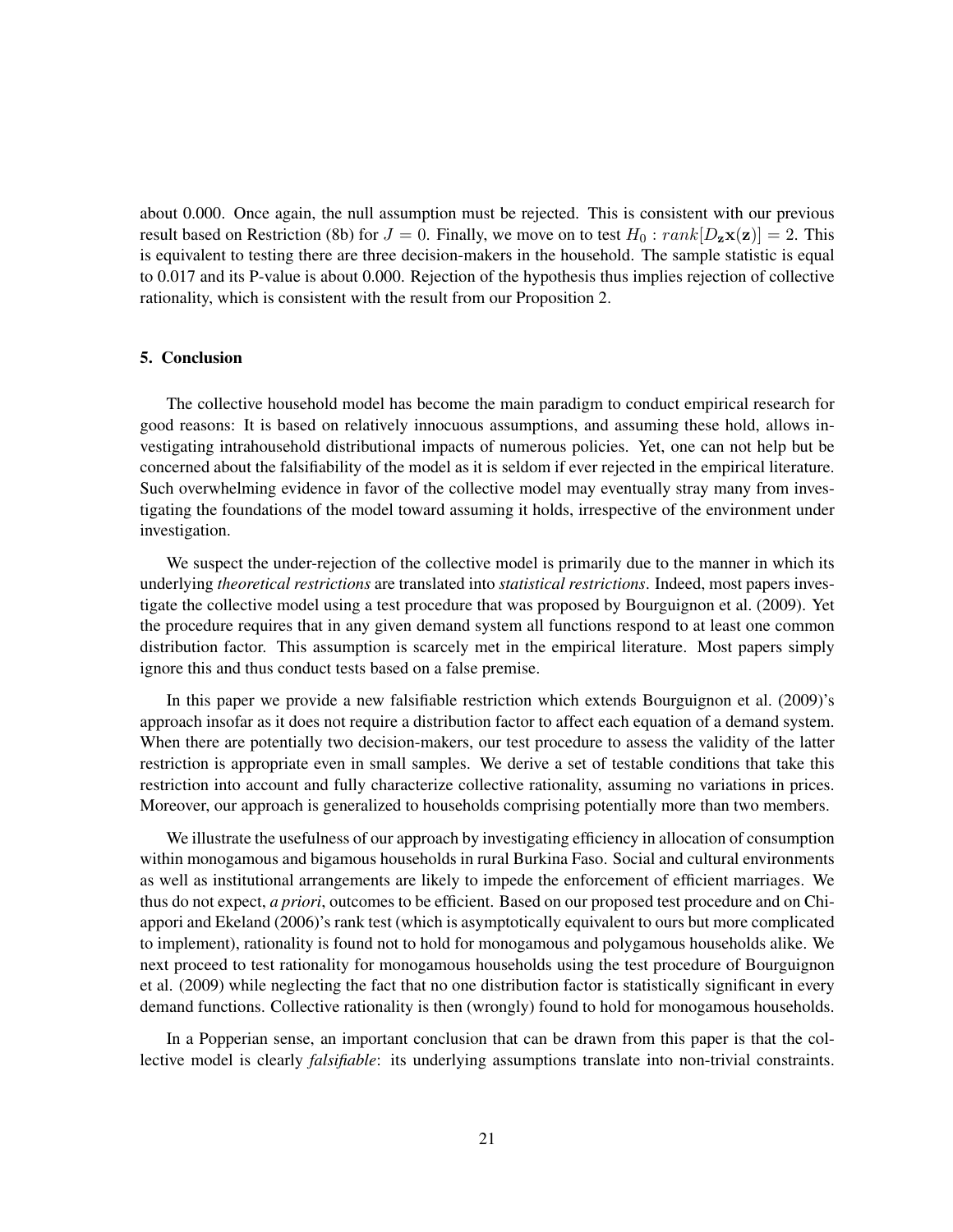Appropriately accounting for the latter may reveal that far fewer households behave efficiently than what the current literature suggests.

Recent work (*e.g.,* Lechene and Preston, 2011) has shown that non-cooperative models with public goods or externalities may impose restrictions on household behavior. A natural extension to our paper would be to develop and take to data a general model that has the collective and the non-cooperative (Nash) models as particular cases. Rigorous testing of competing sets of constraints would enhance our understanding of household behavior.<sup>28</sup>

Finally, our analysis is conditional on the marital status of the household: either monogamous or bigamous. Yet, since the seminal work of Becker (1993) on marriage markets, it is generally acknowledged that formation, dissolution and even the marital status of households are endogenous (see in particular his Ch. 3 on polygamy and monogamy). Another extension to our work would consist in introducing the marriage market into household behavior.<sup>29</sup>

 $28$ See Naidoo (2015) for an analysis of such possible extensions.

<sup>&</sup>lt;sup>29</sup>There exists a recent (still unpublished) literature that attempts to jointly analyze household behavior as well as household formation and dissolution within a collective setting (Jacquemet and Robin, 2012; Mazzocco et al., 2013; Goussé, 2014). However, these studies, which all apply to developed countries, focus on savings, labor supply or household production, and not on consumption goods.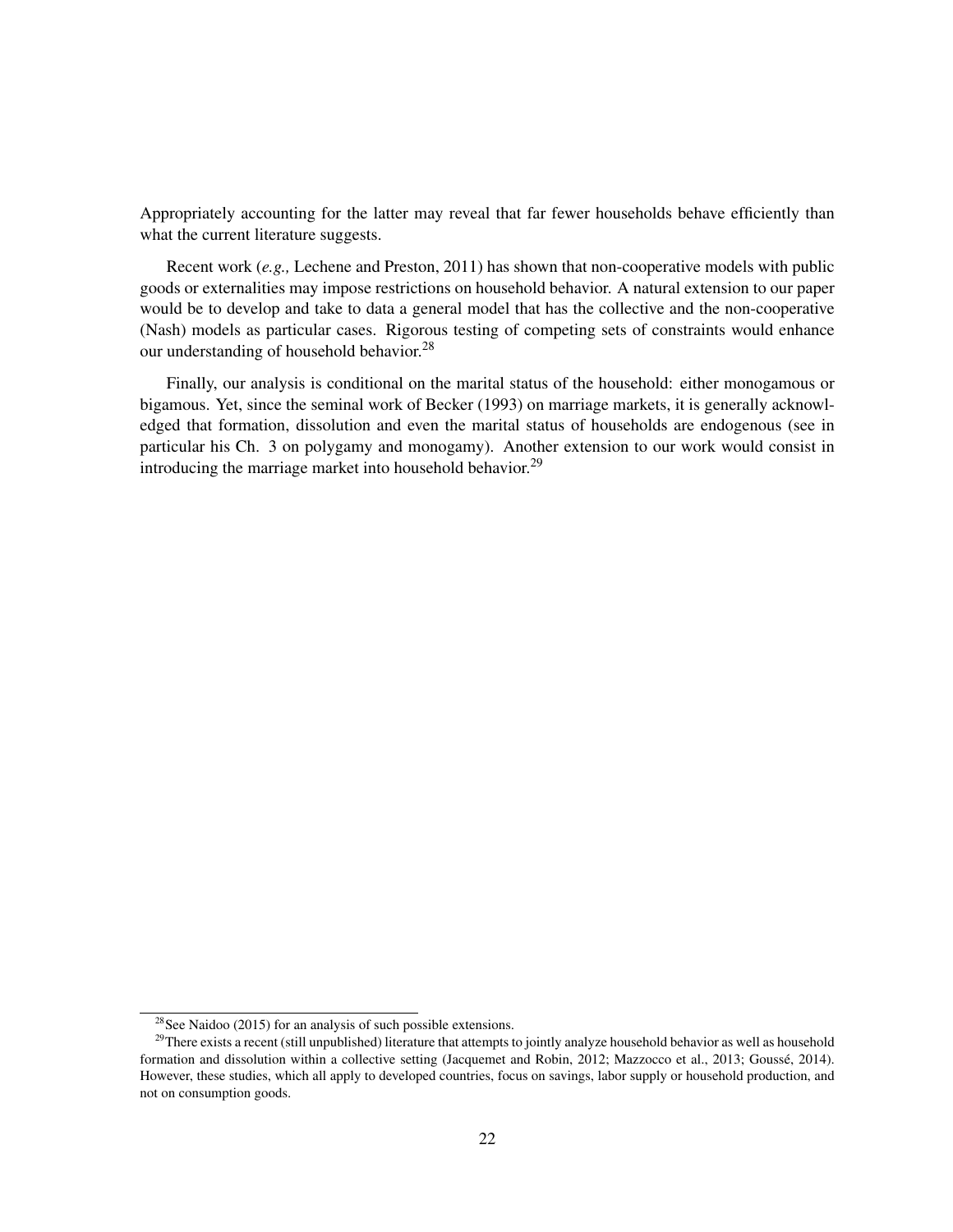#### References

- Agüero, J. M. (2008) 'Are intrahousehold allocations efficient ? Evidence from Monte Carlo simulations.' Mimeo, University of California, Riverside
- Attanasio, O., and V. Lechene (2014) 'Efficient responses to targeted cash transfers.' *Journal of Political Economy* 122(1), 178 – 222
- Banks, J., R. W. Blundell, and A. Lewbel (1997) 'Quadratic Engel curves and consumer demand.' *Review of Economics and Statistics* 79(4), 527–539
- Becker, G. (1993) *A Treatise on the Family: Enlarged Edition* (Harvard University Press)
- Blundell, R., and J.-M. Robin (1999) 'Estimation in large and disaggregated demand systems: An estimator for conditionally linear systems.' *Journal of Applied Econometrics* 14, 209–232
- Bobonis, G. (2009) 'Is the allocation of resources within the household efficient? New evidence from a randomized experiment.' *Journal of Political Economy* 117(3), 453 – 503
- Bourguignon, F., M. Browning, and P.-A. Chiappori (2009) 'Efficient intra-household allocations and distributions factors: Implications and identification.' *Review of Economic Studies* 76, 503–528
- Bourguignon, F., M. Browning, P.-A. Chiappori, and V. Lechene (1993) 'Intra–household allocation of consumption: a model and some evidence from french data.' *Annales d'Économie et de Statistique* 29, 137–156
- Browning, M., and P.-A. Chiappori (1998) 'Efficient intra-household allocations: A general characterization and empirical tests.' *Econometrica* 66(6), 1241–1278
- Browning, M., F. Bourguignon, P.-A. Chiappori, and V. Lechene (1994) 'Income and outcomes: A structural model of intrahousehold allocation.' *Journal of Political Economy* 102(6), 1067–1096
- Browning, M., P.-A. Chiappori, and Y. Weiss (2014) *Economics of the Family* (Cambridge University Press)
- Browning, M., P.-C. Chiappori, and A. Lewbel (2013) 'Estimating consumption economies of scale, adult equivalence scales, and household bargaining power.' *Review of Economic Studies* 80, 1267– 1303
- Chen, Z., and F. Woolley (2001) 'A Cournot-Nash model of family decision making.' *Economic Journal* 111(474), 722–748
- Chiappori, P.-A., and I. Ekeland (2006) 'The microeconomics of group behavior: General characterization.' *Journal of Economic Theory* 130(1), 1–26
- (2009) 'The microeconomics of efficient group behavior: Identification.' *Econometrica* 77, 763–799

Chiappori, P.-A., and M. Mazzocco (2014) 'Static and intertemporal household decisions.' mimeo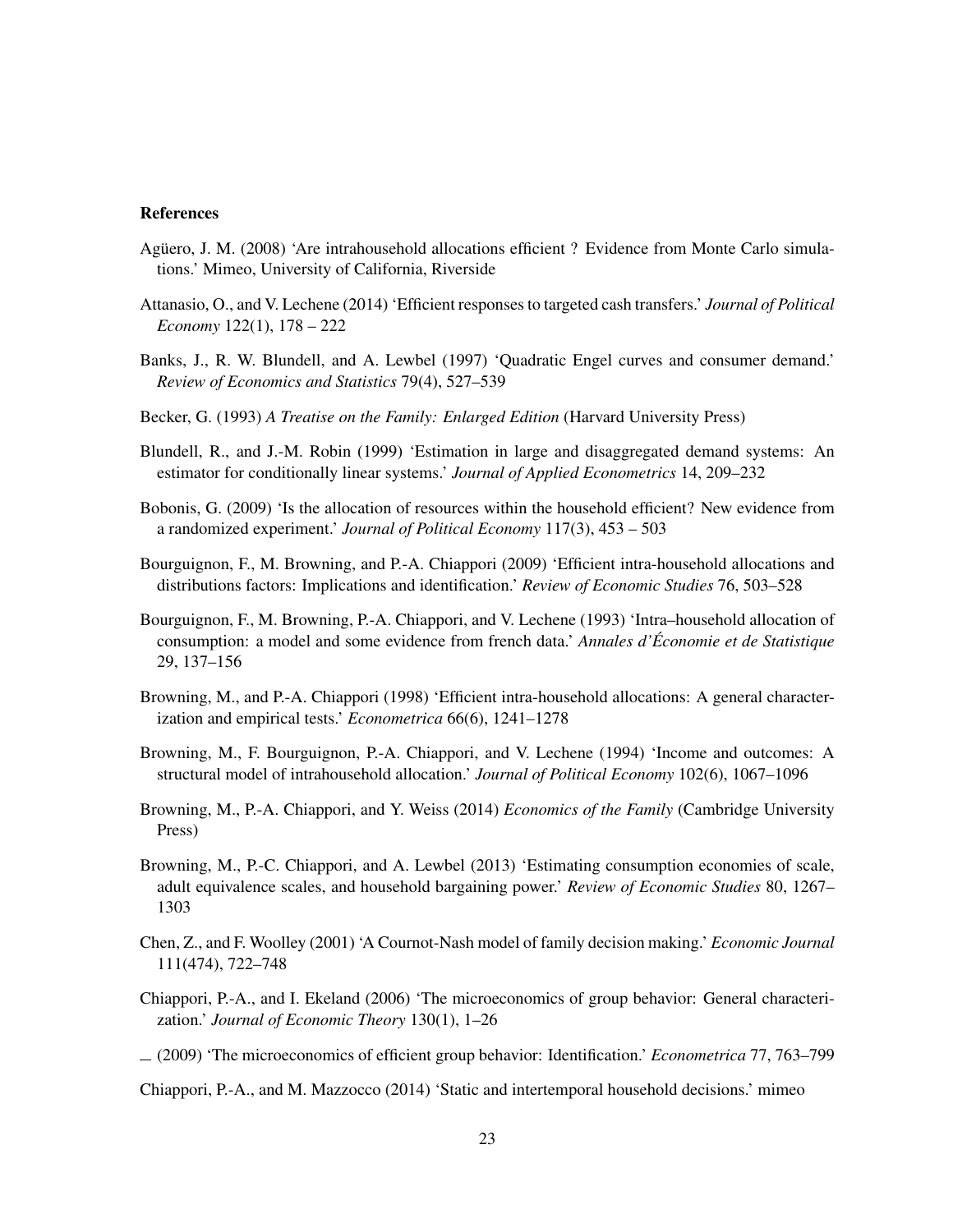- Chiappori, P.-A., B. Fortin, and G. Lacroix (2002) 'Marriage market, divorce legislation and household labor supply.' *Journal of Political Economy* 110(1), 37–72
- Dagenais, M., and J.-M Dufour (1991) 'Invariance, nonlinear models, and asymptotic tests.' *Econometrica* 59(505), 1601 – 1615
- Dauphin, A., A. El Lhaga, B. Fortin, and G. Lacroix (2011) 'Are children decision-makers within the household ?' *Economic Journal* 121, 871 – 903
- Dauphin, A., and B. Fortin (2001) 'A test of collective rationality for multi-person households.' *Economics Letters* 71(2), 211–216
- Goussé, M. (2014) 'Marriage market and intra-household allocation : evolution of preferences and transfers in the UK from 1991 to 2008.' Mimeo, Université Laval
- Gray, J.S. (1998) 'Divorce-law changes, household bargaining, and married women's labor supply.' *American Economic Review* 88, 628–642
- Haddad, L., and R. Kanbur (1992) 'Intra-household inequality and the theory of targetting.' *European Economic Review* 36, 372–378
- INSD (2010) 'Enquête démographique et de santé à indicateurs multiples.' Institut national de la statistique et de la démographie
- Jacquemet, N., and J.-M. Robin (2012) 'Assortative matching and search with labor supply and home production.' Mimeo, Paris School of Economics
- Jeune Afrique, Atlas (1998) *Burkina Faso* (Les éditions J.A.)
- Lallemand, S. (1977) 'Une famille Mossi.' Recherche Voltaïque, Paris, ouaguadougou, C.N.R.S.- C.V.R.S.
- Lechene, Valérie, and Ian Preston (2011) 'Noncooperative household demand.' *Journal of Economic Theory* 146(2), 504 – 527
- Lewbel, A. (1991) 'The rank of demand systems.' *Econometrica* 35(6), 1277–1293
- Li, K.-C. (1991) 'Sliced inverse regression for dimension reduction.' *Journal of the American Statistical Association* 86, 316 – 342
- Lundberg, S., and R. A. Pollak (1993) 'Separate spheres bargaining and the marriage market.' *Journal of Political Economy* 101(6), 988–1010
- Manser, M., and M. Brown (1980) 'Marriage and household decision making: a bargaining analysis.' *International Economic Review* 21, 31–44
- Mazzocco, M., C. Ruiz, , and S. Yamaguchi (2013) 'Labor supply, wealth dynamics, and marriage decisions.' Mimeo, University of California Los Angeles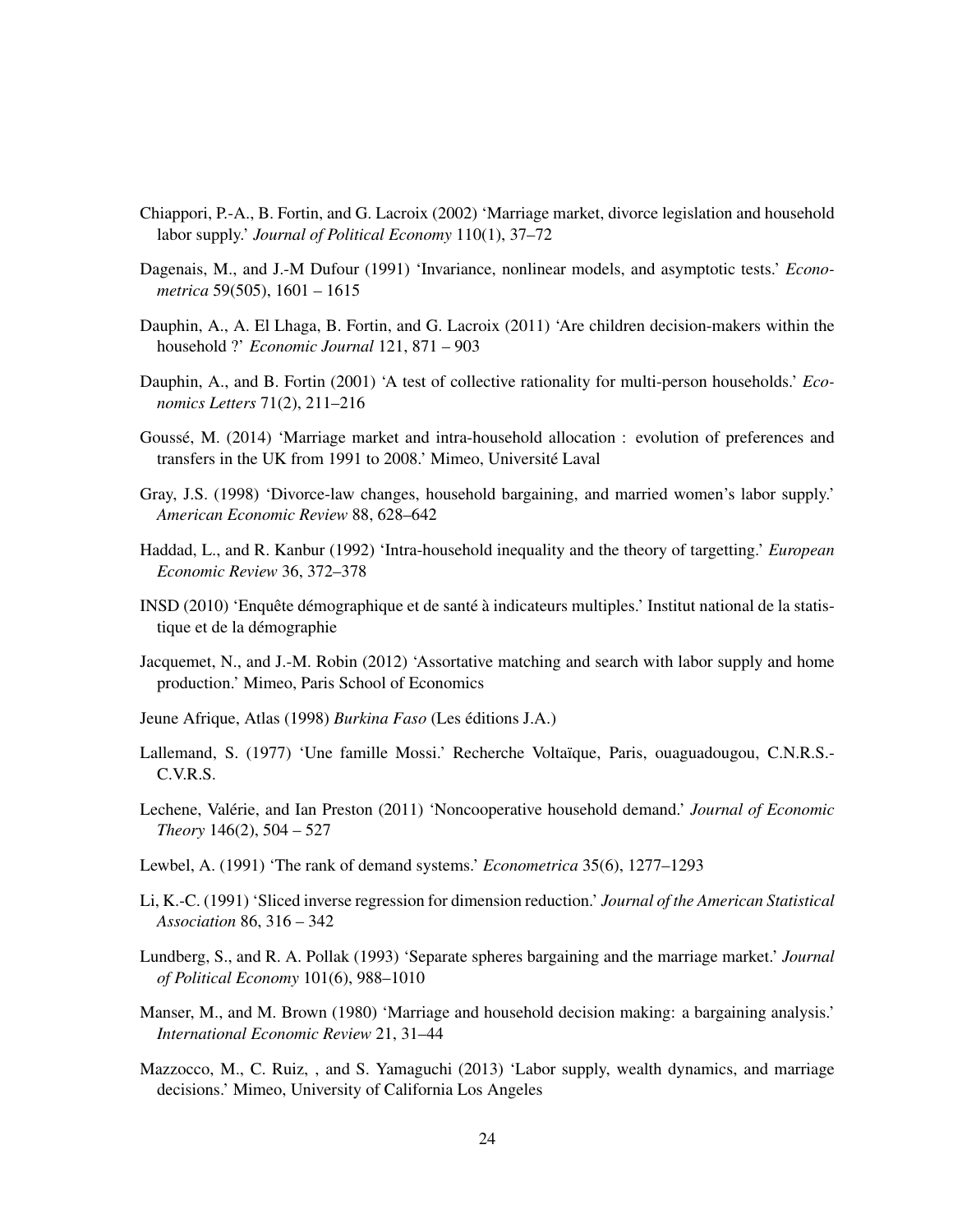- McElroy, M. B. (1990) 'The empirical content of Nash-bargained household behavior.' *Journal of Human Resources* 25(4), 559–583
- Montiel, O., and C. Pflueger (2013) 'A Robust Test for Weak Instruments.' *Journal of Business and Economic Statistics* 31(3), 358 – 369
- Naidoo, J. (2015) 'The power of tests for pareto efficiency within the family.' Mimeo, University of Chicago
- Portier, F., and B. Delyon (2014) 'Bootstrap testing of the rank of a matrix via least-squared constrained estimation.' *Journal of the American Statistical Association* 109(505), 160 – 172
- Quisumbing, A.R., and J.A. Maluccio (2003) 'Resources at marriage and intrahousehold allocation: Evidence from bangladesh ethiopia, indonesia, and south africa.' *Oxford Bulletin of Economics and Statistics* 65(3), 283–327
- Rohatynskyj, M (1988) 'Women's virtue and the structure of the Mossi Zaka.' *CJAS/RCEA* (3), 528– 551
- Rookhuizen, M. (1986) 'Femmes de Rana: les besoins et possibilités des femmes d'un village Mossi au Burkina Faso.' *Femmes et dévelopement*
- Staiger, Douglas, and James H. Stock (1997) 'Instrumental Variables Regression with Weak Instruments.' *Econometrica* 65(3), 557 – 586
- Stock, James, and Motohiro Yogo (2005) 'Testing for weak instruments in linear iv regression.' In *Identification and Inference for Econometric Models,* ed. Donald W.K. Andrews (New York: Cambridge University Press) pp. 80–108
- Udry, C. (1996) 'Gender, agriculture production, and the theory of the household.' *Journal of Political Economy* 104(5), 1011–1046
- UNDP (2014) 'Human development report'
- Vermeulen, F., L. Cherchye, and B. De Rock (2009) 'Opening the black box of intra-household decision-making: Theory and non-parametric empirical tests of general collective consumption models.' *Journal of Political Economy* 117(6), 1074–1104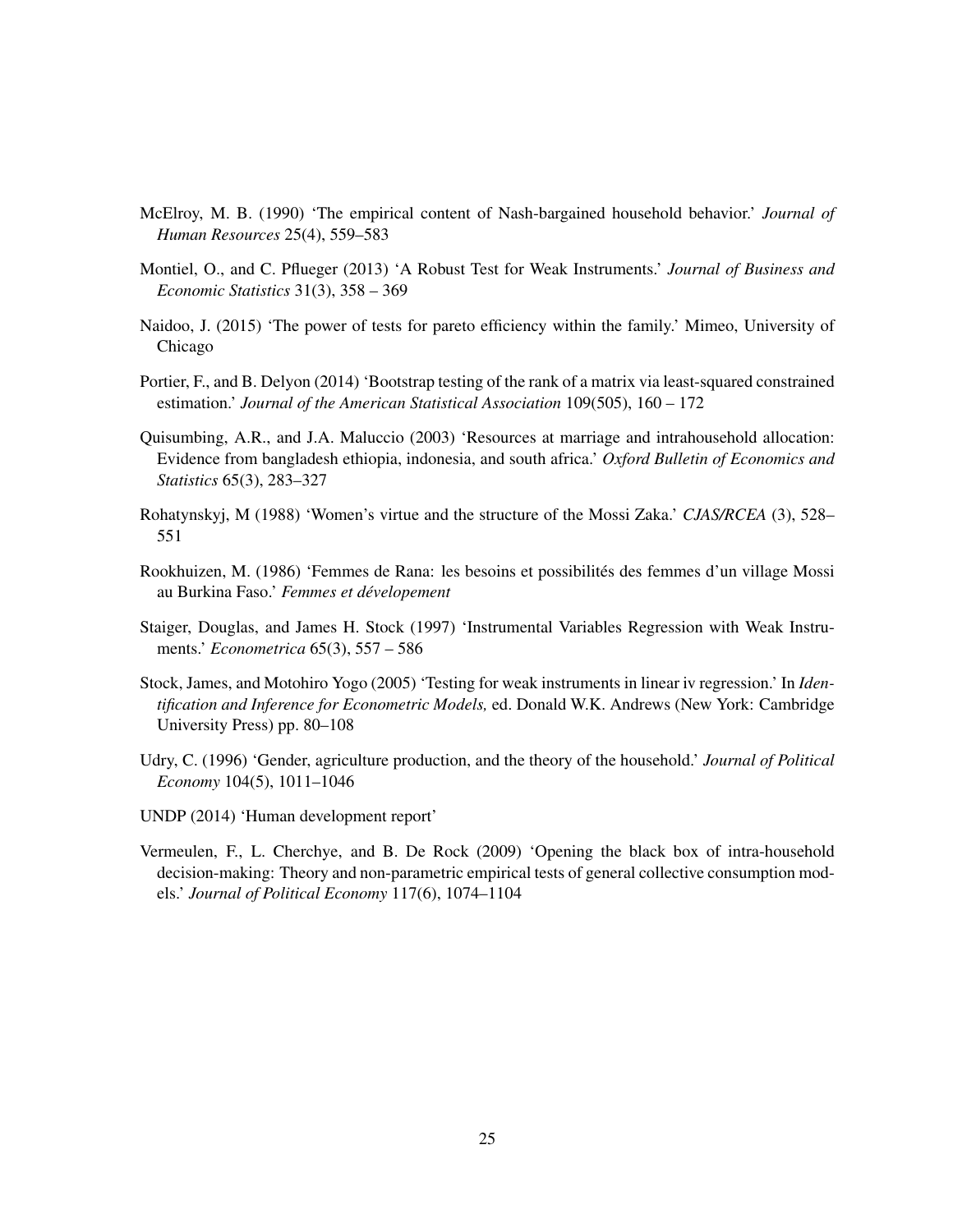#### Appendix A. Proofs of Propositions 1–2

#### Proof of Proposition 1

**Necessity**: In rational households composed of two members,  $x(z) \equiv \hat{x}(\mu(z))$  and there is a single Pareto weight. If the Pareto weight is constant, then  $D_{z\mu}(z) = 0$  or, put differently,  $K = 0$ . Therefore,  $D_z\mathbf{x}(\mathbf{z}) \equiv D_\mu\hat{\mathbf{x}}(\mu(\mathbf{z}))D_z\mu(\mathbf{z}) = \mathbf{0}$  as stated by result (7a). Now, if there are  $K \geq 2$  distribution factors, then  $D_{\mathbf{z}}\mu(\mathbf{z}) \neq 0$  since distribution factors can only impact the demand system through their effect on the one Pareto weight. Since  $D_2 x_n(z) \equiv \partial \hat{x}_n(\mu(z))/\partial \mu \cdot D_2\mu(z)$  with  $n = 1, ..., N$ , if  $\frac{\partial \hat{x}_n(\mu(\mathbf{z}))}{\partial \mu} = 0$ , then  $D_{\mathbf{z}}x_n(\mathbf{z}) = 0$ . Otherwise  $D_{\mathbf{z}}x_n(\mathbf{z}) \neq 0$ . This shows that each demand stemming from collectively rational households composed of two members must satisfy (7b). Furthermore, since a distribution factor must not change the budget constraint, there must be at least two demands such that  $D_z x_n(z) \neq 0$  when (7b) holds. Denoting the number of demands such that  $D_z x_n(z) \neq 0$  when (7b) holds as M, we have  $2 \leq M \leq N$ . For these demands, denoted as  $x_m^*(z)$ , the ratio of the marginal effect of  $1^{st}$  and  $k^{th}$  distributions factor is equal to:

$$
\frac{\partial x_m^*(\mathbf{z})/\partial z_1}{\partial x_m^*(\mathbf{z})/\partial z_k} = \frac{\partial \widehat{x}_m^*(\mu(\mathbf{z}))/\partial \mu \cdot \partial \mu(\mathbf{z})/\partial z_1}{\partial \widehat{x}_m^*(\mu(\mathbf{z}))/\partial \mu \cdot \partial \mu(\mathbf{z})/\partial z_k} = \frac{\partial \mu(\mathbf{z})/\partial z_1}{\partial \mu(\mathbf{z})/\partial z_k} \neq 0 \quad \forall \, k = 2, ..., K, \, m = 1, ..., M,
$$

which proves (7c). Finally, based on the *Implicit Function Theorem*, it is possible to invert any of these M demands with any of the K distribution factors at  $P = (\mathbf{z})$ . Arbitrarily selecting  $x_1^*(\mathbf{z})$  and distribution factor  $z_1$ , one gets  $z_1 = z_1(x_1^*, \mathbf{z}_1)$  which is substituted into the M demands:

$$
\overline{x}_1^*(x_1^*, \mathbf{z}_1) \equiv x_1^*(z_1(x_1^*, \mathbf{z}_1), \mathbf{z}_1) \equiv \widehat{x}_1^*(\mu(z_1(x_1^*, \mathbf{z}_1), \mathbf{z}_1))
$$
  

$$
\overline{x}_m^*(x_1^*, \mathbf{z}_1) \equiv x_m^*(z_1(x_1^*, \mathbf{z}_1), \mathbf{z}_1) \equiv \widehat{x}_m^*(\mu(z_1(x_1^*, \mathbf{z}_1), \mathbf{z}_1)) \quad \forall m = 2, ..., M.
$$

Deriving these demands with respect to  $z_{-1}$  at  $P = (z)$  yields :

$$
\mathbf{0} = \partial \hat{x}_1^*(\mu(\mathbf{z})) / \partial \mu \cdot D_{\mathbf{z}_1} \mu(z_1(x_1^*, \mathbf{z}_1), \mathbf{z}_1)
$$
\n(A1)

$$
D_{\mathbf{z}_1} \overline{x}_m^*(x_1^*, \mathbf{z}_1) \equiv \partial \widehat{x}_m^*(\mu(\mathbf{z})) / \partial \mu \cdot D_{\mathbf{z}_{-1}} \mu(z_1(x_1^*, \mathbf{z}_{-1}), \mathbf{z}_{-1}) \quad \forall \, m = 2, ..., M. \tag{A2}
$$

Since  $D_z x_1^*(z) \neq 0$ , it follows that  $\frac{\partial \hat{x}_1^*(\mu(z))}{\partial \mu} \neq 0$  in (A1). Therefore,  $D_{z_1} \mu(z_1(x_1^*, z_1), z_1) = 0$ is the only possible solution to (A1), which implies that  $D_{\mathbf{z}_1} \bar{x}_m^*(x_1^*, \mathbf{z}_1) = \mathbf{0}$  in (A2) and proves (7d). Accordingly, (7b), (7c) and (7d) are necessary conditions for collective rationality when  $K \geq 2$  and  $N \geq 2$ .

Sufficiency: A proof of the sufficiency of the conditions (7c) and (7d) for collective rationality can be found in BBC2009 (see their Appendix A, Proof of proposition 2).

#### Proof of Proposition 2

**Necessity:** In rational households composed of I+1 members,  $\mathbf{x}(\mathbf{z}) \equiv \hat{\mathbf{x}}(\mu(\mathbf{z}))$  and there are I Pareto weights. If they are all constant, then  $D_z\mu(z) = 0$  or, put differently,  $K = 0$ . Therefore,  $D_z\mathbf{x}(z) \equiv$  $D_{\mu}\hat{\mathbf{x}}(\mu)D_{\mathbf{z}}\mu(\mathbf{z}) = \mathbf{0}$  as stated by result (8a). Now, if there are  $K \geq I+1$  distribution factors, then some Pareto weights are responding to some distribution factors, that is  $D_z\mu(z) \neq 0$ . Let us denote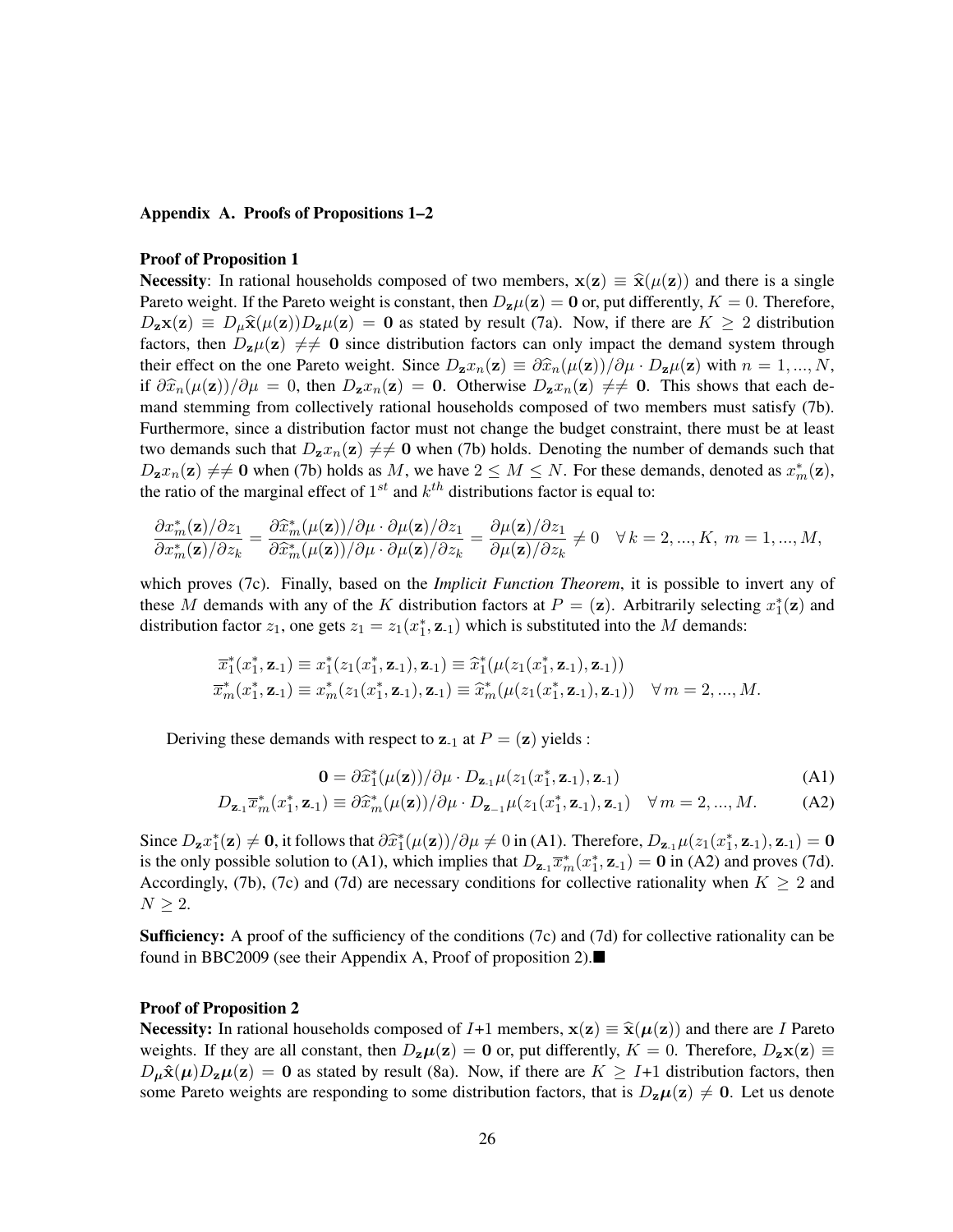the rank of  $D_z\mu(z)$ , a matrix of dimension  $I \times K$ , as  $I^*$ . Further denote the rank of  $D_z\mathbf{x}(z)$  as  $J+1$ , a  $N \times K$  matrix with  $N \geq I+1$  with  $1 \leq J+1 \leq I^*$ . Since  $rank[D_{\mathbf{z}}\mathbf{x}(\mathbf{z})] = J+1$ , we can arrange the N demands so that  $D_{\mathbf{z}} \mathbf{x}_{-(J+1)}(\mathbf{z}) = \mathbf{C} D_{\mathbf{z}} \mathbf{x}_{J+1}(\mathbf{z})$  where  $D_{\mathbf{z}} \mathbf{x}_{J+1}(\mathbf{z})$  is a matrix of dimension  $(J+1) \times K$ which has a rank equal to J+1, and C is a matrix of coefficients of dimension  $(N-J-1) \times (J+1)$ . Without loss of generality, we can arrange the distribution factors so that  $rank[D_{\mathbf{z}_1} \mathbf{x}_J (\mathbf{z})] = J$ , which allows us to use the *Implicit Function Theorem* to invert  $x_J$  and  $z_J$  in order to get  $z_J = z_J(x_J, z_J)$ . Upon substituting in the demand system we get:

$$
\overline{\mathbf{x}}_J(\mathbf{x}_J, \mathbf{z}_{-J}) \equiv \mathbf{x}_J(\mathbf{z}_J(\mathbf{x}_J, \mathbf{z}_{-J}), \mathbf{z}_{-J})
$$
  

$$
\overline{\mathbf{x}}_J(\mathbf{x}_J, \mathbf{z}_{-J}) \equiv \mathbf{x}_{-J}(\mathbf{z}_J(\mathbf{x}_J, \mathbf{z}_{-J}), \mathbf{z}_{-J}).
$$

Deriving these demands with respect to  $z_{-J}$  at the point  $(z)$  gives:

$$
\mathbf{0} = D_{\mathbf{z},J} \overline{\mathbf{x}}_J(\mathbf{x}_J, \mathbf{z}_{-J})
$$
 (A3)

$$
D_{\mathbf{z}_{.J}}\overline{\mathbf{x}}_{.J}(\mathbf{x}_{.J},\mathbf{z}_{.J}) \equiv \left[ \begin{array}{c} D_{\mathbf{z}_{.J}}\overline{x}_{.J+1}(\mathbf{x}_{.J},\mathbf{z}_{.J}) \\ D_{\mathbf{z}_{.J}}\overline{\mathbf{x}}_{.J-1}(\mathbf{x}_{.J},\mathbf{z}_{.J}) \end{array} \right] = \left[ \begin{array}{c} D_{\mathbf{z}_{.J}}\overline{x}_{.J+1}(\mathbf{x}_{.J},\mathbf{z}_{.J}) \\ \mathbf{C}D_{\mathbf{z}_{.J}}\overline{\mathbf{x}}_{.J+1}(\mathbf{x}_{.J},\mathbf{z}_{.J}) \end{array} \right]
$$
(A4)

Using (A3) and the fact that  $D_{\mathbf{z},j}\overline{\mathbf{x}}_{J+1} \equiv [D_{\mathbf{z},j}\overline{\mathbf{x}}'_{J}, D_{\mathbf{z},j}\overline{x}'_{J+1}]'$ , we can rewrite (A4) as:

$$
D_{\mathbf{z}_{\cdot},j}\overline{\mathbf{x}}_{\cdot,j}(\mathbf{x}_{J},\mathbf{z}_{\cdot},j) = \begin{bmatrix} D_{\mathbf{z}_{\cdot},j}\overline{x}_{J+1}(\mathbf{x}_{J},\mathbf{z}_{\cdot},j) \\ \mathbf{C}[D_{\mathbf{z}_{\cdot},j}\overline{\mathbf{x}}_{J}^{\prime}(\mathbf{x}_{J},\mathbf{z}_{\cdot},j), D_{\mathbf{z}_{\cdot},j}\overline{x}_{J+1}^{\prime}(\mathbf{x}_{J},\mathbf{z}_{\cdot},j)]^{\prime} \end{bmatrix} = \begin{bmatrix} D_{\mathbf{z}_{\cdot},j}\overline{x}_{J+1}(\mathbf{x}_{J},\mathbf{z}_{\cdot},j) \\ \mathbf{C}[\mathbf{0}^{\prime}, D_{\mathbf{z}_{\cdot},j}\overline{x}_{J+1}(\mathbf{x}_{J},\mathbf{z}_{\cdot},j)]^{\prime} \end{bmatrix} = \begin{bmatrix} 1 \\ C_{J+1} \end{bmatrix} D_{\mathbf{z}_{\cdot},j}\overline{x}_{J+1}(\mathbf{x}_{J},\mathbf{z}_{\cdot},j) \qquad (A5)
$$

where  $C_{J+1} \equiv [c_{1J+1},...,c_{N-J-1J+1}]'$  is a vector of dimension N-J-1 corresponding to the last column of the matrix C. Clearly,  $D_{\mathbf{z}_J} \overline{x}_{J+1} \neq \mathbf{0}$  since  $rank[D_{\mathbf{z}_J} \mathbf{x}_J(\mathbf{z})] = J$  and  $rank[D_{\mathbf{z}} \mathbf{x}_{J+1}(\mathbf{z})] = J+1$ . Let us thus partition  $\mathbf{z}_{-J}$  as  $\mathbf{z}_{-J} \equiv [\mathbf{z}_{L}^{*'} , \mathbf{z}_{-L}^{*'}]'$  with  $1 \le L \le K - J$  so that  $D_{\mathbf{z}_{L}^{*}} \overline{x}_{J+1} \neq \neq \mathbf{0}$  and  $D_{\mathbf{z}_{-L}^{*}} \overline{x}_{J+1} =$ 0. Since (A5) implies that  $D_{\mathbf{z}_J} \overline{x}_n = c_{nJ+1} D_{\mathbf{z}_J} \overline{x}_{J+1}$  for  $n = J+2, ..., \overline{N}$ , it follows that  $D_{\mathbf{z}_J} \overline{x}_n = \mathbf{0}$ if  $c_{nJ+1} = 0$ . Otherwise  $D_{\mathbf{z}_L^*} \overline{x}_n \neq 0$  and  $D_{\mathbf{z}_L^*} \overline{x}_n = 0$ . This establishes (8b). Hence, each demand stemming from rational households composed of two members or more must satisfy either (8a) or (8b).

Denote the demand  $x_{J+1}$  as  $x_1^*$  and any other demand such that  $D_{\mathbf{z}_L^*}\bar{x}_n \neq 0$  as  $x_m^*$ , where  $m = 2, ..., M$  with  $2 \le M \le N$ -J. Assuming (8b) holds and that  $L \ge 2$ , equation (A5) implies that the ratio of the marginal effect of the  $1^{st}$  and  $l^{th}$  distribution factors is equal across these conditional demands:

$$
\frac{\partial \overline{x}_{m}^{*}(\mathbf{x}_{J}, \mathbf{z}_{J})/\partial z_{1}^{*}}{\partial \overline{x}_{m}^{*}(\mathbf{x}_{J}, \mathbf{z}_{J})/\partial z_{l}^{*}} = \frac{\partial \overline{x}_{1}^{*}(\mathbf{x}_{J}, \mathbf{z}_{J})/\partial z_{1}^{*}}{\partial \overline{x}_{1}^{*}(\mathbf{x}_{J}, \mathbf{z}_{J})/\partial z_{l}^{*}} \neq 0 \quad \forall l = 2, ..., L \quad m = 2, ..., M,
$$

which establishes (8c). Finally, note that because  $rank[D_{z}x_{J}(z)] = J+1$  there exists a  $z_{J+1}$  such that  $rank[D_{\mathbf{z}_{J+1}}\mathbf{x}_{J+1}(\mathbf{z})] = J+1$ . We can thus invert  $\overline{x}_{J+1}(\mathbf{x}_J, \mathbf{z}_{J})$ , denoted as  $\overline{x}_1^*(\mathbf{x}_J, \mathbf{z}_{J})$ , and  $z_{J+1}$  to get  $z_{J+1} = z_{J+1}(\mathbf{x}_J, x_1^*, \mathbf{z}_{-(J+1)})$  which we substitute in  $\mathbf{z}_J = \mathbf{z}_J(\mathbf{x}_J, z_{J+1}(\mathbf{x}_J, x_1^*, \mathbf{z}_{-(J+1)}), \mathbf{z}_{-(J+1)}) =$  $\mathbf{z}_J(\mathbf{x}_J, x_1^*, \mathbf{z}_{-(J+1)})$ . Upon substitution we get: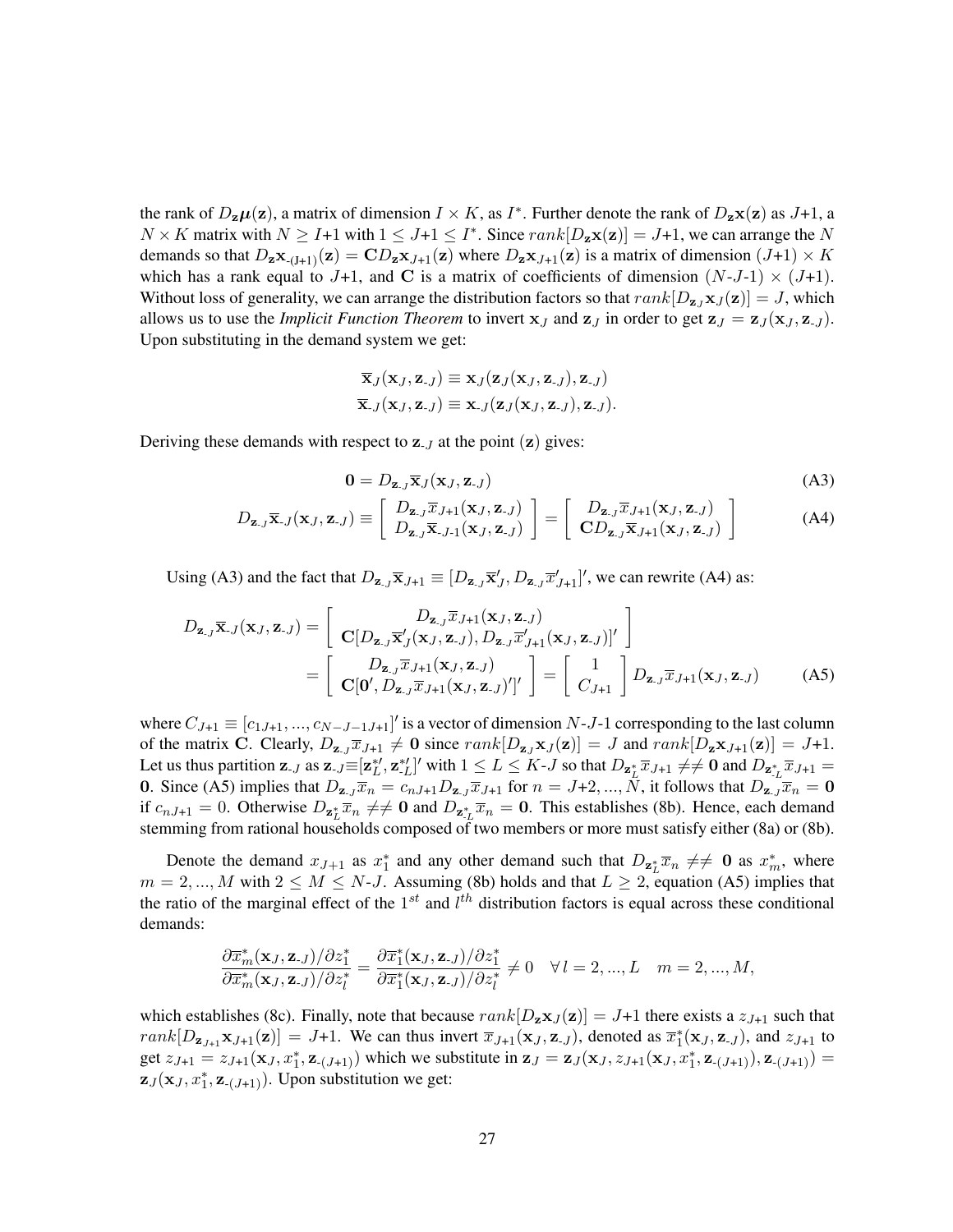$$
\begin{aligned} &\overline{\mathbf{x}}_{J+1}(\mathbf{x}_{J},x_{1}^{*},\mathbf{z}_{-(J+1)})\equiv\mathbf{x}_{J+1}(\mathbf{z}_{J+1}(\mathbf{x}_{J},x_{1}^{*},\mathbf{z}_{-(J+1)}),\mathbf{z}_{-(J+1)})\\ &\overline{x}_{m}^{*}(\mathbf{x}_{J},x_{1}^{*},\mathbf{z}_{-(J+1)})\equiv x_{m}^{*}(\mathbf{z}_{J+1}(\mathbf{x}_{J},x_{1}^{*},\mathbf{z}_{-(J+1)}),\mathbf{z}_{-(J+1)})\quad\forall\,m=2,...,M. \end{aligned}
$$

Deriving the equations with respect to  $z_{-(J+1)}$  at  $(z)$  gives:

$$
\mathbf{0} = D_{\mathbf{z}_{-(J+1)}} \overline{\mathbf{x}}_{J+1}(\mathbf{x}_J, x_1^*, \mathbf{z}_{-(J+1)})
$$
(A6)

$$
D_{\mathbf{z}_{-(J+1)}} \overline{x}_m^*(\mathbf{x}_J, x_1^*, \mathbf{z}_{-(J+1)}) = C'_m D_{\mathbf{z}_{-(J+1)}} \overline{\mathbf{x}}_{J+1}(\mathbf{x}_J, x_1^*, \mathbf{z}_{-(J+1)}) \quad \forall m = 2, ..., M,
$$
 (A7)

where  $C_m$  is a vector of dimension (J+1) corresponding to the row associated with the demand  $x_m^*$ in the matrix C. Substituting (A6) in (A7) gives  $D_{\mathbf{z}_{-(J+1)}}\overline{x}_{m}^{*}(\mathbf{x}_{J}, x_{1}^{*}, \mathbf{z}_{-(J+1)}) = \mathbf{0}$  as stated in result (8d). This implies that (8b), (8c) and (8d) are necessary conditions for collective rationality when  $K \geq I + 1, N \geq I + 1$  and  $L \geq 2$ . Note finally that it is always possible to partition  $\mathbf{x} \equiv [\mathbf{x}'_J, \mathbf{x}'_{J}]'$ and  $z \equiv [z'_J, z'_{J}]'$  in such a way that  $L \geq 2$ . To see this, note that since  $K \geq I + 1 > I^*$ , where I ∗ represents the number of linearly independent weights, some of them must depend on more than one distribution factor. Therefore, it is possible to find partitions of  $x$  and  $z$  where the last remaining linearly independent weight in (A5) depends on more than one distribution factor.

**Sufficiency:** To prove sufficiency, we need to show that whenever  $\mathbf{x}(m, \mathbf{z}) = \hat{\mathbf{x}}(m, \nu(m, \mathbf{z}))$  where  $\nu(m, z)$  is a vector of dimension  $I^* \leq I + 1$ , there exist  $I^* + 1$  quasi-concave utility functions and  $I^*$  Pareto-weights such that the observed demands  $\mathbf{x}(m, \mathbf{z})$  are solutions to the maximization program associated to collective rationality. Take  $I^*$  different arbitrary functions that are positive, increasing and quasi-concave in x and denote these by  $G^i(\mathbf{x})$  with  $i = 1, ..., I^*$  and define:

$$
M^{i}(m, \nu) \equiv G^{i}(\widehat{\mathbf{x}}(m, \nu)) \quad \forall \ i=1,\dots,I^{*}.
$$
 (A8)

Let  $V^{i}(\mathbf{X})$  with  $i = 1, ..., I^{*} + 1$  be increasing and quasi-concave utility functions, where the vector X represents the public consumption of each commodity. Each utility function is obviously a particular case of the general utility function  $U^i(\mathbf{x})$ . The necessary and sufficient first-order conditions for collective rationality implied by these utility functions are:

$$
\sum_{i=1}^{I^*} \mu^i D_{\mathbf{x}} V^i(\mathbf{x}) + D_{\mathbf{x}} V^{I^*+1}(\mathbf{x}) = \lambda \iota,
$$
 (A9)

where  $\lambda$  is the Lagrange multiplier associated with the budget constraint. Define:

$$
V^{i}(\mathbf{x}) \equiv C^{i}(G^{i}(\mathbf{x})) \quad \forall \ i=1,\ldots,I^{*}, \tag{A10}
$$

$$
V^{I+1}(\mathbf{x}) \equiv A(\mathbf{t}'\mathbf{x}) + \sum_{i=1}^{I^*} B^i(G^i(\mathbf{x})),
$$
\n(A11)

where A and the  $C^i$  are arbitrary increasing scalar functions, with  $B^i$  given by:

$$
B^{i\prime} \equiv -G^i C^{i\prime} \quad \forall \ i=1,\dots,I^*, \tag{A12}
$$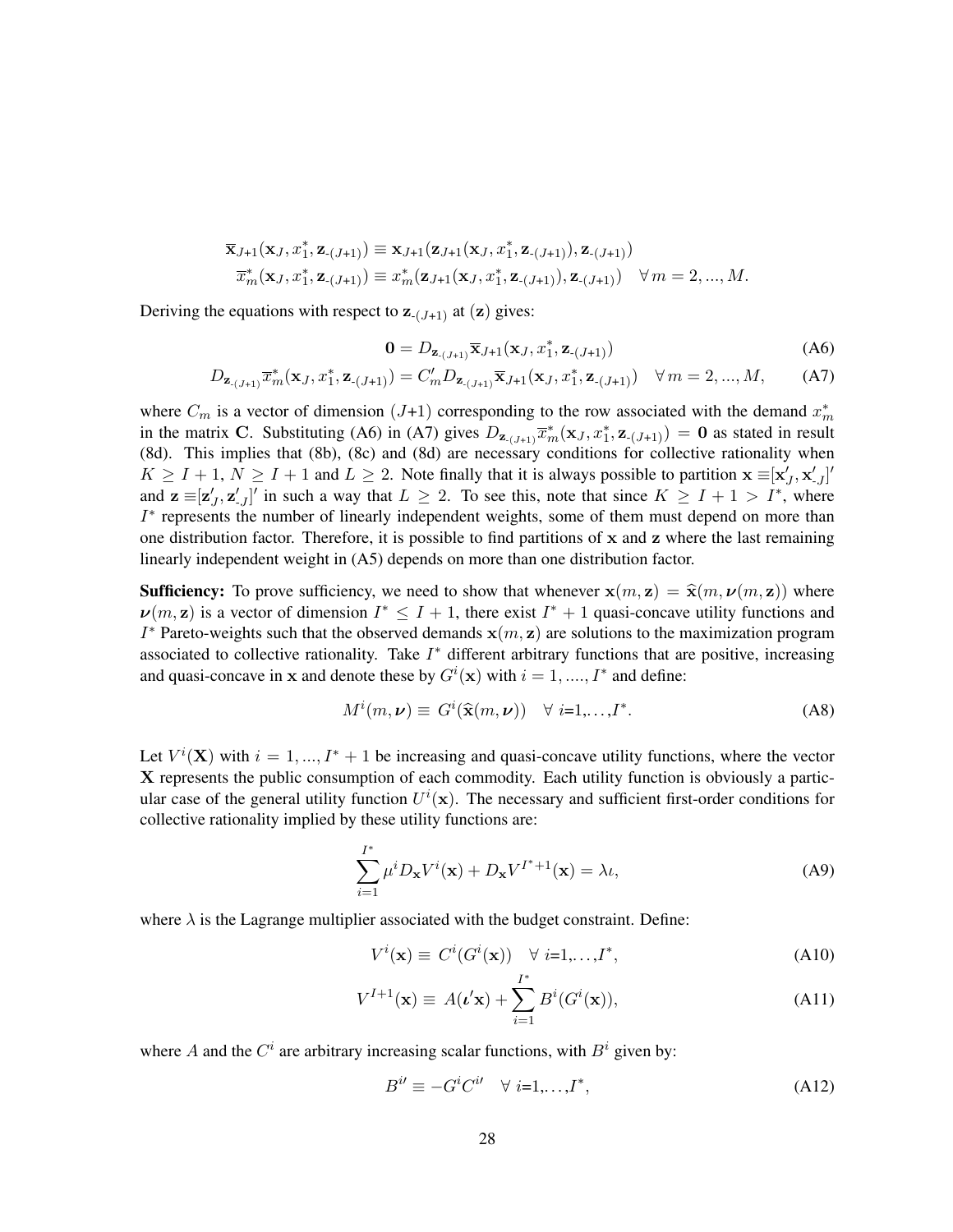and the function A is taken to be large enough with relative to  $B^i$  to ensure that  $V^{I+1}$  is increasing. Deriving (A10) and (A11) with respect to x yields:

$$
D_{\mathbf{x}}V^{i}(\mathbf{x}) = C^{i}D_{\mathbf{x}}G^{i}(\mathbf{x}) \quad \forall i=1,\dots,I^{*},
$$
\n(A13)

$$
D_{\mathbf{x}} V^{I+1}(\mathbf{x}) = A' + \sum_{i=1}^{I^*} B^{i} D_{\mathbf{x}} G^i(\mathbf{x}).
$$
 (A14)

Substituting  $A(12)$  and  $(A13)$  into  $A(14)$  gives:

$$
D_{\mathbf{x}}V^{I+1}(\mathbf{x}) = A' - \sum_{i=1}^{I^*} G^i(\mathbf{x})D_{\mathbf{x}}V^i(\mathbf{x}),
$$

which shows that the observed demand functions  $x(m, z)$  are thus satisfy the first-order condition (A9) for the utility functions (A10) and (A11) when  $\mu^{i}(m, z) = M^{i}(m, \nu(m, z))$  with  $i = 1, ..., I$ .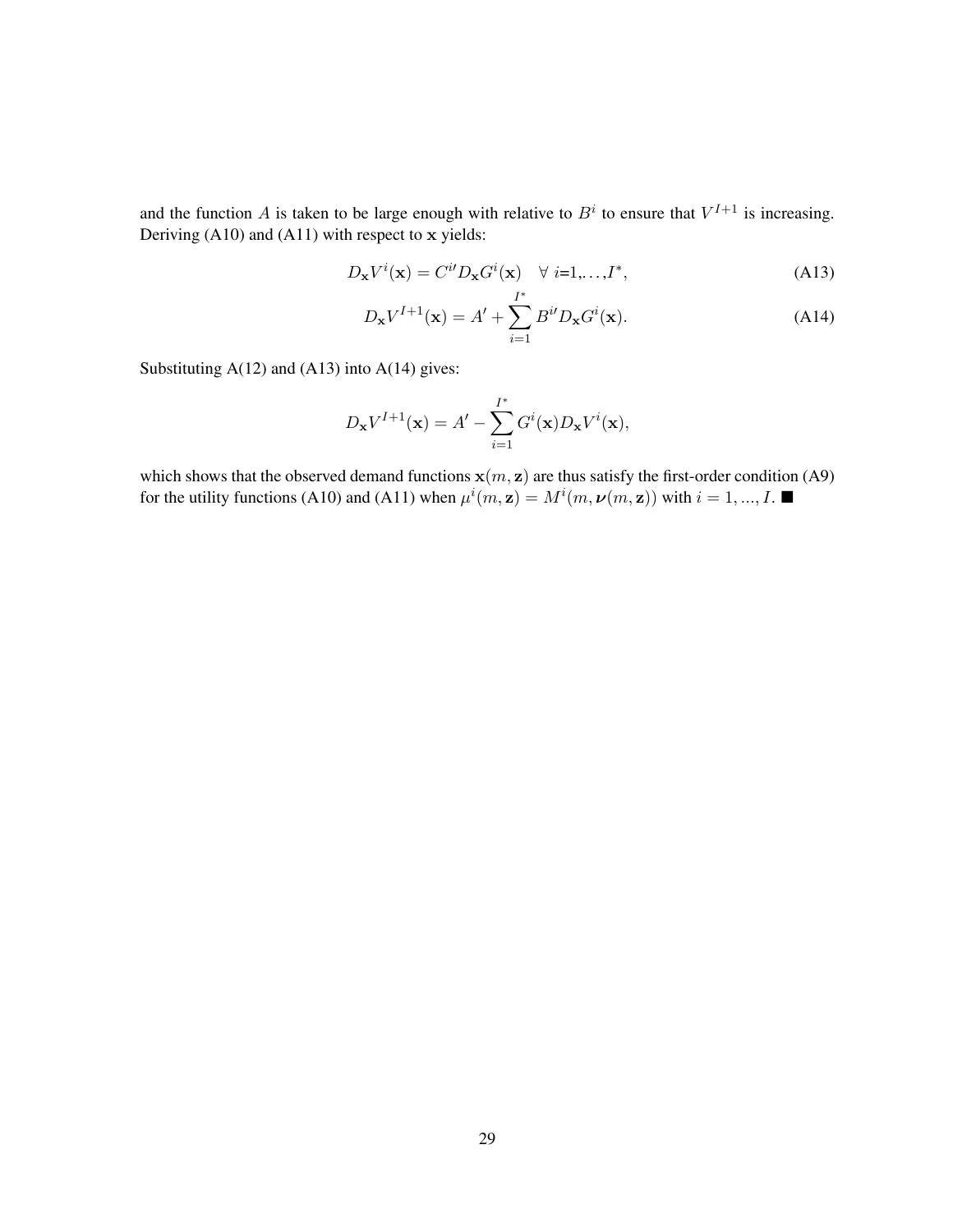| Village    | Population* | Number     | Number      | Number        | Number        |
|------------|-------------|------------|-------------|---------------|---------------|
|            |             | of married | of eligible | of households | of households |
|            |             | households | households  | selected      | who accepted  |
| Dakiégré   | 1141        | 133        | 111         | 111           | 103           |
| Pelegtanga | 551         | 201        | 170         | 125           | 121           |
| Rallo      | 1 0 5 3     | 207        | 162         | 125           | 108           |
| Yako-1     | 856         | 221        | 128         | 125           | 117           |
| Yako-5     | 1311        | 246        | 236         | 125           | 102           |
| Total      | 4912        | 1 0 0 8    | 807         | 611           | 551           |

TABLE 1: Sample Selection

\*According to the 1991 Demographic Census.

TABLE 2: Prevalence of Polygamy

|            | Average     | Percentage of | Percentage of | Percentage of      |
|------------|-------------|---------------|---------------|--------------------|
|            | number      | households    | households    | households         |
|            | of wife per | with one      | with two      | with more than two |
|            | household   | wife          | wives         | wives              |
| Dakiégré   | 1.7         | 56            | 26            | 18                 |
| Pelegtanga | 1.4         | 69            | 26            | 5                  |
| Rallo      | 1.4         | 68            | 26            | 6                  |
| Yako-1     | 1.2         | 80            | 9             | 11                 |
| Yako-5     | 1.3         | 78            | 19            | 3                  |
| Total      | 1.4         | 71.1          | 21.2          | 7.7                |

### TABLE 3: Sample Characteristics

|                                 | Monogamous Households |             | <b>Bigamous Households</b> |             |
|---------------------------------|-----------------------|-------------|----------------------------|-------------|
|                                 | Mean                  | (Std error) | Mean                       | (Std error) |
| Muslim                          | 32                    |             | 44                         |             |
| Age Husband                     | 42                    | (12.49)     | 49                         | (11.27)     |
| Age Wife1                       | 33                    | (11.84)     | 42                         | (11.07)     |
| Age Wife2                       |                       |             | 31                         | (8.66)      |
| Children Wife1                  | 3.47                  | (2.33)      | 4.75                       | (2.36)      |
| Children Wife2                  |                       |             | 3.16                       | (2.17)      |
| Total Expenditures (CFA francs) | 177 620               | (111803)    | 216 743                    | (100045)    |
| <b>Budget Shares</b>            |                       |             |                            |             |
| PC-Husband                      | 0.0360                | (0.0419)    | 0.0225                     | (0.0288)    |
| PC-Wife1                        | 0.0995                | (0.0763)    | 0.0397                     | (0.0383)    |
| PC-Wife2                        |                       |             | 0.0468                     | (0.0419)    |
| PC-Child1                       | 0.0534                | (0.0462)    | 0.0313                     | (0.0285)    |
| PC-Child2                       |                       |             | 0.0241                     | (0.0238)    |
| Millet                          | 0.0730                | (0.1131)    | 0.1056                     | (0.1340)    |
| Other Foods                     | 0.4222                | (0.1515)    | 0.4343                     | (0.1389)    |
| Distribution factors            |                       |             |                            |             |
| Share Income Wife1              | 0.232                 | (0.157)     | 0.1680                     | (0.0895)    |
| Share Income Wife2              |                       |             | 0.1426                     | (0.0927)    |
| Duration Marriage Wifel         | 14                    | (15.75)     | 22                         | (10.09)     |
| Duration Marriage Wife2         |                       |             | 11                         | (8.56)      |

*Note: PC stands for Personal Care.*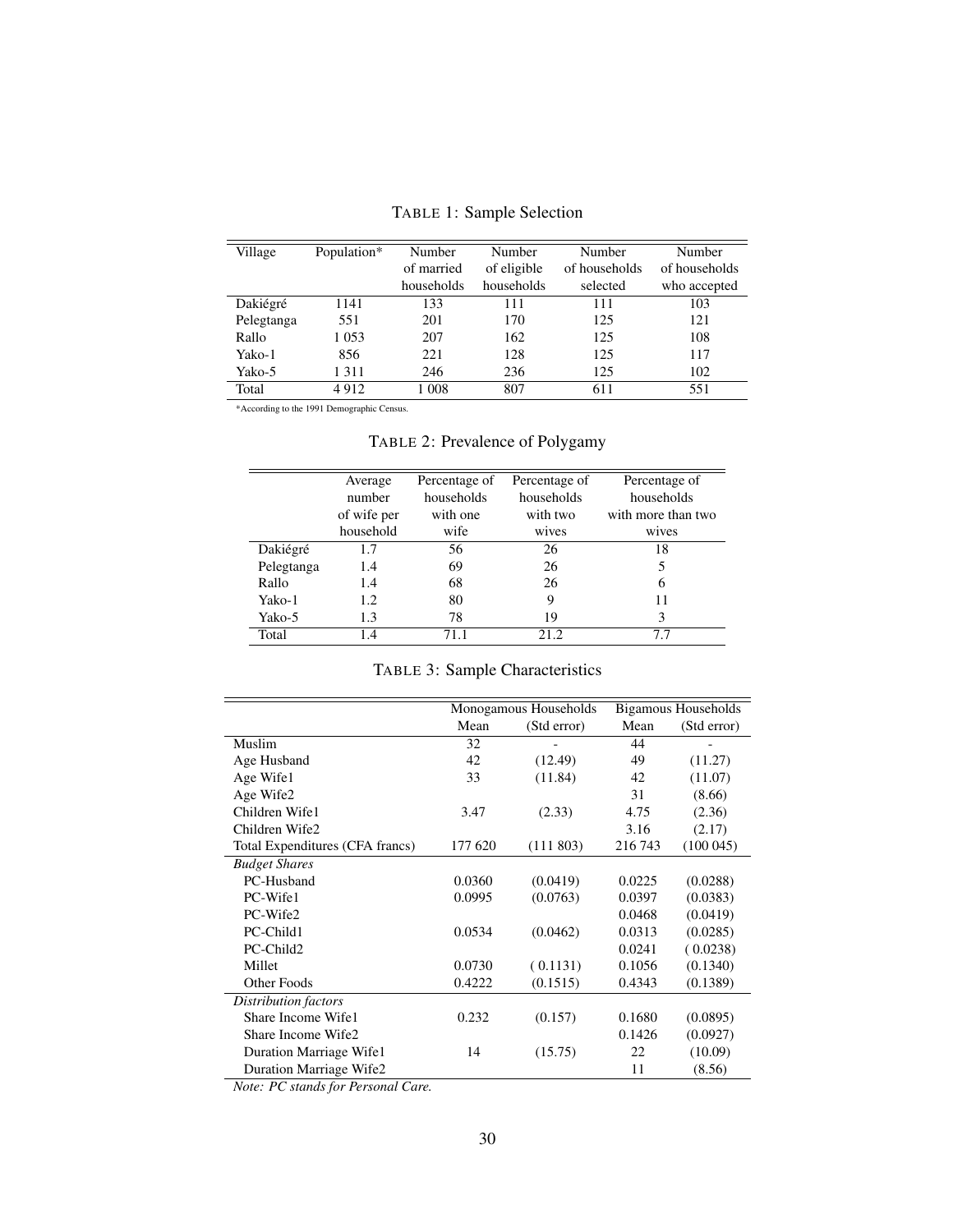| Variables                                                                                                  | PC-Husband  | PC-Wife             | PC-Children | Millet     | <b>Other Foods</b> |
|------------------------------------------------------------------------------------------------------------|-------------|---------------------|-------------|------------|--------------------|
| Intercep                                                                                                   | $-0.133$    | $-0.841$            | $-0.421$    | $-1.022**$ | $-3.024$           |
|                                                                                                            | $-0.188$    | $-0.622$            | $-0.598$    | $-2.326$   | $-0.392$           |
| Dakiégré                                                                                                   | $0.178**$   | 0.128               | $-0.148**$  | $1.275***$ | $-0.026$           |
|                                                                                                            | 2.281)      | 1.061)              | $-2.422$    | 6.901)     | $-0.097$           |
| Pelegtanga                                                                                                 | $0.173**$   | 0.060               | $-0.032$    | $-0.124$   | $-1.069***$        |
|                                                                                                            | 2.149)      | 0.445               | $-0.434$    | $-1.174$   | $-4.205$           |
| Rallo                                                                                                      | 0.025       | $-0.178*$           | $-0.009$    | $-0.094$   | $-0.327$           |
|                                                                                                            | 0.406       | $-1.712$            | $-0.142$    | $-0.986$   | $-1.410$           |
| Yako-1                                                                                                     | $-0.140**$  | $-0.452***$         | $-0.053$    | $1.518***$ | $-0.549*$          |
|                                                                                                            | $-1.987$    | $-3.484$            | $-0.568$    | 7.588      | $-1.826$           |
| Muslim                                                                                                     | 0.056       | 0.056               | $-0.106**$  | 0.149      | $0.384**$          |
|                                                                                                            | 1.127       | 0.669)              | $-2.324$    | 1.540      | 2.265              |
| Age Husband                                                                                                | $-0.126***$ | $0.119**$           | $0.001\,$   | $-0.036$   | $0.270**$          |
|                                                                                                            | $-4.327$    | 2.112)              | 0.020)      | $-0.454$   | 2.142)             |
| Age Wifel                                                                                                  | $-0.065$    | 0.104               | $-0.127$    | 0.091      | $-0.388$           |
|                                                                                                            | $-1.329$    | 0.935)              | $-1.501$    | 0.497      | $-1.642$           |
| Children                                                                                                   | $-0.263***$ | $0.415**$           | $0.542***$  | $-0.230$   | 0.359              |
|                                                                                                            | $-3.136$    | $-2.264$            | 4.181)      | $-0.860$   | 0.818)             |
| In(Total Expenditures)                                                                                     | 0.338       | 1.712               | 0.668       | $1.897***$ | 6.144              |
|                                                                                                            | 0.286)      | 0.761)              | 0.569)      | 2.595)     | 0.480              |
| In(Total Expenditures) <sup>2</sup>                                                                        | $-0.013$    | $-0.071$            | 0.021       | $0.086***$ | $-0.273$           |
|                                                                                                            | $-0.261$    | $-0.759$            | $-0.424$    | $-2.821$   | $-0.515$           |
| Distribution Factors                                                                                       |             |                     |             |            |                    |
| Share Income Wife1                                                                                         | $-0.634**$  | 0.832               | $0.731***$  | $-0.340$   | $-0.226$           |
|                                                                                                            | $-2.308$    | $1.578$<br>-0.241** | 2.882)      | $-0.513$   | $-0.207$           |
| Duration Marriage Wife                                                                                     | $0.105**$   |                     | 0.137       | $0.015\,$  | 0.307              |
|                                                                                                            | 2.366)      | $-2.260$            | 1.582)      | 0.077)     | 1.327              |
| Observations                                                                                               | 392         | 392                 | 392         | 392        | 392                |
| R-squared                                                                                                  | 0.287       | 0.295               | 0.158       | 0.425      | 0.158              |
| $H_0: \beta_n = \theta_n = 0$ (Eq. (11))                                                                   |             |                     |             |            |                    |
| F(2, 369)                                                                                                  | 0.240       | 0.290               | $6.340***$  | $5.820***$ | 3.650***           |
| (P-value)                                                                                                  | 0.787)      | 0.749               | 0.002       | 0.003      | 0.027              |
| Note: PC stands for Personal Care. t-statistics in parentheses *** $p < .01$ , ** $p < .05$ , * $p < .1$ . |             |                     |             |            |                    |

TABLE 4: OLS Estimation of the QUAIDS Demand System - Monogamous Households TABLE 4: OLS Estimation of the QUAIDS Demand System - Monogamous Households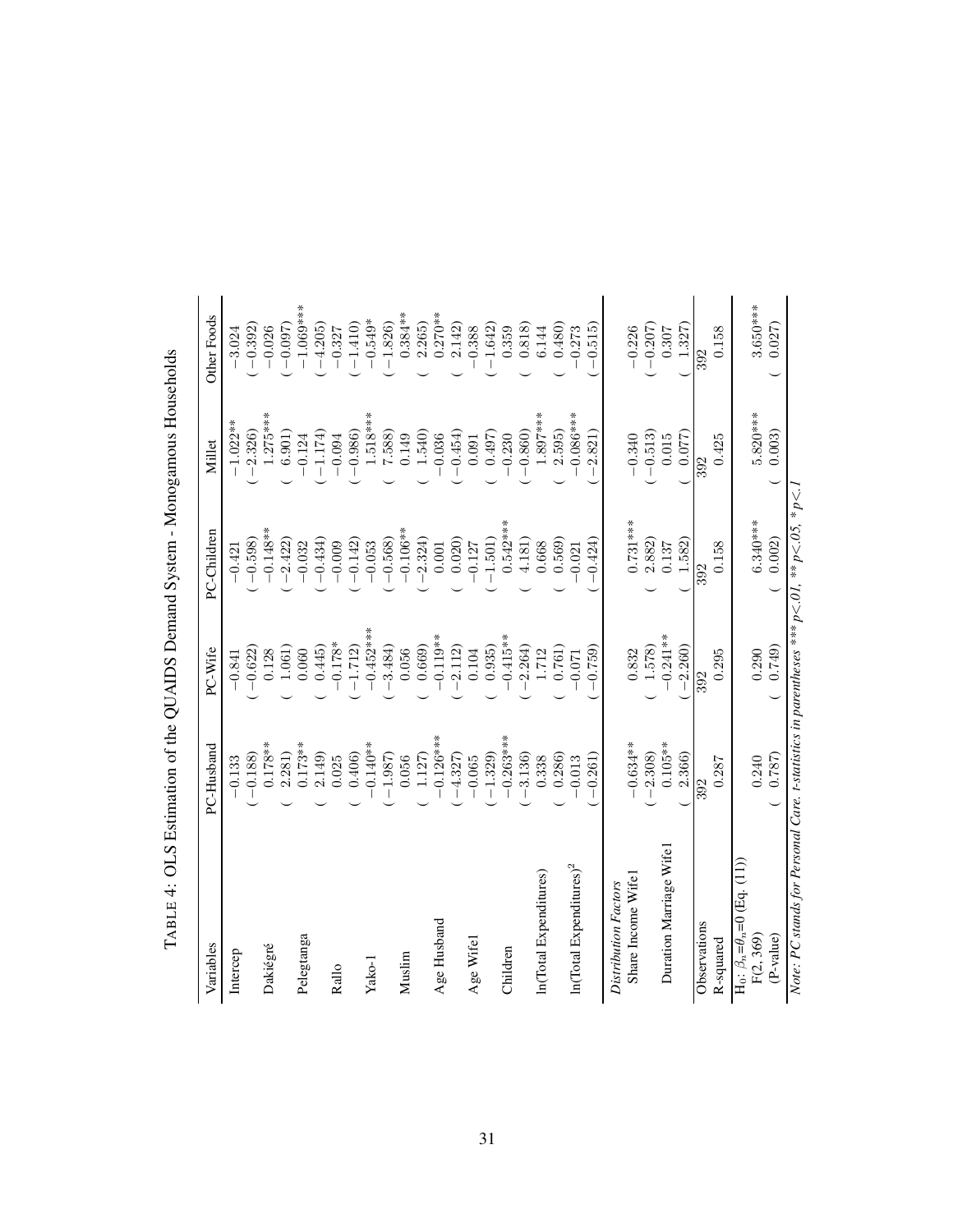| $\vdash$                            |                                                                      |                    |                 |                 | ABLE 5: OLS Estimation of the Demand System - Bigamous Households |                      |                 |
|-------------------------------------|----------------------------------------------------------------------|--------------------|-----------------|-----------------|-------------------------------------------------------------------|----------------------|-----------------|
| Variables                           | PC-Husband                                                           | PC-Wifel           | PC-Wife2        | PC-Children1    | PC-Children2                                                      | Millet               | O-Foods         |
| Intercep                            | $-0.925$                                                             | $-1.779$           | $-1.252$        | $-0.991$        | $-0.187$                                                          | 12.300               | $-3.001$        |
|                                     | $-1.100$                                                             | $-1.205$           | $-1.116$        | $-0.826$        | $-0.145$                                                          | 1.185                | $-0.332$        |
| Diakégré                            | $0.265***$                                                           | 0.123              | $0.203**$       | 0.012           | $-0.001$                                                          | $-0.009$             | $0.977*$        |
|                                     | 3.261)                                                               | 1.032              | 2.163)          | 0.155           | $-0.012$                                                          | $-0.019$             | 1.912)          |
| Pelegtanga                          | $0.193**$                                                            | 0.026              | $0.338***$      | $0.251**$       | 0.127                                                             | $-1.749***$          | 0.452           |
| Rallo                               | 2.134)<br>0.005                                                      | 0.204)<br>$-0.057$ | 2.846)<br>0.080 | 2.439)<br>0.114 | 1.381)<br>0.062                                                   | $-3.962$<br>$-0.012$ | 0.883)<br>0.293 |
|                                     | 0.066                                                                | $-0.453$           | 0.764)          | 1.259           | 0.786)                                                            | $-0.027$             | 0.529)          |
| Yako-1                              | 0.118                                                                | $-0.145$           | 0.042           | 0.125           | 0.033                                                             | $-0.972**$           | 0.461           |
|                                     | 1.325)                                                               | $-0.982$           | $-0.322$        | 1.232)          | 0.401)                                                            | $-2.104$             | 0.634)          |
| Muslim                              | 0.037                                                                | 0.119              | $0.200**$       | $0.187***$      | $0.153**$                                                         | $-0.746***$          | $0.741**$       |
|                                     | 0.466                                                                | 1.319)             | 2.060)          | 2.383)          | 2.143                                                             | $-3.244$             | 2.454)          |
| Age Husband                         | 0.010                                                                | $-0.019$           | 0.047           | 0.064           | $0.076**$                                                         | $-0.193$             | 0.127           |
|                                     | $-0.174$                                                             | $-0.313)$          | $-0.740$        | 1.559)          | 2.026                                                             | $-1.179$             | 0.609)          |
| Age Wifel                           | $-0.046$                                                             | $-0.039$           | 0.007           | 0.050           | $0.103**$                                                         | 0.077                | 0.149           |
|                                     | $-.835)$                                                             | $-0.594)$          | 0.103)          | 0.982)          | 2.306)                                                            | 0.421)               | $-0.557$        |
| Age Wife2                           | $-0.081$                                                             | $-0.071$           | $0.144*$        | 0.070           | 0.044                                                             | 0.206                | 0.246           |
|                                     | $-1.629$                                                             | $-1.006$           | $-1.814$        | $-0.140$        | $-1.138$                                                          | 1.055)               | 0.679)          |
| Children Wifel                      | 0.047                                                                | 0.132              | 0.203           | $0.264*$        | 0.079                                                             | 0.808                | $-0.716$        |
|                                     | 0.390)                                                               | 0.719)             | 1.113)          | 1.779)          | 0.700)                                                            | 1.357)               | 1.004)          |
| Children Wife2                      | $-0.060$                                                             | 0.169              | 0.126           | 0.040           | $0.167\,$                                                         | $-0.605$             | 0.835           |
|                                     | $-0.481$                                                             | $-0.700$           | $-0.563$        | 0.253)          | 1.037)                                                            | $-0.880$             | 0.668)          |
| In(Total Expenditures)              | 1.627                                                                | 3.049              | 2.234           | 1.610           | 0.418                                                             | $-19.190$            | 4.729           |
|                                     | 1.157)                                                               | 1.253)             | 1.188)          | 0.808)          | 0.200)                                                            | $-1.140$             | 0.320)          |
| In(Total Expenditures) <sup>2</sup> | $-0.067$                                                             | $-0.123$           | 0.092           | 0.064           | 0.017                                                             | 0.766                | $-0.182$        |
|                                     | $-1.147$                                                             | $-1.225$           | $-1.170$        | (677.0)         | $-0.194$                                                          | 1.123)               | $-0.302$        |
| Distribution Factors                |                                                                      |                    |                 |                 |                                                                   |                      |                 |
| Share Income Wife1                  | $-1.034***$                                                          | 0.197              | $-1.158**$      | $0.729*$        | $-0.328$                                                          | 0.895                | $-0.702$        |
|                                     | $-2.975$                                                             | 0.363)             | $-2.200$        | 1.740)          | $-0.991$                                                          | 0.510)               | $-0.293$        |
| Share Income Wife2                  | $-0.092$                                                             | $-0.215$           | $1.867***$      | 0.027           | $1.136***$                                                        | $-0.344$             | 0.516           |
|                                     | $-0.242$                                                             | $-0.446$           | 3.916)          | 0.068           | 3.658)                                                            | $-0.228$             | 0.247           |
| Share Duration Marriage Wifel       | $-0.316$                                                             | $-0.378$           | 0.019           | 0.140           | $0.675***$                                                        | $-1.664*$            | $3.253**$       |
|                                     | $-1.175$                                                             | $-0.970$           | $-0.049$        | 0.618)          | $-3.085$                                                          | $-1.839$             | 2.061)          |
| Observations                        | 117                                                                  | 117                | 117             | 17              |                                                                   | 117                  | 117             |
| R-squared                           | 0.432                                                                | 0.257              | 0.387           | 0.223           | 0.367                                                             | 0.494                | 0.175           |
| Note: PC stands for Personal Care   | : t-statistics in parentheses *** $p < 0$ I, ** $p < 0$ S, * $p < 1$ |                    |                 |                 |                                                                   |                      |                 |

Note: PC stands for Personal Care. t-statistics in parentheses \*\*\* p<.01, \*\* p<.05, \* p<.1

| j<br>.<br>.                        |
|------------------------------------|
| .<br>.<br>.<br>١<br>j<br>ı         |
| ļ                                  |
|                                    |
| I                                  |
|                                    |
|                                    |
|                                    |
| ؚ<br>ا                             |
|                                    |
|                                    |
| こころ ここ                             |
| -<br>-<br>-<br>-<br>-<br>ĺ<br>֚֕֕֡ |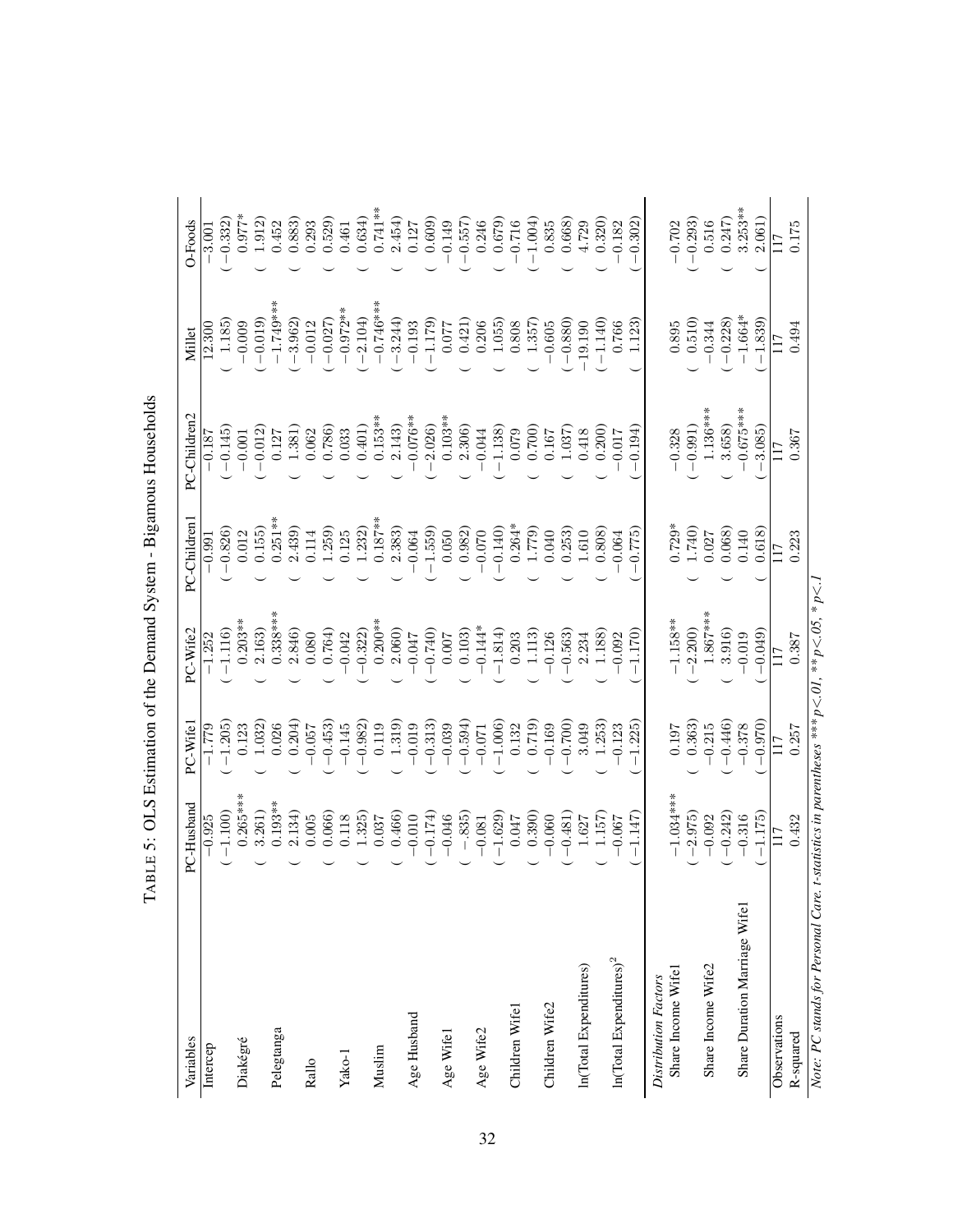| <b>Demand</b>                                      |         |         | PC-Husband PC-Wife1 PC-Wife2 PC-Children1 PC-Children2 Millet O-Food |                        |
|----------------------------------------------------|---------|---------|----------------------------------------------------------------------|------------------------|
| $H_0$ : SIncome $W1$ is a weak instrument          |         |         |                                                                      |                        |
| Cragg-Donald Wald F statistic                      | 8.390   | 4.605   |                                                                      |                        |
| $(10 %$ maximal IV size)                           | (16.38) | (16.38) |                                                                      |                        |
| (tau=10% with confidence level of $5\%$ )          | (23.11) | (23.11) |                                                                      |                        |
| H <sub>0</sub> : SIncomeW2 is a weak instrument    |         |         |                                                                      |                        |
| Cragg-Donald Wald F statistic                      |         | 15.229  | 16.940                                                               |                        |
| $(10 %$ maximal IV size)                           |         | (16.38) | $(16.38)$<br>$(23.11)$                                               |                        |
| (tau=10% with confidence level of $5\%$ )          |         | (23.11) |                                                                      |                        |
| H <sub>0</sub> : SDMarriageW1 is a weak instrument |         |         |                                                                      |                        |
| Cragg-Donald Wald F statistic                      |         |         | 9.157                                                                | 4.784                  |
| $(10 %$ maximal IV size)                           |         |         | $(16.38)$<br>$(23.11)$                                               | $(16.38)$<br>$(23.11)$ |
| (tau=10% with confidence level of $5\%$ )          |         |         |                                                                      |                        |

TABLE 6: Tests Based on Proposition 2 - Bigamous Households TABLE 6: Tests Based on Proposition 2 – Bigamous Households